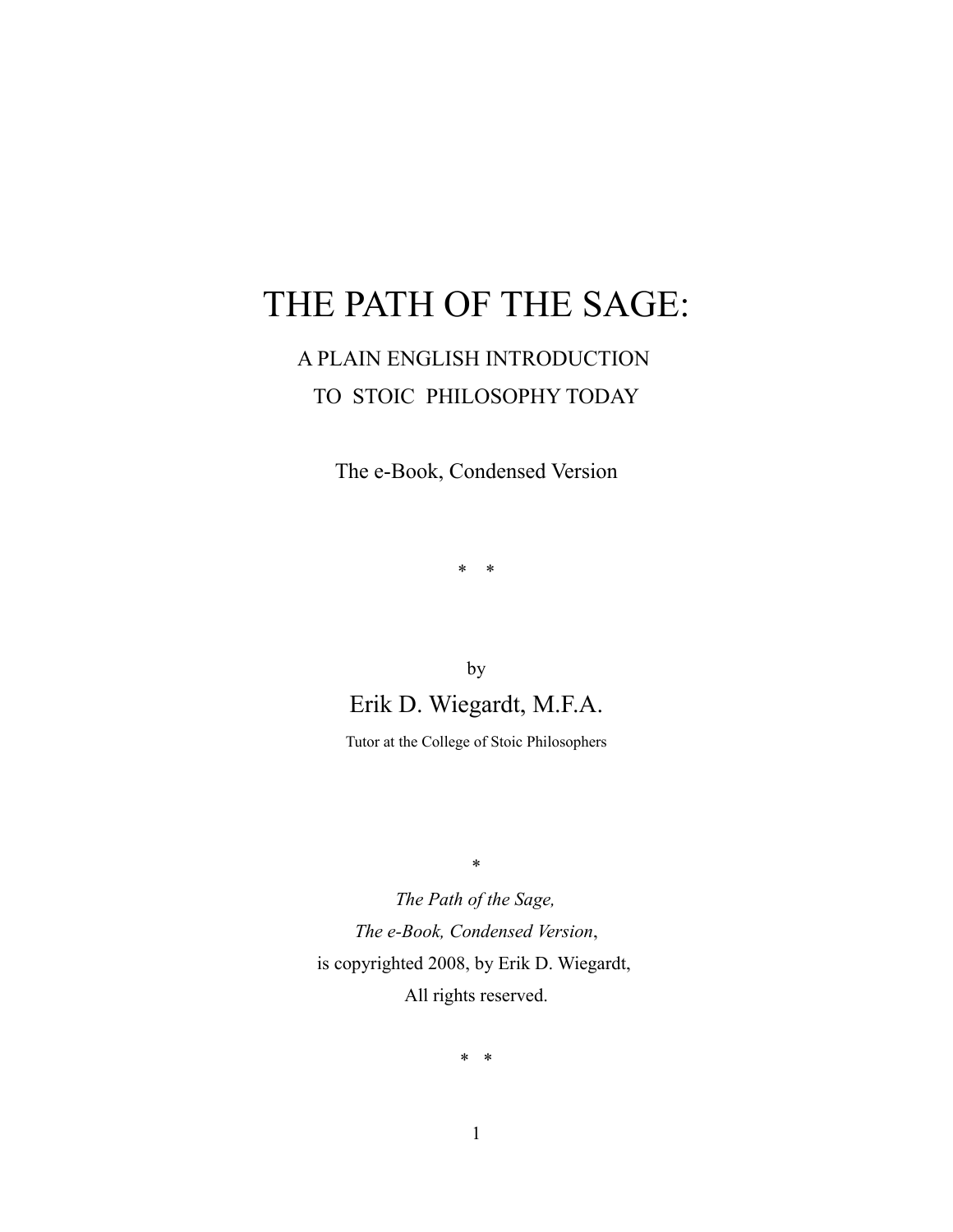# **CONTENTS**

| <b>INTRODUCTION</b> |                           | 03 |
|---------------------|---------------------------|----|
| THE STOIC TRADITION |                           | 04 |
|                     | The Greek Stoa            | 06 |
|                     | The Roman Stoa            | 09 |
|                     | The Christian Stoa        | 12 |
|                     | The Cyberstoa             | 14 |
| NATURAL PHILOSOPHY  |                           | 15 |
|                     | God, the Whole            | 16 |
|                     | The Dynamic Continuum     | 19 |
|                     | Categories                | 20 |
|                     | Reason                    | 24 |
|                     | Death                     | 25 |
| <b>LOGIC</b>        |                           | 28 |
|                     | Dialectic                 | 28 |
|                     | Rhetoric                  | 30 |
| <b>ETHICS</b>       |                           | 31 |
|                     | The Cardinal Virtues      | 31 |
|                     | Fate and Free Will        | 34 |
|                     | Good, Bad and Indifferent | 38 |
|                     | <b>Emotions and Evil</b>  | 40 |
| THE SAGE TODAY      |                           | 45 |
| Bibliography        |                           | 48 |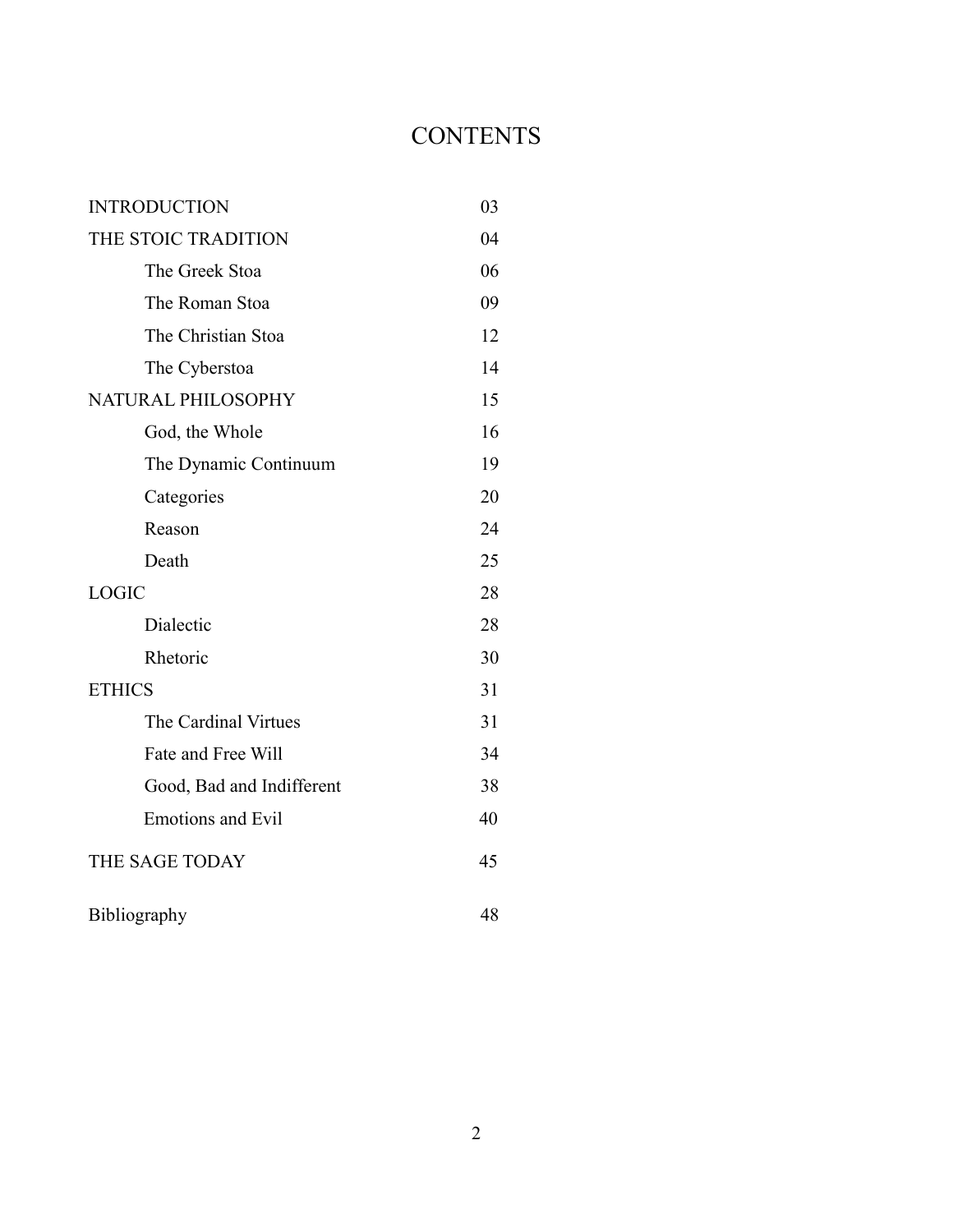# Introduction

Stoicism is a living philosophy. What that means is that Stoic philosophy is more than just great thoughts organized into a complete and coherent vision of reality. It is first and foremost a philosophy to live by, a practical application of ancient wisdom, a way of life and a guide to the choices one makes in this life.

It also means something more. The Stoa is alive. The reason it is still alive after 2300 years is because it is universally adaptable and available to people of every color, class, and culture. And something else: it evolves. As the human race learns and grows, so does the Stoa. It evolves because of the strength and conviction of the Stoics themselves. Stoics have a tradition of independent thought, and we like it that way. We of the Stoic school do not follow a tyrant, as Seneca said.

This is not to say that the Stoa is an eclectic hodgepodge of assorted ideas collected here and there. It is not. Its inner core of orthodoxy moves very slowly, glacially, expanding and refining with the ages. Its foundation is secure because it is built upon the unassailable power of a single idea:

#### *Live according to nature.*

That is our motto. Live according to nature. Zeno said it first, and he is the founder of our school, but he wasn't working alone. He was following a path already begun by two of the greatest thinkers in history. Zeno is the Father of the Stoa, but Heraclitus and Socrates can rightly be called its Grandfathers. They are the deepest roots of our philosophy, and that is where our story begins.

\*

Because this is an introduction to Stoicism, I have avoided the use of footnotes except for quotations and original thoughts and insights that deserve recognition. I am not an academician, neither do I pretend to have assembled an original body of research. Many of the ideas presented are my own, but many more are based upon the hard work of others. I wish to give special credit to Dr. Keith Campbell, Professor Emeritus, Department of Philosophy, University of Sydney, whose patience in the years of our email correspondence deserves a special award instead of this simple and sincere word of thanks.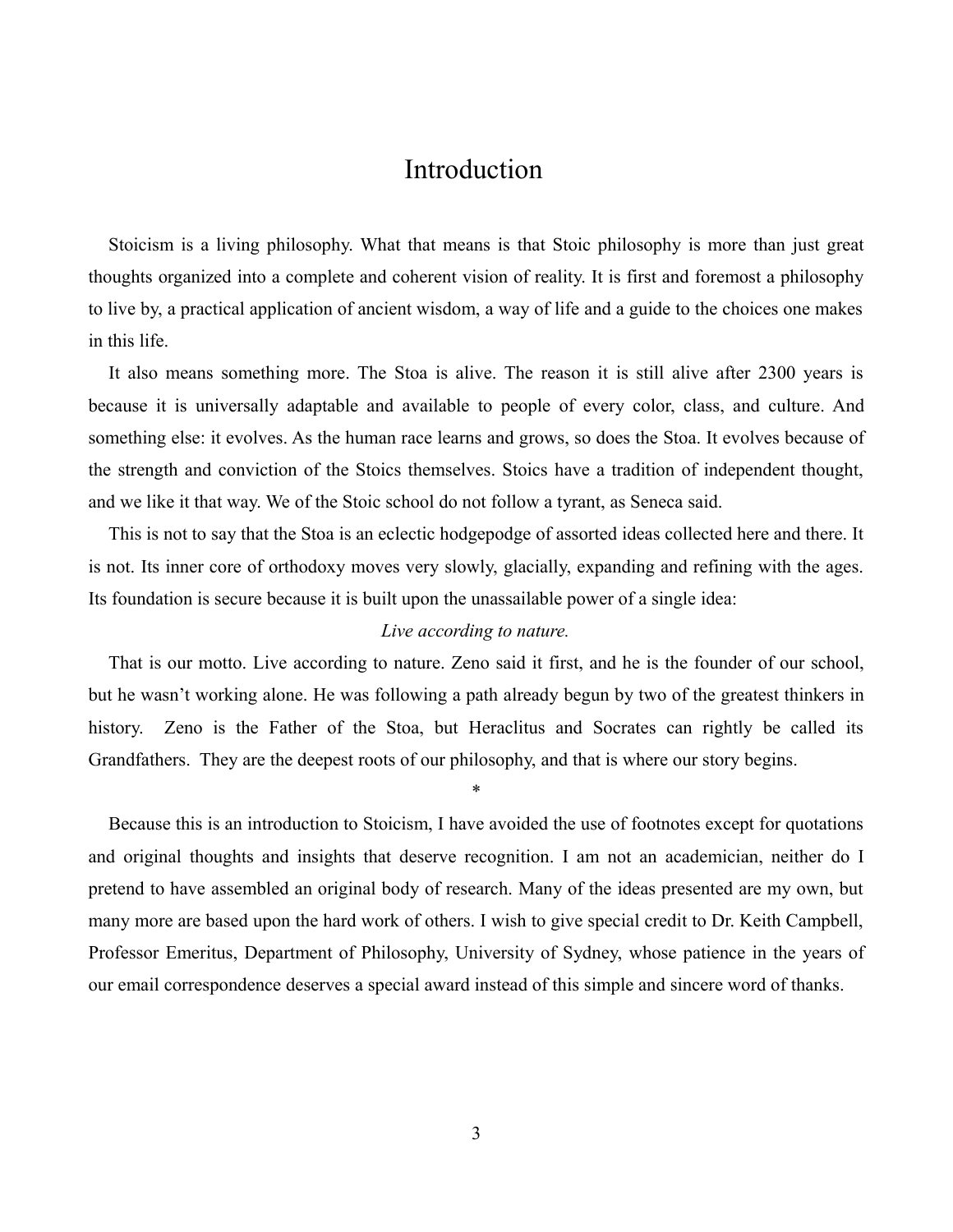# **THE STOIC TRADITION**

There are a number of centuries in history when human beings rose to the challenge of greatness. One of these was in the sixth century BCE, that time when we crossed the bridge from animism to natural philosophy and Western Civilization was born. It happened in Ionia, a rich culture made up of twelve principle cities located along the southwestern coast of Turkey and on the nearby Aegean Islands in the Mediterranean.

Ionian history began when colonists from mainland Greece fled their homeland around 1000 BCE to escape the conquering Dorians of southwest Macedonia. The Grecian refugees married the native Carians to produce a new culture and a new people, the Ionians. The Ionians became merchant seamen and builders, creating great cities and temples that were renowned throughout the ancient world.

Today, these cities and temples are largely forgotten, buried in the silt and dust of time. But it's only an empire that was lost, a small matter compared to the civilization that was won, a civilization that first formed in the philosopher's mind. For the Stoa, that mind belongs to Heraclitus.

# Heraclitus (c.535-c.475 BCE)

Nobleman of Ephesus, sage, mystic genius, and first cosmologist of the Stoa, Heraclitus has fascinated thinkers from Socrates to Goethe and from Aristotle to contemporary quantum physicists. He is the greatest of the Ionian sages, a Founding Father of Western Civilization, a creator of philosophy, and a diviner of the fundamental essence of the cosmos. He is also known as the Obscure One, a reputation acquired in his own time, for a vague and riddling style that some believe he deliberately adopted to elude even the most erudite scholars.

God, he called the Logos, Reason, Intelligence, a Whole made up of the sum total of all opposites, constantly in motion, birthing, living, dying, and being born again. The Heraclitean universe is a place where all parts are related to the whole, and its symbol is fire, a rarefied fire that permeates, consumes, destroys, creates, and lights the cosmos as one single organism of life.

Unfortunately, what he wrote, in its original form, has been lost in antiquity by the systematic attempts of early Christians, such as Theodosius I ( $4<sup>th</sup>$  century CE), the last emperor of a unified Rome who set out to destroy all remnants of pagan civilizations during the years of his reign, 375-395. What the Christians didn't destroy many others attempted. In the seventh century, the last of the early Stoic works were likely destroyed in the willful destruction of the great library of Alexandria. Caliph Omar, the fundamentalist Muslim general who conquered Egypt, gave the edict that all books except the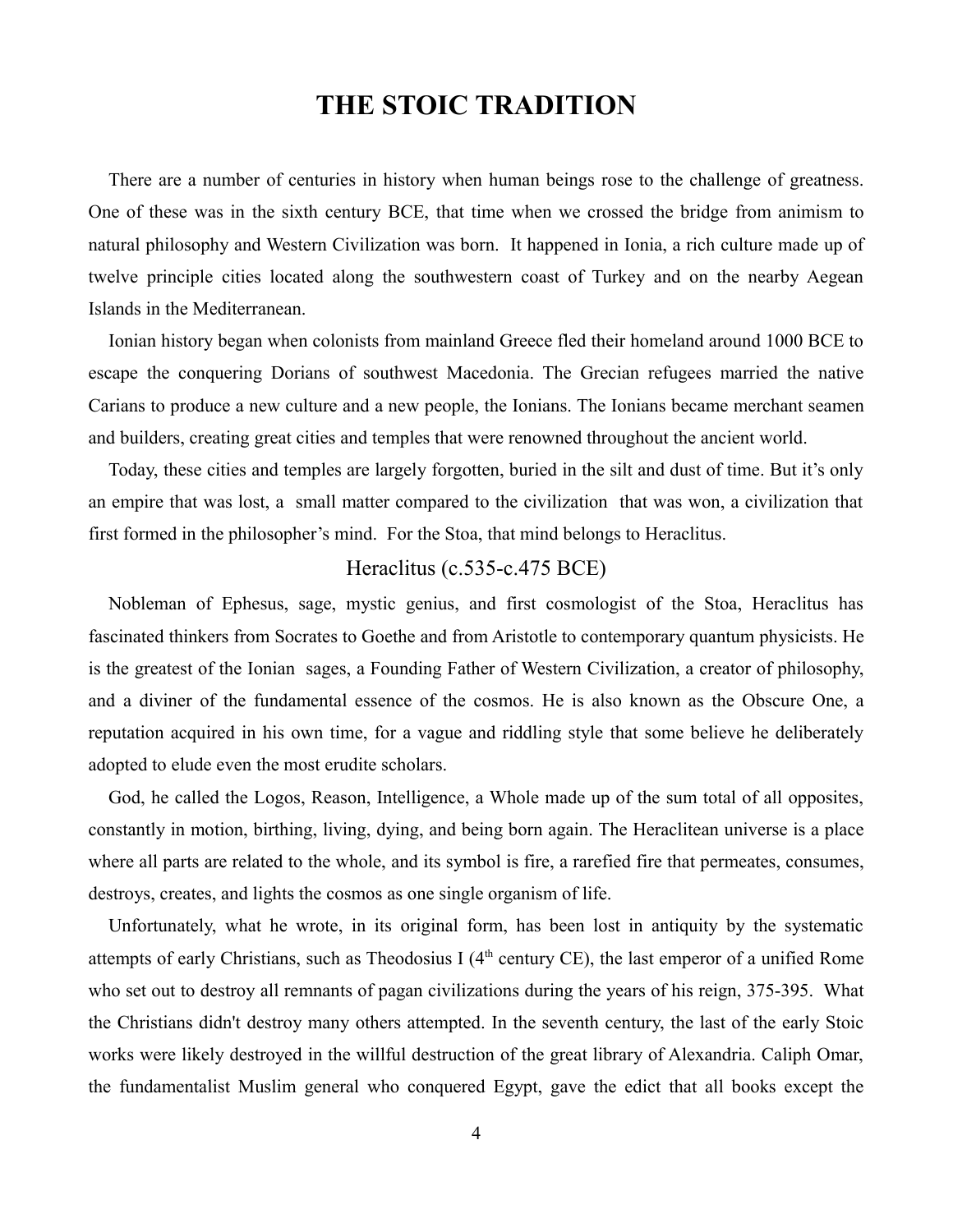Koran were to be burned. The contents of the library, all the greatest works of antiquity, were carted off to be burned as fuel for the public baths of Alexandria, keeping their fires lit for six months.

All that remains are fragmentary references from many sources, some reliable, some unreliable, from Plato to Medieval monastic scholars. And from these fragments we discover remarkable parallels between the observations of Heraclitus with modern physicists 2500 years later. His cosmology and ours describe a universe that is a unified, organic view of the cosmos; eternal becoming, perpetual and cyclical change; unity in pairs of opposites; paradox; and a dynamic view of the universe that emphasizes movement, flow and change.

Shortly after the death of Heraclitus, another extraordinary man was born, a sculptor by trade, a man who he himself said resembled a frog, but who had been told by the Oracle at Delphi that he was the wisest of all the Greeks. That man, of course, was Socrates.

# Socrates (469-399 BCE) and the lines of descent

Socrates was frankly puzzled over the Oracle's judgment, and so he set out to the marketplace of Athens to discover what it meant, how it could be that he was the wisest of the Greeks. What he found was that while others professed wisdom without being aware of their ignorance, he, at least, was aware that he knew nothing. With this knowledge came the conviction that he must search for wisdom about right conduct, the right way to live, that he might lead the citizens of Athens in their moral and intellectual development. And so it was that every day, Socrates set out to find such wisdom wherever he went, questioning whomever he met, until he began to acquire a following of young men who admired his brilliant and irreverent attitude, his dialectical method of questioning, and a simple yet honest lifestyle.

Socrates came to be viewed as a pest and a troublemaker by the city elders, partly because of numerous troubles the city had endured by the tyranny of some of his former students. He was sentenced to death by poisoning, drinking hemlock, and became the first martyr of philosophy. And of his disciples who were with him to the end, two went on to establish their own schools of philosophy based upon two profoundly different interpretations of his teachings. Plato the aristocrat admired Socrates the thinker and established an academy just outside the city for the sons of wealth and ease to ponder the meaning of wisdom. Antisthenes, a poor and common man, admired Socrates the man of principle who lived and died by what he believed. And from him the school of the Cynics was born.

Zeno, the Father of the Stoa, was for a time a student in both schools.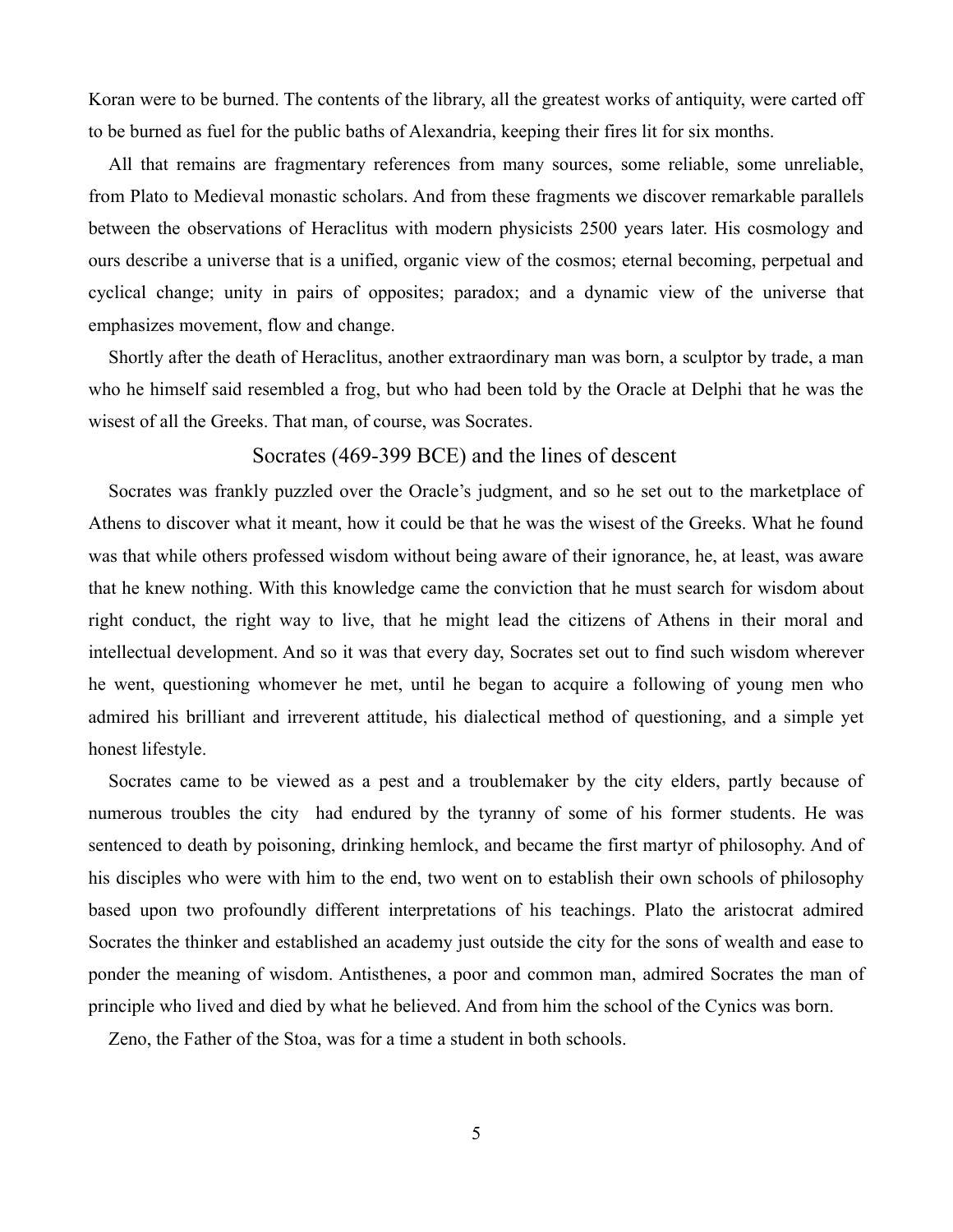#### THE GREEK STOA

*That which contains us is endowed with reason.*

**Heraclitus** 

Nearly a century after the death of Socrates a young merchant from the island of Cypress was going about his father's business with a shipload of purple when his boat was caught in a storm near Athens. While he put in for repairs, and with time on his hands, he stopped in a book shop and picked up a book on the life of Socrates. Impressed by what he read, he asked the bookseller if there were any fellows like this Socrates still living in Athens. At that moment, as fate would have it, Crates the Cynic happened by and the bookseller pointed him out. Follow that man, Zeno was told. And he did.

# Zeno (c.333-262 BCE), the founder

Crates, the Good Genius as he was known in Athens, was one of the most popular teachers and personalities of his day. Unlike his predecessor, the intense and provocative Diogenes, the actual founder of the Cynic school, Crates was said to live each day as if he were on holiday. He was the third in line of descent from Socrates. The writings of Socrates' oldest student, Antisthenes, inspired the zealous Diogenes, who later claimed he learned everything he knew about philosophy from a mouse. Diogenes preached an ascetic lifestyle, a living ethical school whose practitioners became known as Cynics, *dogs*, because they forsook all material possessions to live in the streets in their single-minded pursuit of virtue. He himself lived in a discarded bathtub, going about the Athenian market with a lighted lantern in broad daylight in search of an honest man. He soon found many, and he and his followers were convinced they were the true disciples of Socrates. Crates, who took over this school of ragged nonconformists from Diogenes, was Zeno's first teacher in philosophy.

Zeno never returned to the family business. He lived in Athens for the rest of his life, supporting himself by underwriting and insuring ships that came and went across the Mediterranean, an early version of Lloyds of London. He remained with Crates and the Cynics for some years, then became impatient with their limited focus and moved on. He studied with the Megarians, in their day the greatest logicians in the world, then he studied at Plato's Academy. Plato was dead, of course, and Polemo was the head of the Academy then.

About 300 BCE, Zeno finished his studies and went to the central market in Athens to the Stoa Poikile, the painted stoa, a long porch or colonnade facing the market. It was called the painted stoa because of its painted murals along the back depicting real and mythological scenes from Athenian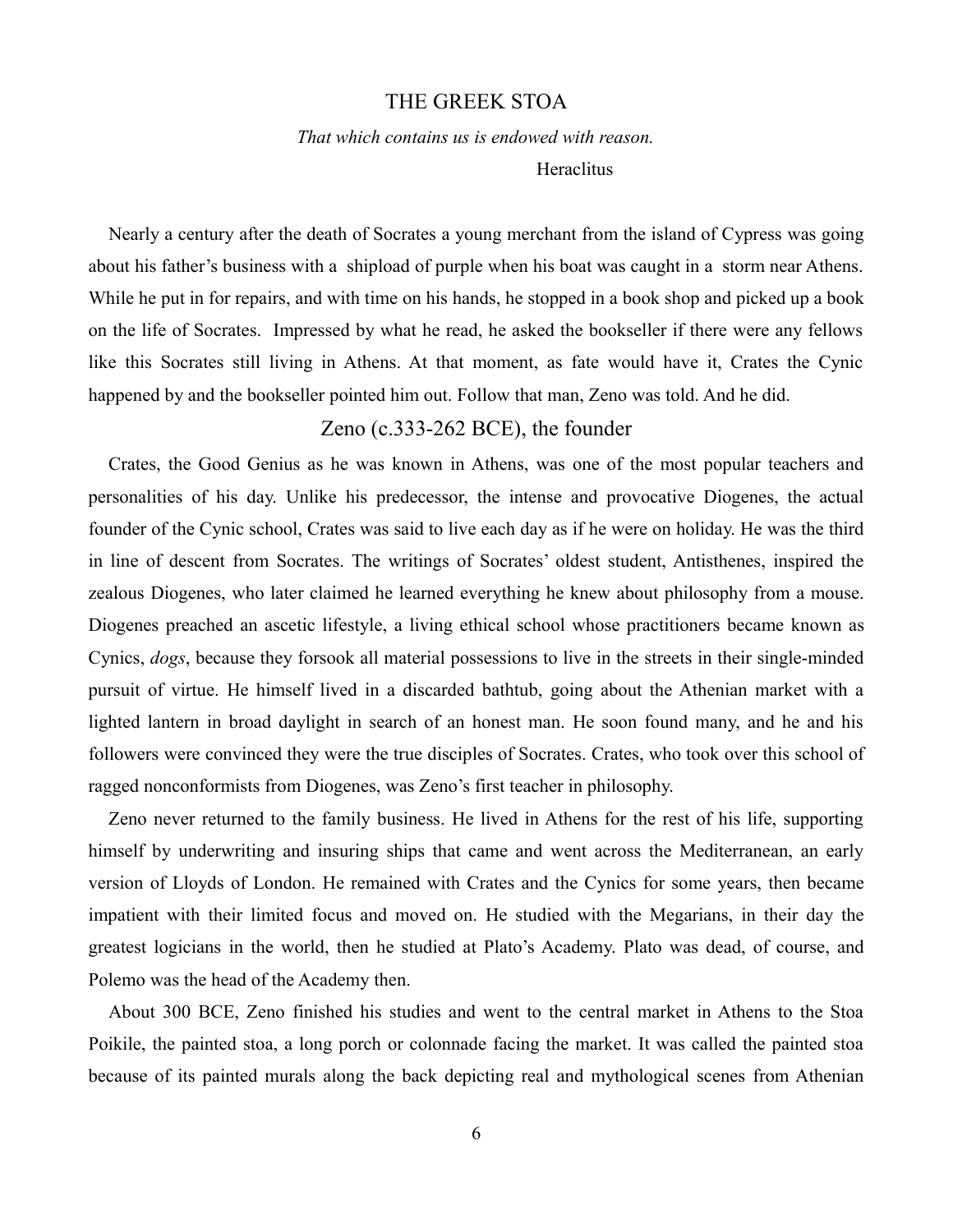history, including the Battle at Marathon. It was here that he first began teaching a system of philosophy that was to dominate intellectual thought for more than five hundred years. Before long he attracted a daily following of young men who came to the stoa to study with him. This following of students became known in Athens as the Men of the Stoa, or Stoics.

Zeno taught a unified system of philosophy in three parts: ethics, physics, and logic. He established principles of conduct for one's life (ethics) based not just on what he said they should be but on an understanding of man's relationship to the universe (physics) that followed from a careful and accurate method of reasoning and rhetoric (logic) to confirm the truth of these principles.

## Cleanthus (331-232 BCE) and Chrysippus (c.280-c.206 BCE)

Zeno had one student who had acquired some renown as an athlete, a boxer, but who was otherwise entirely without inheritance or financial assistance. It was said that when Cleanthes studied with Zeno he was so poor he couldn't afford paper and had to save his notes on clam shells and ox bones. He studied with Zeno by day and carried water as a common laborer by night. Unlike the aristocratic students at the Academy, the Stoa, true to its founder's Cynic roots, never turned a student away. Cleanthes went on to become the second Head of the Stoic school after Zeno and also became a poet of some merit. His *Hymn To Zeus* is still commonly included in anthologies of world literature. His contribution to the Stoa, beyond his loyalty to the principles of its founder, was to add theology, the study of man's relation to God, to the traditional three branches of philosophy.

Cleanthes' successor, Chrysippus, reformulated and expanded the teachings of the founder, drawing up what would become the orthodoxy of Stoicism. It was said that without Chrysippus there would have been no Stoa, so far-reaching and profound was his influence both in his day and beyond. It was also said that if the gods performed logic then they must use Chrysippus' methods. He was a man whose voluminous writings and intellectual brilliance intimidated everyone but Cleanthes himself, which was the more remarkable because Cleanthes was never considered an original or exceptional thinker. Chrysippus admitted that around Cleanthes he was often at a loss for words.

There were numerous other students, some of them achieving renown as teachers and advisors. When the king of Macedon, Antigonus Gonatas, asked Zeno to teach at his court he sent Philonides and Persaeus instead. Persaeus later became the governor of Corinth. Another student, Sphaerus, went to the court of Cleomenes of Sparta and later to the court of Ptolemy in Egypt. And so the philosophy of Zeno and the Stoa began to be heard farther from its home, but it wasn't until Panaetius, the sixth Head of the Stoic school of Athens, that the Stoa found its greatest voice abroad.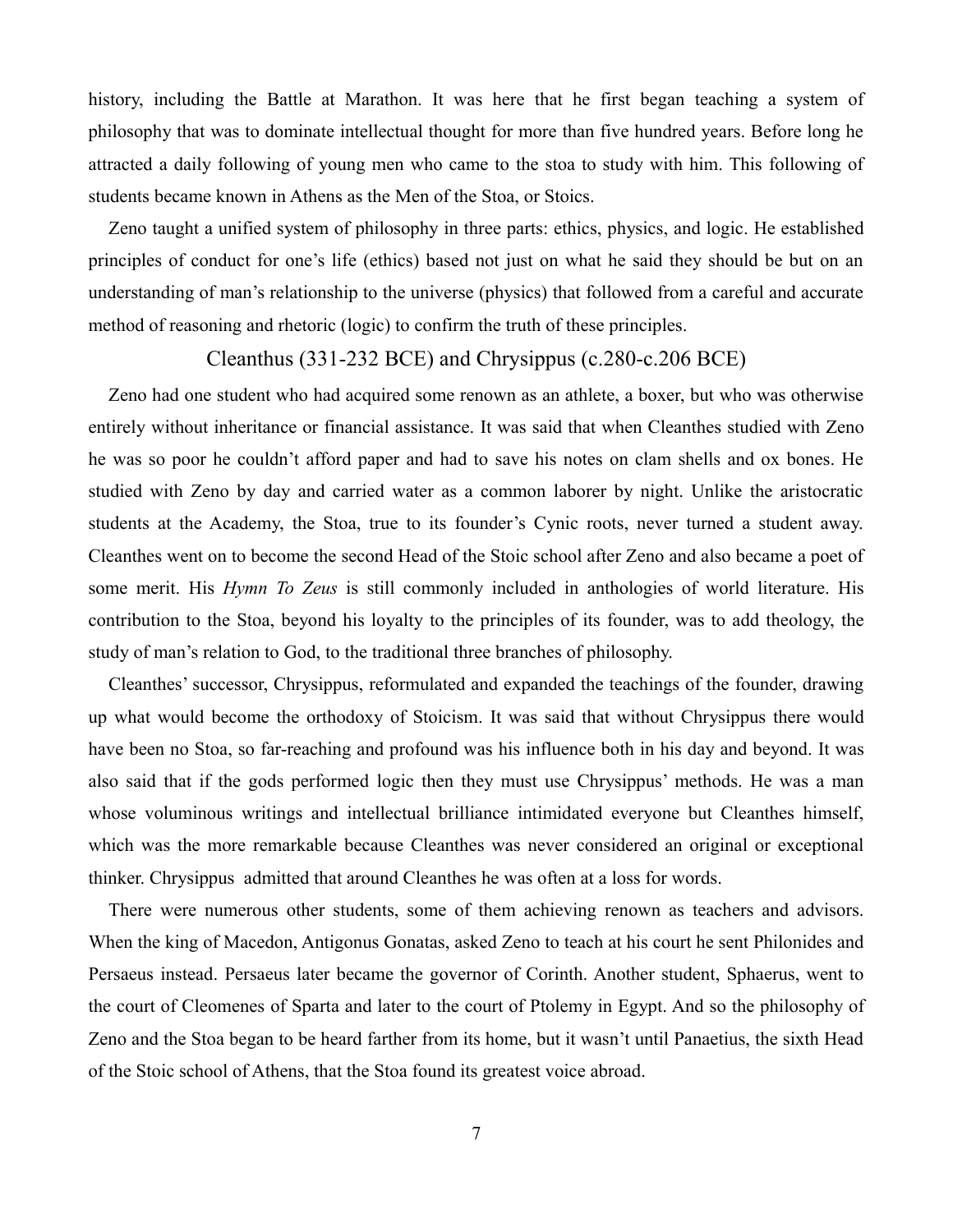# Panaetius (c.185-c.110 BCE) and Posidonius (c.135-c.55 BCE)

When the old and distinguished Scipio family of Rome befriended the Head of the Stoic school in Athens, Stoicism began a new life in the heart of the empire. Panaetius had just the right philosophy for the worldly and practical Romans, one that emphasized ethics, conduct for an active life that only made passing reference to physics and almost none at all to the study of logic. He was an innovator. The rigidity of the single ideal of the imaginary sage became more centered on the individual.

According to Panaetius, each person has an ideal that differs from all others and is based on and suited to his own capacity. For both Panaetius and Posidonius, living in agreement with nature included one's own nature. By adding individual talents and capacities, Panaetius proposed that the individual has four roles he plays in society: human nature, social nature (heredity and environment), individual nature (intellect and talents), and his willed nature - how he defines and develops his character from that which he was given. It was a strong and persuasive philosophy we know mostly from Cicero, who adapted it for several of his own works.

The aging Panaetius' most distinguished pupil was the wealthy young aristocrat, Posidonius of Rhodes. Posidonius has been called the most scientific of the Stoics, because he spent much of his life traveling, observing, recording, and calculating natural phenomena all around the Mediterranean. His observations led him to emphasize the Stoic doctrine of the interdependence of all parts of the whole and to conclude that many animals had a lot more intelligence than had been previously suspected and that humans were more like these animals than we had ever admitted. But still, he decided, our intelligence was more closely akin to the intelligence that ruled nature, and that our reason was our special link to the Logos.

Posidonius is sometimes accused of being a Platonist and Aristotelian who called himself a Stoic because of his introduction of a psychological dualism to explain the source of evil in the world. Previously, Stoic thought had concluded that our attraction to pleasure and power, et cetera, was the result of external influences and ignorance that came from the environment. Posidonius admitted this factor but also felt that there was something within us that made us attracted to such things. He proposed that humans had both an irrational and rational nature, and this is the source of the suggestion that he was more Platonist than Stoic. Unlike the dualism of Plato and Aristotle, however, these two natures were not between body and soul or matter and spirit, but were a duality that was within.

But we're getting ahead of ourselves. This is not the forum to discuss whether Posidonius' dualism was or was not a dynamic continuum. That's a matter we can examine after we've spent some time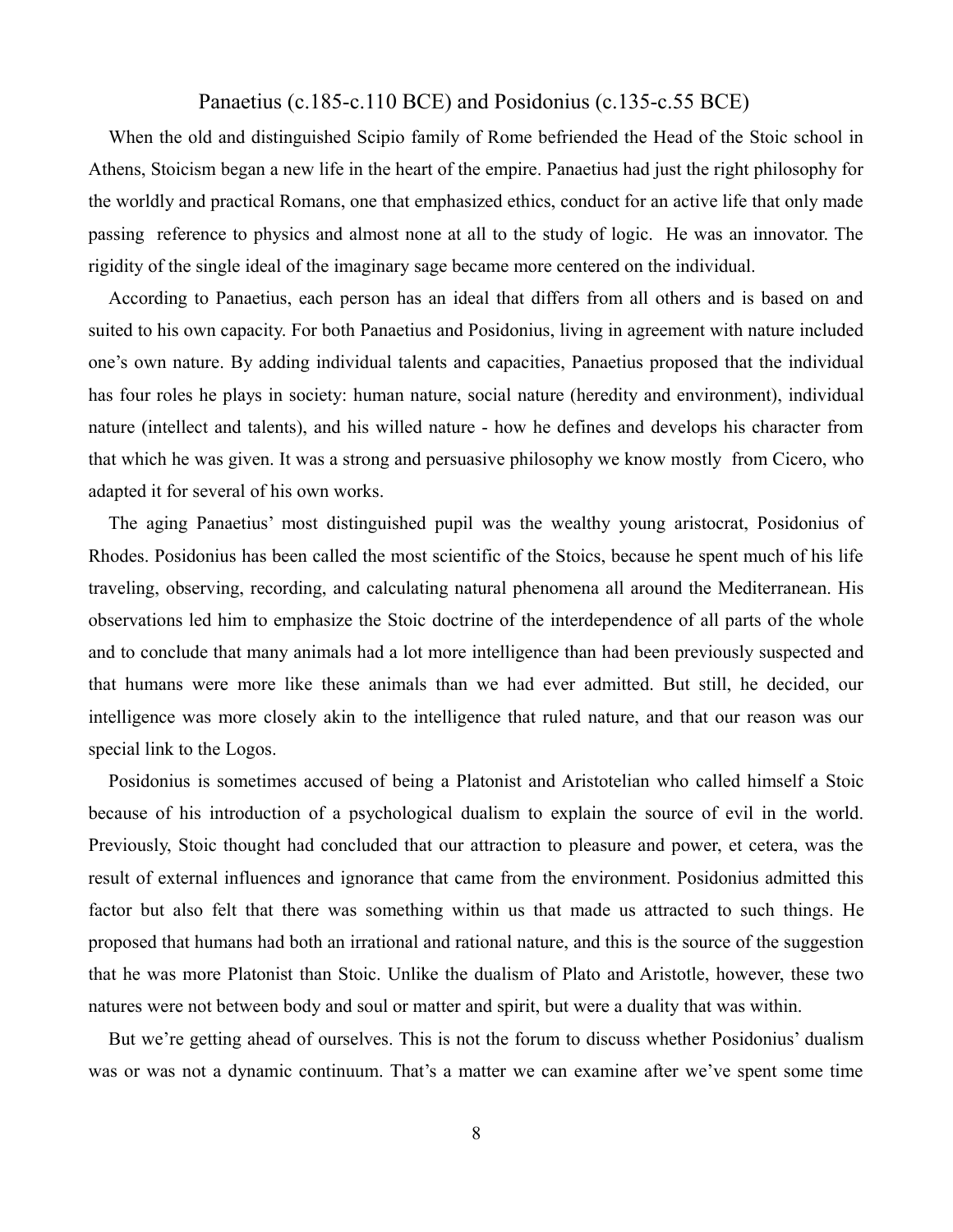with physics. For now, it is interesting to note how he thought we should deal with our irrational natures. It's a Stoic technique of fighting fire with fire. In short, he recommended the individual devote himself to constructive pleasures to manage the destructive ones. He was especially fond of aesthetics for this purpose. Music, drama, and poetry were examples of what he thought were uplifting pleasures that could overpower our attraction to the irrational ones. Substitute a good habit for a bad habit. Practical advice we use even today without realizing that it was Posidonius who first suggested it.

# THE ROMAN STOA

*He [Cato the Younger] had one of the greatest reputations for honesty and incorruptibility of any man in ancient times, and his Stoicism put him above the graft and bribery of his day.*

Columbia Encyclopedia, 5th edition, 1993

When we think of the Roman Empire we all too often remember debauchery and brutality and murderous intrigue while forgetting that this was at the same time one of the greatest and most enduring empires the world has ever known. The cult of Hedonism and the emperors who hated philosophy is the Rome that Hollywood celebrates, and, without a classical education there's little else that most of us know or remember. But there was another Rome, the real city, that knew greatness and honor, and Stoicism, more than any other philosophy, can be credited with promoting its highest ideals.

There were numerous philosophies vying for attention in this empire, Platonist, Epicureans, and others, but except for the Cynics who still lived like dogs in the street, they appealed to only a handful, to those devoted to esoteric thought who desired and could afford the ease and serenity of a retired lifestyle. The Stoa spoke to the practical, action-oriented Roman who knew how to make things work and get the job done. And from its beginnings it was the only philosophy addressed to all, regardless of sex, race or social class. Even women and slaves were welcome to follow this path, a notion considered laughable by other philosophies that, along with the Aristotelian, considered them to be biologically classified somewhere above brute beasts and below free men.

Stoicism was more than just the leading philosophy of the day; for many it served the place of religion as well. The Roman gods were largely viewed with skepticism, and religious activities were limited to formal ceremonies carried out by State officials that had little meaning to an individual's daily life. The Stoa, on the other hand, showed the right way to live each day, provided counsel for the hard decisions that had to be made, and promised a direct and personal identity with the god of all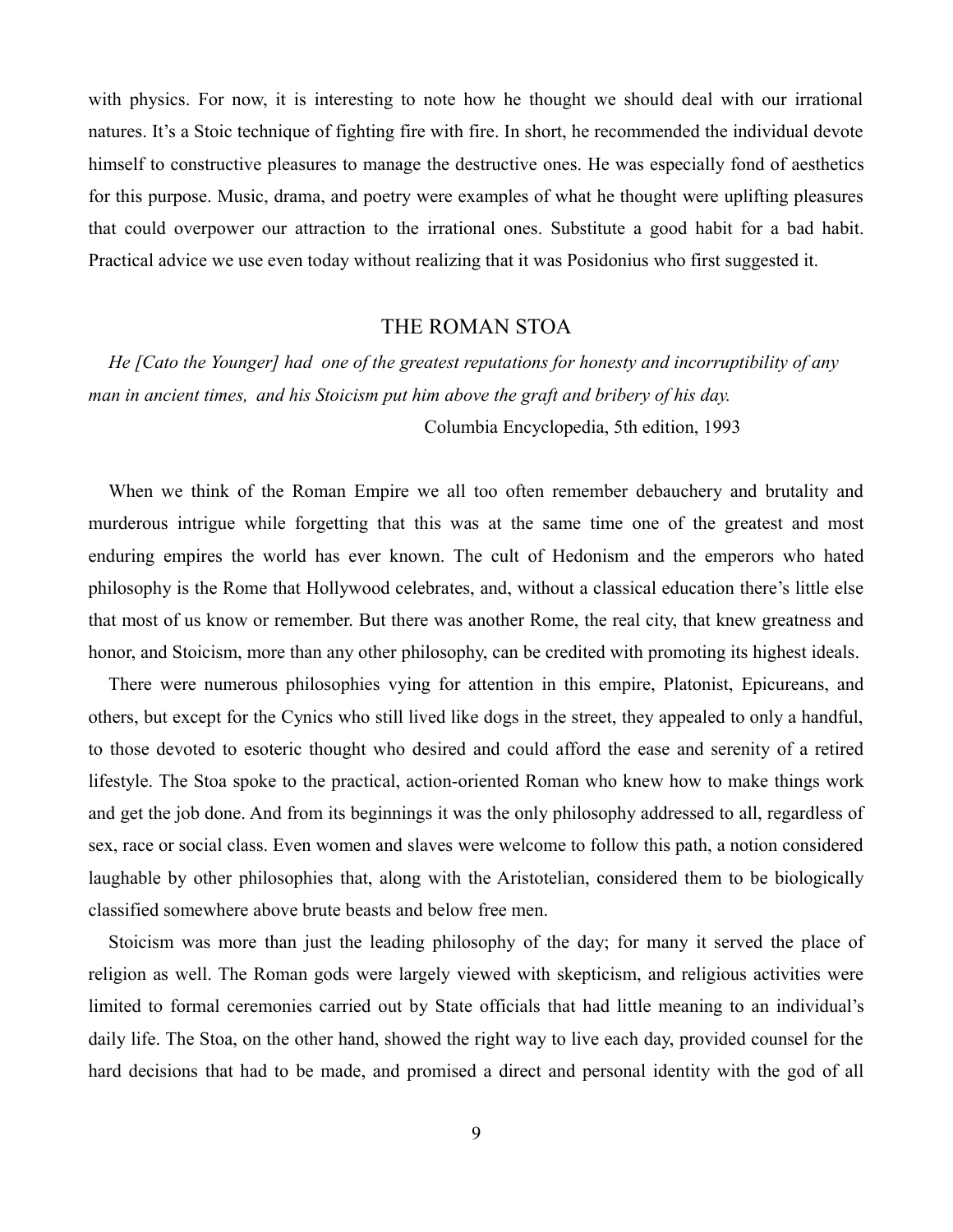creation, of nature and reason.

Frequently Stoic teachers lived on the estates of the wealthy and powerful, retained as moral advisors on matters of state and as counselors and comrades in times of calamity and bereavement. Often the wealthy and powerful were leading Stoics themselves. Cato the Younger, described above, was a devout and pious follower of the Stoa. Cicero was a lifelong student of Stoic philosophy and one of our primary sources for Stoic thought from the Greek era. And, because they were so conspicuously exceptional, a number of leading Stoics became, like Socrates of Athens, martyrs to their ideals and way of life. Barea Soranus, governor of Asia minor was executed for treason for insisting on justice for all in his administration. Thraesea Paetus, Senator, was executed by Nero for his refusal to celebrate the murder of Agrippina and for attracting followers who lived simply and honestly in the midst of treachery and excess. Helvidius Priscus, Magistrate of Rome, was executed by Vespasian for openly promoting equality and democracy.

It could be fairly said that this was both the best and the worst time for the Stoa. Best in that Stoicism was the leading philosophy of the western world, and worst when the emperor was corrupt and corrupting - an all too common occurrence.

### Seneca (c.3 BCE-65), statesman

Seneca was the precocious son of a noble Spanish family whose influence plus his remarkable skill as an orator gave him access to the inner circle of Roman power at an early age. He was also a serious student of philosophy and a prolific writer even while accumulating one of the greatest fortunes in the ancient world. When he was questioned about how he could be a Stoic and attract such great wealth, he simply replied that a wise man used money while a fool was used by it.

So renowned was he for wisdom and statesmanship that Nero's mother asked him to be a tutor to her troublesome child. Sadly, the exhortations of even such a man as Seneca were largely ignored, and Nero became the coward and fool the world still knows he was. At the end of their relationship, Seneca was accused of treason based on false charges brought against him by politicians who were envious of his reputation, charges that Nero was always ready to hear and believe. Out of deference to his old teacher, however, Seneca, now retired and in feeble health, was allowed the honor of killing himself rather than be killed outright by the emperor's assassins.

Seneca's *Letters from a Stoic* and other writings are among the most researched and best remembered writings of antiquity. There will always be those who question his commitment to the Stoa because of his ability to prosper at a time of such brutality and widespread corruption, but anyone who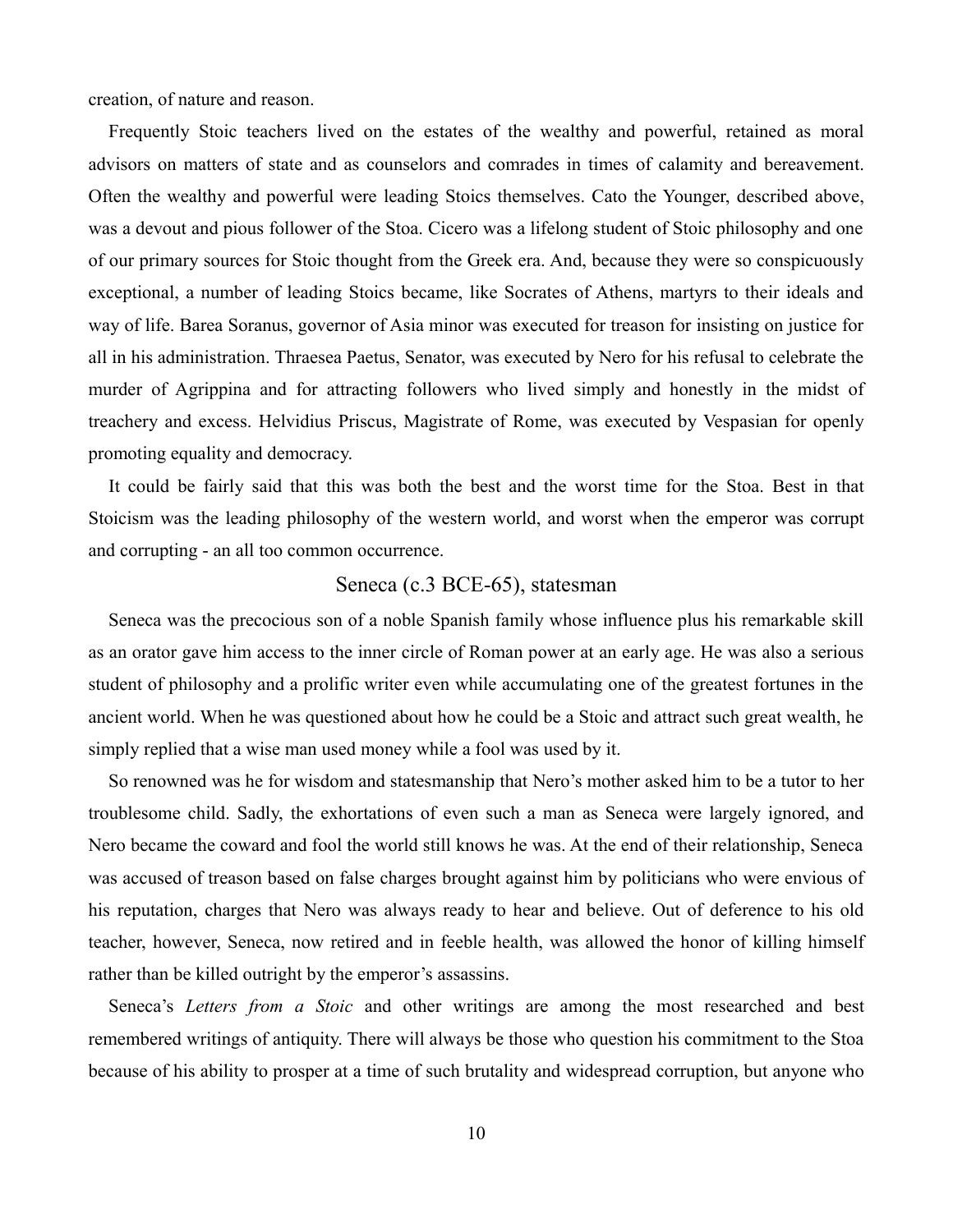has read Tacitus' account of his death knows he died a Stoic. And that's the final and ultimate test for us all.

# Epictetus (60-120), teacher

Next, we descend from the pinnacle of power to the underbelly of Roman society where we find Epictetus, the crippled slave of a slave. Epictetus' master, one of Nero's freed slaves, in a fit of temper deliberately broke his legs so severely that he remained a cripple for the rest of his life. But despite these difficult circumstance he was allowed to study with Musonius Rufus, one of the most popular and highly regarded Stoic teachers in Rome, and Epictetus became a convert. Eventually he was given his freedom, and as a freed man became a teacher of philosophy in the heart of the empire.

About the year 92 , the emperor Domitian, who flatly disliked philosophy, banished all philosophers from Rome. Epictetus moved to Nicopolis on the eastern shore of the Adriatic where he opened another school, living and teaching in exile for the rest of his life. It was here that he made his greatest contribution to the Stoa. One of his devoted pupils, Arrian, who later became a historian and administrator of some renown, published eight volumes of lecture notes, four of which have survived and are collected into one volume known as *The Discourses of Epictetus.*

These discourses are more notable for their oratorical power than for their intellectual insight. Epictetus' style was that of a teacher and a preacher with a fervor Arrian claimed was irresistible. His recurrent theme of freedom, certainly one he knew deeply, emphasized that the body may be enslaved, it may be broken, but the mind was forever free. The gods themselves could not restrain it. This was man's power, his alone, and the only power truly within his control. The circumstances of his death are unknown.

# Marcus Aurelius (121-180), Emperor

The last ten years of Marcus Aurelius' life were spent almost continually with his armies driving back the barbarians on the Danube frontier. This was an emperor who genuinely disliked warfare and the sight of blood, who even decreed that the gladiators back in Rome should fight only with blunt swords, but who also lived and died by his duty, mortally spent in combat. This was a great Stoic, humane and noble, meticulously just, the first ruler to wear the philosopher's beard.

It is truly an honor to know the intimate thoughts of such a man. The *Meditations* of Marcus Aurelius written alone in these last ten years of his life are clearly the notes of a man writing thoughts that fortified him through each day. No one knows how they were preserved. The first the world heard of them was from an obscure Medieval scholar who mentions them more than 700 years after the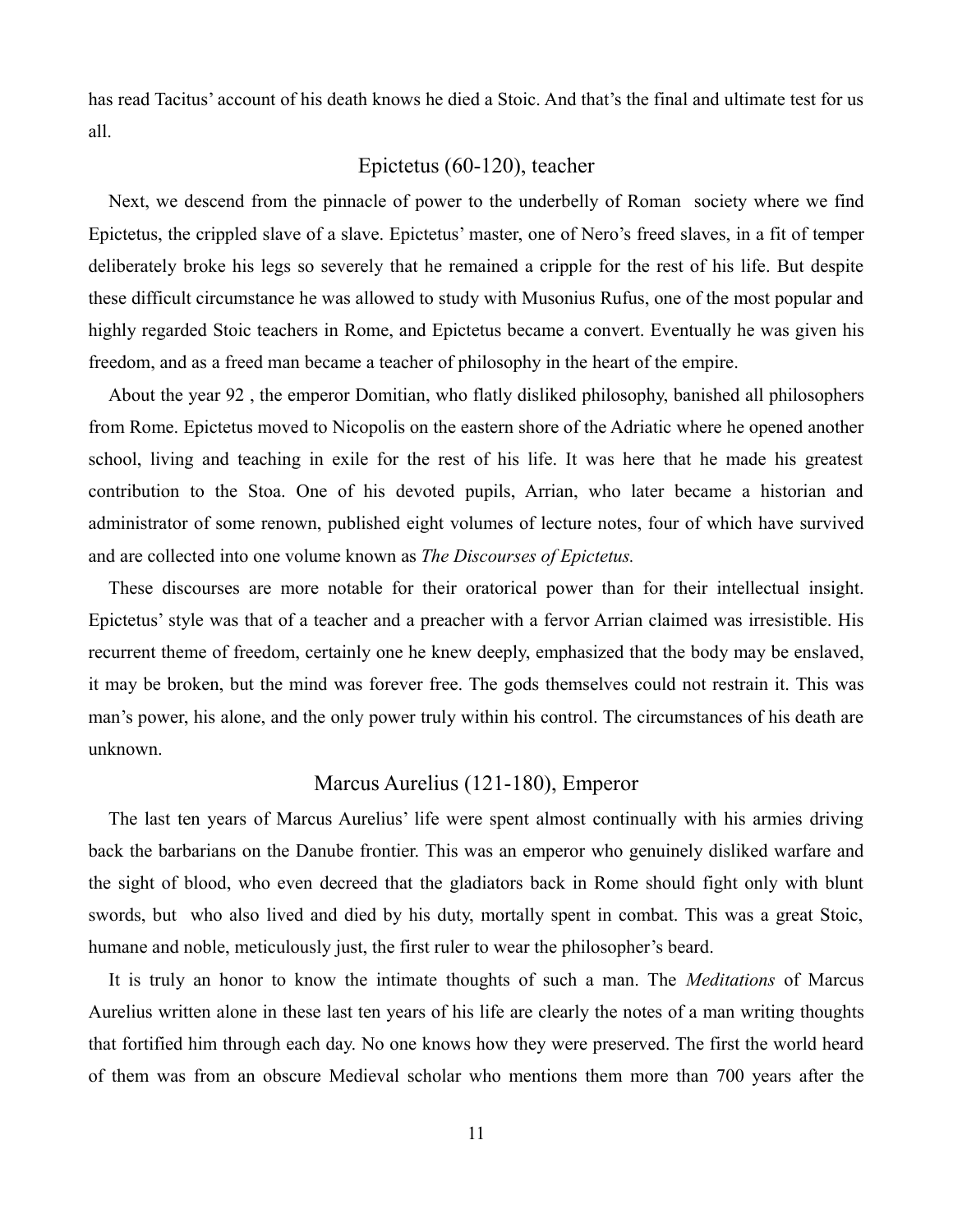emperor's death. The basic themes of these meditations, repeated many times and many ways, are that we should not be deceived by the things others value, that we should cooperate with the divine flow of destiny, and we should always perform our duty to family, friends, and country with honor and charity for all.

They were the words of one of the last and greatest of the Roman Stoics. After his death, the empire was battered by a hundred years of plague, civil wars, and barbarian conquest. It was a time when people needed and wanted a savior to rescue them from almost constant grief and fear. Christianity offered that promise, a savior who was God, one that would return soon to rescue his chosen people, who would destroy the wicked and create a new heaven and a new earth for the righteous, a safe haven in which they would dwell forever. All they needed to do was believe, and all these things would come to pass. It was a powerful message, and the people wanted it to be true, and the Stoa faltered and became a Christian.

# THE CHRISTIAN STOA

*At no particular moment of the Christian era did Stoicism suddenly burst upon the scene. It rather exercised its influence in a permanent way without provoking any major reaction or crisis.*  G. Verbeke, from *The Presence of Stoicism in Medieval Thought,* p. 5.

In the beginning, the sudden rise in fortunes of the Christian cult presented a new opportunity and responsibility to explain what these new beliefs were all about. Most of the early articulate leaders of the faith were well schooled in the classics in which Stoicism was more often than not the central focus of their education. Thus it was that the early Christian writers, called apologists, commonly fleshed out their belief in Jesus as the son of God with Stoic cosmology and ethics.

Tertullian (c.160-c.230), a well born Roman and the most formidable apologist in his day, assimilated much of both Stoic natural and moral philosophy into his writings. The scholar, St. Jerome (c.347-c.420), ever the opportunist, alternately attacked or adopted Stoic themes depending on the circumstance and audience at hand. Meanwhile, John Cassian (c.360-435), the greatest monastic literary figure, frequently applied Stoic solutions to Christian questions giving the new monastic communities some of their most important and lasting foundations.

But the details of Stoic philosophy have not been discussed, and to make a list of themes that were adopted or reformulated by the Christian fathers wouldn't be appropriate here. In short, Stoic doctrine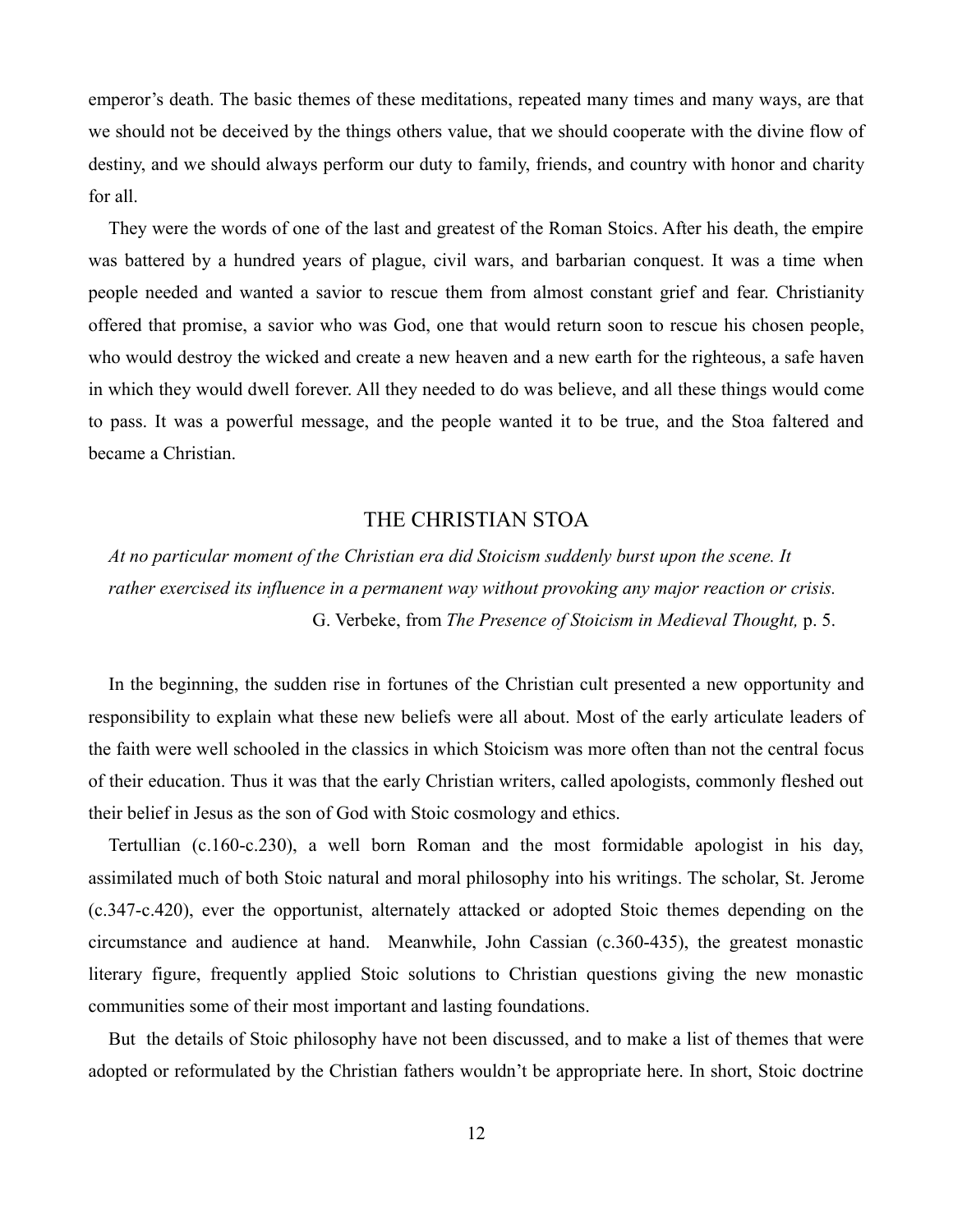was gradually absorbed into Western intellectual history with the help of Clement of Alexandria, Tertullian, St. Jerome, John Cassian, St. Augustine, Peter Abelard, Roger Bacon, Thomas Aquinas, and Meister Eckhart, to name a few. There was no common agreement about which of its themes were correct, incorrect, or irrelevant. Christian writers still disagree on many things. But whether they agreed or disagreed, Stoicism was permanently impressed into the traditions laid down by the Christian thinkers of the early Middle Ages to be taken up again and again, studied, argued, accepted, and rejected through the later Middle Ages.

By the time of the Renaissance, Stoic philosophy became even more central to Western thought. The heroic ideal of the Shakespearean tragedy is a Stoic. Arguments about natural theology and natural law were taken directly from the Stoic categories (discussed later). And the ethics of the Stoa predominated and inspired Renaissance philosophers and essayists in their creation of the new humanism of that era that is still a powerful force in the world today.

#### Recent History: the American Founding Fathers

Most of the primary architects of the new nation and American democracy were sons of an early colonial aristocracy. Jefferson, Washington, Adams, et al, were men of means who acquired a classical education that invariably included an emphasis on Greek and Roman history and philosophy. To them, the classical ideals were alive and meaningful and as fresh as the Renaissance in Western consciousness. President George Washington read Seneca from his youth and quoted lines from a play on the life of Cato all his life. Jefferson, the sage of Monticello, considered himself a Stoic as a young man, but despite a life long admiration of Epictetus, he admitted to becoming an Epicurean in his later years.

Much more research needs to be done on the influence of the Stoa in the transition from the Renaissance to the Modern Era. What we do know is that Stoic philosophy realized its own renaissance in mid-twentieth century academia and has returned to the general populace via a new kind of force in the world today.

# THE CYBERSTOA

The word cybernetics is from the Greek *kubernetes*, to govern, and was coined by the American mathematician Norbert Wiener in 1948 as the study of communication and control processes in biological, mechanical, and electronic systems, especially used today to describe the computer. Now, with the term attached to everything that has anything to do with the union of the world, linked together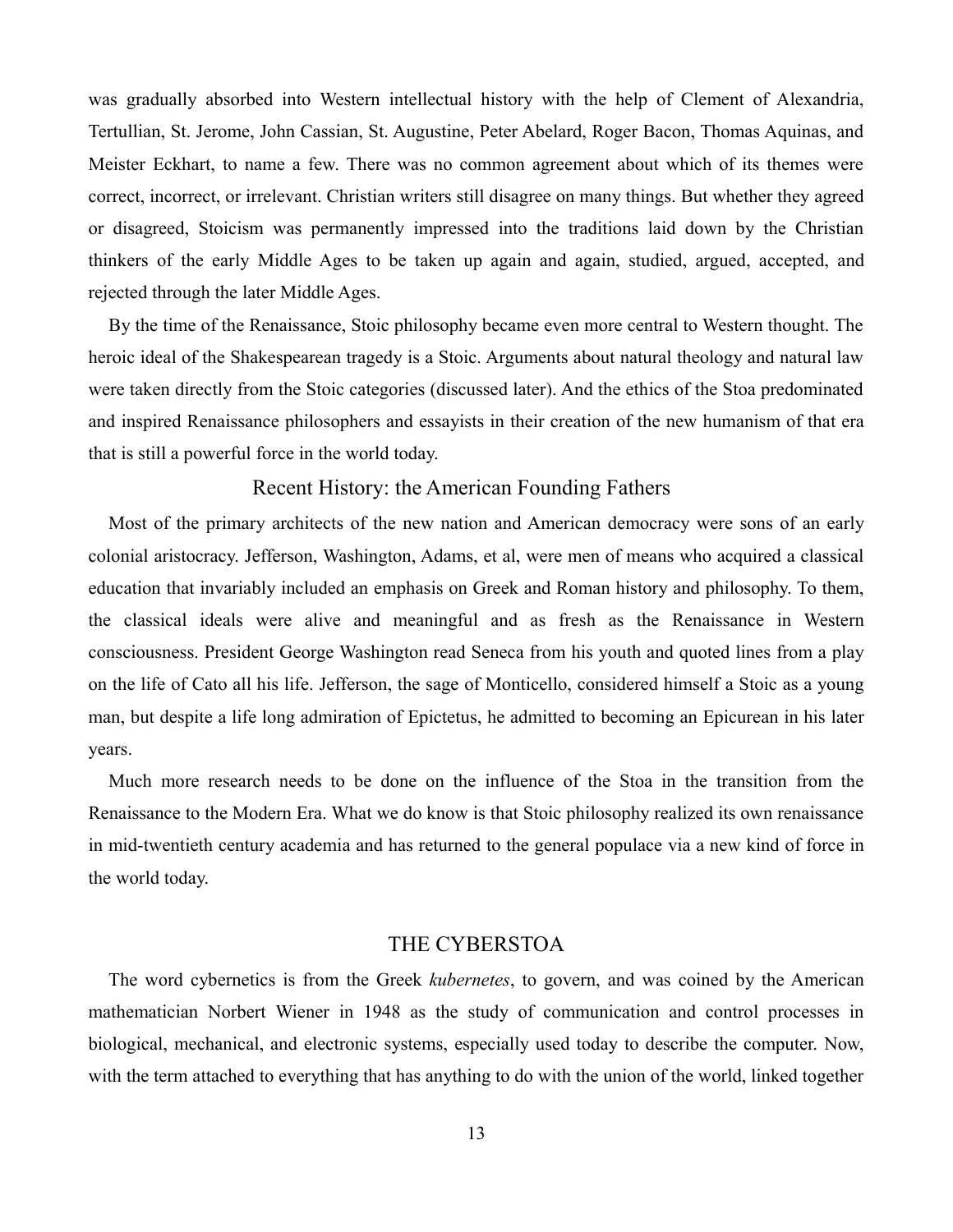by computers on the Internet, there's some danger it will sink into oblivion from the weight of its popular use and misuse. Still, it describes this age begun in the middle of the twentieth century better than any other, and it's just at this time that the Stoa was given new life by a scientific and academic community reexamining its roots in Western thought. There are now more books and scholarly articles written on Stoic philosophy then there has been in any other time in its history. The academic community breathed new life and meaning into the Stoa, and a new age began.

Today, the Stoic community is alive and well at: [www.thestoicregistry.org](http://www.thestoicregistry.org/)

**\* \* \* \***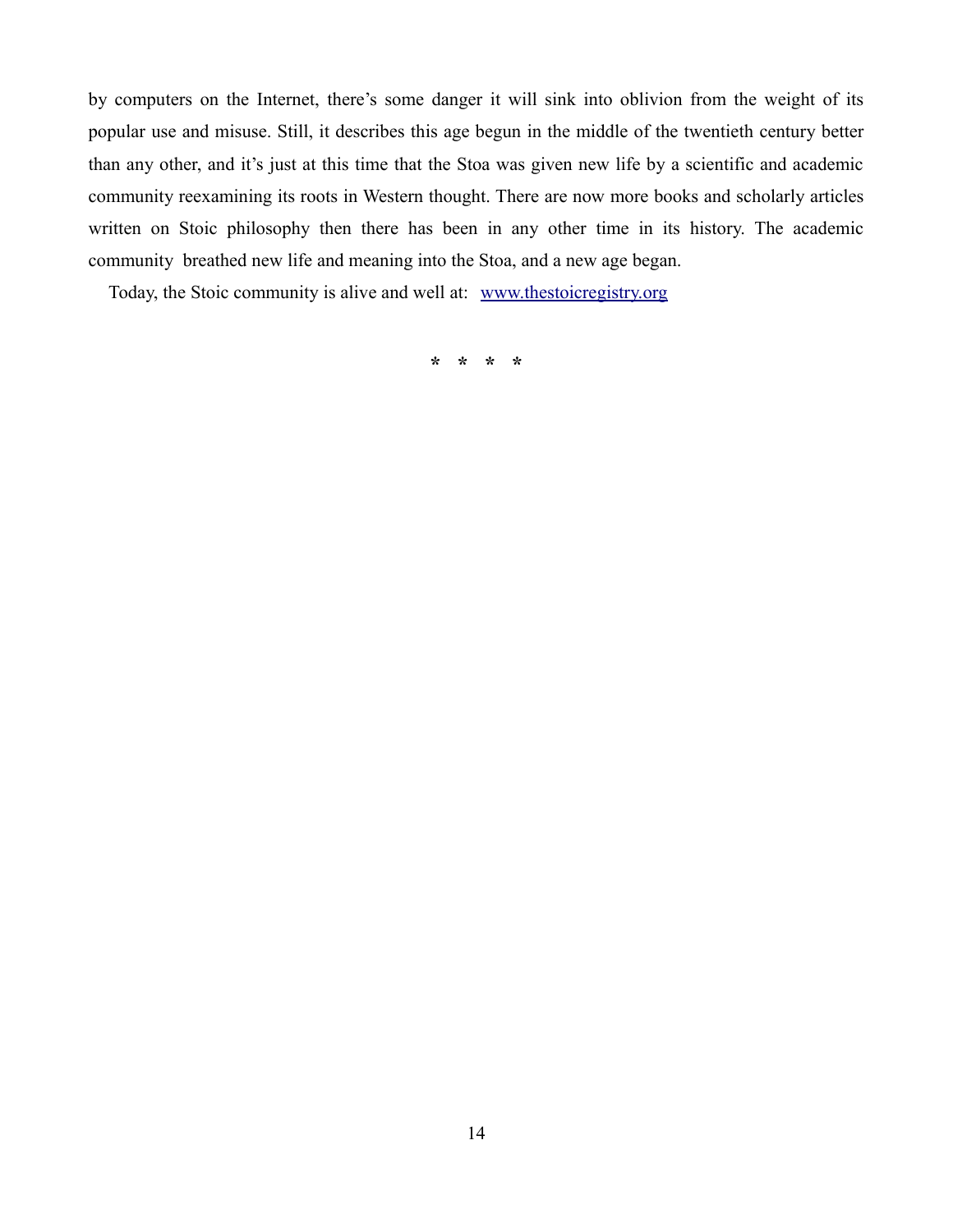# **NATURAL PHILOSOPHY**

*The sage who does the right thing does it because he believes he follows nature. Nature as he understands it in his investigations of truth is his guiding star.*

Edelstein, *The Meaning of Stoicism,* p. 18.

At the outset it is important to know that Stoic natural philosophy, or what we currently call physics, was developed over a period of six centuries, giving some of the greatest minds in antiquity time to define and clarify a Stoic world view. It was more important in the Greek Stoa than it was for the Romans who focused chiefly on ethics, but for all Stoics, physics is a valuable subject for two reasons: to acquire wisdom, the first of the four cardinal virtues; and, to enable us to *live according to nature,* the Stoic motto. It is intrinsically worthwhile to understand the world, its origins and processes, which is also our first and ultimate reference for living well.

Today, of course, explanations and descriptions of nature are primarily the domain of science and the scientists who investigate its numerous branches with an ever deeper and narrower focus. They must be our resource. The amount of knowledge one must have to give even a barely adequate description of nature must be encyclopedic. In antiquity this was not the case, and physics, what used to be called natural philosophy, was not a subject too big for a philosopher to master. Classical Stoic physics, although entirely theoretical, more closely resembled modern physics than any other early science. Even so, much of it is dated.

All of which brings me to my own methods of presenting this introduction to the physics of the Stoics. The problem is that in six centuries of development it was expanded, refined, and channeled in so many different directions that it was necessary to limit this presentation to a small core of ideas. Then, that core was made even smaller by limiting it to a hard core that has withstood the brutal test of time. Four concepts were chosen, beginning with the whole of the cosmos, then gradually narrowing down to the single part, that part that is of greatest interest to us, the human being. The classical Stoic concept is presented, followed by a brief examination of its relationship and validity to contemporary thought.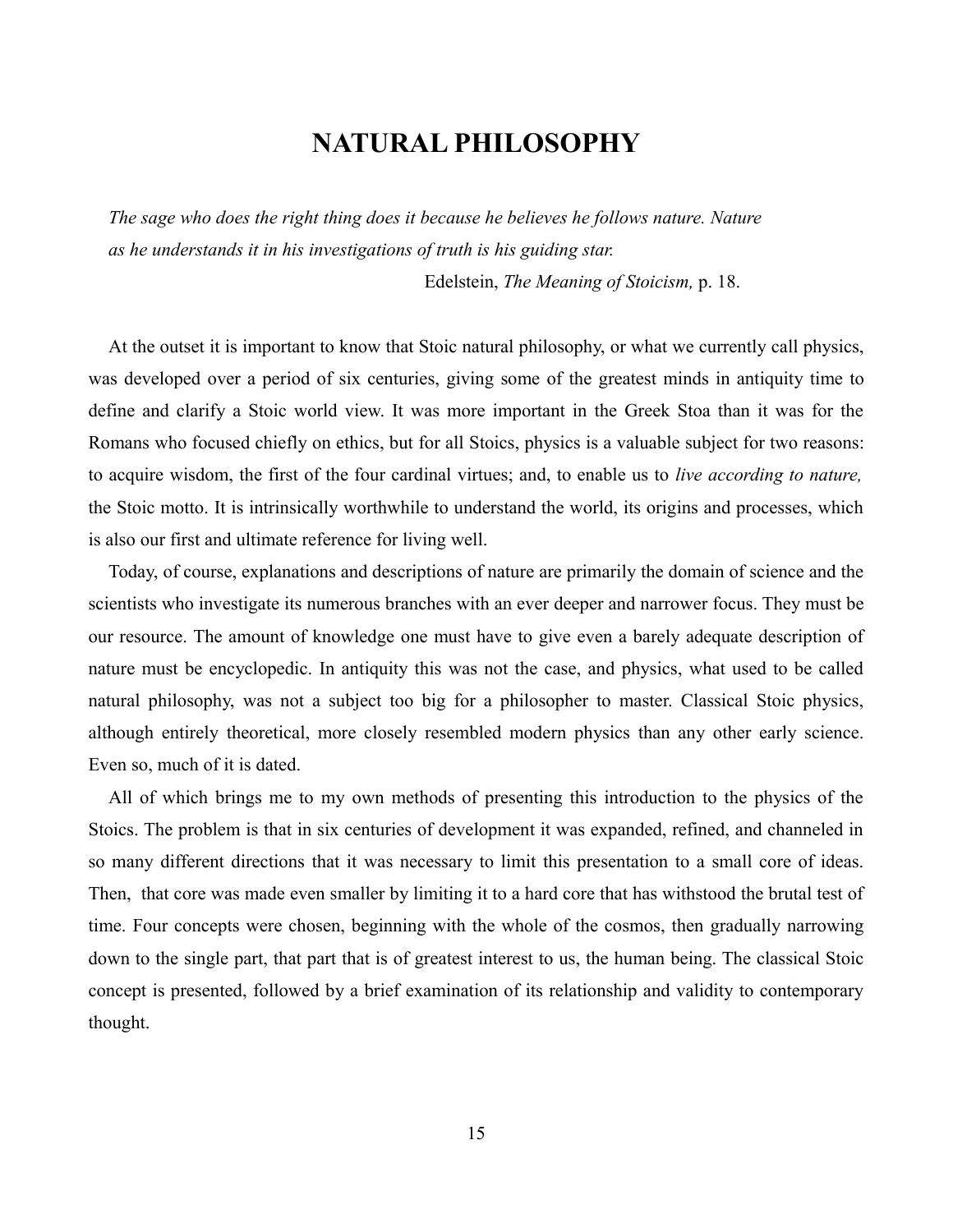### GOD, THE WHOLE: THE FIRST GRAND THEME

*Everyone who is seriously involved in the pursuit of science becomes convinced that a Spirit is manifest in the laws of the Universe - a Spirit vastly superior to that of man, and one in the face of which we, with our modest powers, must feel humble.* 

Albert Einstein, *The Humble Side,* p. 33.

For more than two thousand years, our greatest minds have offered innumerable proofs for the existence of God - a god, any god - and they have all failed. The most popular "proof" is also one of the oldest, having reappeared in many incarnations throughout history. It goes something like this: because there is a complex, cosmic order that's far beyond our own intellectual achievements, it couldn't have just happened by accident. Therefore, there must be an intelligent designer. That intelligent designer is what we call God. Unfortunately, the argument from complexity is undermined by what we know of mutation and natural selection. The spontaneous organization of simple to complex systems is an empirical fact. So, even though we're left without *positive* evidence for a designer of a complex cosmic order, there is evidence.

#### Big Bang

Paul Davies points out in his book, *God and the New Physics,* that in the beginning, what we currently call the Big Bang, the amount of explosive force needed to create the universe had to be calibrated very carefully with only the minutest fraction of error allowable between too much and too little. If there was too much explosion matter would have shot out too far too fast for the galaxies to form. No galaxies, no solar systems, no Earth, no one here. If the explosion was too weak, the whole business would have fallen back into itself and the universe wouldn't and couldn't exist except as a black hole.

How much is the difference between too much and too little? One part in ten to the 60th power. That's like firing a rifle at a one-inch target placed at a distance of twenty billion light years (twenty billion times six trillion miles) and hitting it!

#### Fundamental Constants

All of the forces of nature can be translated into numbers denoting their weight or size or energy, et cetera (Pythagoras said the forces of nature *were* numbers), and these numbers are constant regardless of when or where they may be found. For example, an atom of hydrogen will have the same mass and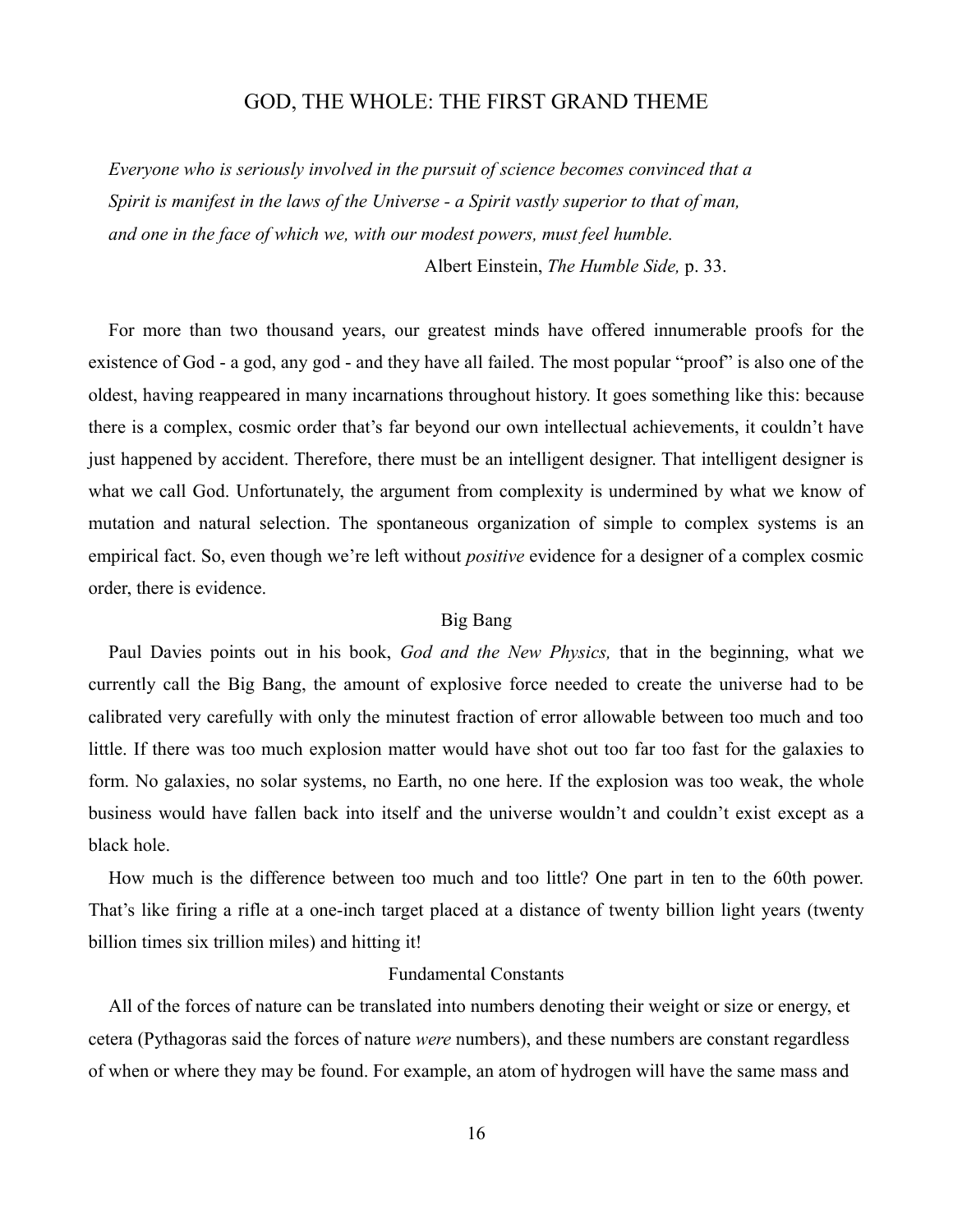electrical energy operating today as it did in another galaxy a million years ago. The Stoics said it first. It was Stoic physical theory, over two thousand years ago, that revolutionized the thinking of their day and has been confirmed in ours. They were the first to propose that physical laws on earth were the same everywhere, even though they didn't have experimental proof or the language of modern mathematicians. What we know today is that even the minutest change in these numbers, as we saw in the Big Bang, and the whole of existence would be impossible or radically altered. Fundamental constants provide us with evidence of complex cosmic design from the beginning, even before mutation and natural selection began. From this we learn that each part is crucial to the integrity of the whole.

#### Designing a Designer

No matter what our belief or point of view we still have trouble answering the first and most fundamental question: who created God? We can go on and on all we want, postulating proofs for a god's existence or non-existence, but where did this god come from? Short of divine revelation, which is always suspect, there is no way this question can be answered with certainty. If you are one of those who have little or no faith, and don't plan to get any in this life, you may find this answer of interest.

Set's say it *was* an accident. There are those, Stoics among them, who view the whole universe as a fortuitous accident. But even with this view, the probability that such an event did occur, could occur, is so remote, so minute, that it is simply stupendous beyond reasoning, infinitely impossible, colossal beyond imagining. And such an event in all its evolving glory and enfolding magnificence can still be given that one name, God. Cold comfort, admittedly, but more than enough for some.

### The Whole

When we contemplate the existence of God, it's important to avoid visualizing a Judeo-Christian or other anthropomorphic god. According to Diogenes Laertius (Book VII 147), the early Stoics had a clear definition of their god. "The deity, say they [the Stoics], is a living being, immortal, rational, perfect or intelligent in happiness, admitting nothing evil, taking providential care of the world and all that therein is, but he is not of human shape. He is, however, the artificer of the universe and, as it were, the father of all, both in general and in that particular part of him which is all-pervading, and which is called many names according to its various powers....The substance of God is declared by Zeno to be the whole world and the heaven...." In our present state of understanding, it may be more reasonable to appreciate the god Einstein referred to when he wanted to express wonder and awe at the natural order in the universe. It doesn't have to be a supernatural being. It can be a perfectly natural phenomenon,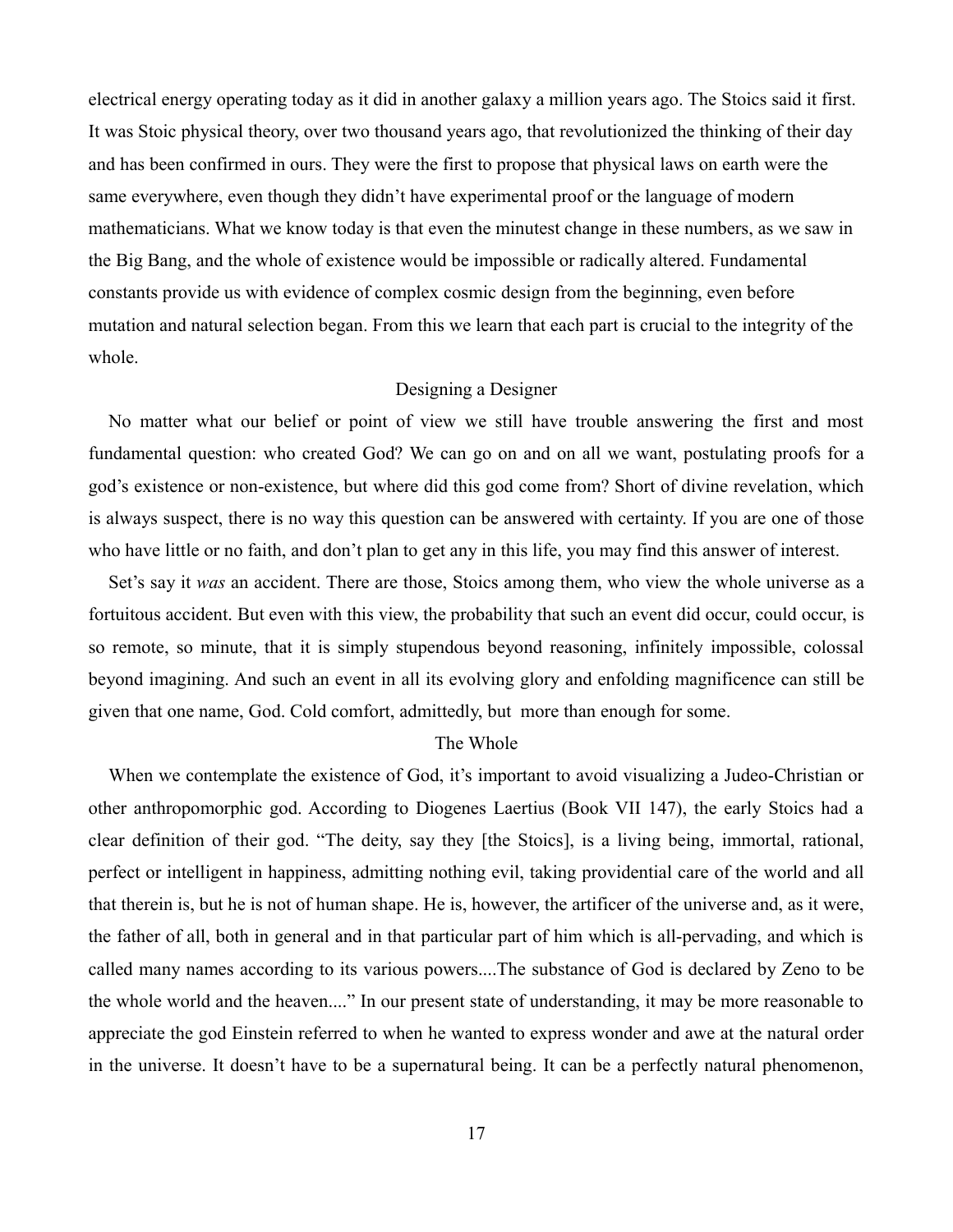one that we can reach back to Heraclitus and call the Logos, a word that does not translate well regardless of what your dictionary says. In short, the following is a fair representation of the Logos based upon classical Stoic physics:

# *The Logos is a force endowed with reason, continuous in space & time, pervading, defining, and uniting the cosmos. A world soul.*

When the Greek Stoa began, other philosophies were teaching dualism, a separation of god and matter, where the spirit was alive and matter was dead, and where each phenomena occupied two entirely separate realms of existence. This dualistic belief has been characteristic of most of Western civilization, except for the Stoics, all the way back to Plato. Dualism says there is a god out there somewhere who designed the universe and maintains a separate residence apart from us. The Stoics flatly disagree. God is in here with us and *is* us.

The first and Ultimate Principle of Stoic physics is that the Logos and matter are one on a continuum. Logos is the active principle and matter is passive, not dead. Both are material and each is contained in the other. We see the cosmos as a single, rational organism shining in the emptiness of the void, and that which makes it active pervades, defines, and unites each part of the whole. The Logos, God, the Natural Order is one whole made up of interrelated parts, and such a One is by our reckoning self-contained and self-sustaining.

I'm reminded of when I first realized that we all had to eat to stay alive. Specifically, like it or not, we all have to eat *each other* to survive on this planet, which I considered barbaric and rather poorly conceived by whom or whatever designed such unpleasantness. In time, when I came to understand that we live in a closed system that survives and regenerates itself by exchanging parts, I came to view our situation with awe. The never-ending drama of the hunt, the kill, and feast represents the top of the food chain, the predatory animal, including us, consuming parts that consume other parts all the way down to the inorganic compounds in the soil that gets back what it lost at the beginning of the whole process, receiving what all the multitude of biotic life forms return to it as they settle back into the earth.

Now the question is, how does this idea, the unity of the whole, which actually began with the Stoic's cosmologist Heraclitus, how does this idea square with contemporary physics? In Fritjof Capra's book, *The Tao of Physics*, he speaks of two Grand Themes in the physics of this century: one, fundamental unity and inter- relatedness of the whole; and, two, the intrinsically dynamic nature of this phenomenon. These two themes he and other contemporary writers return to time and again.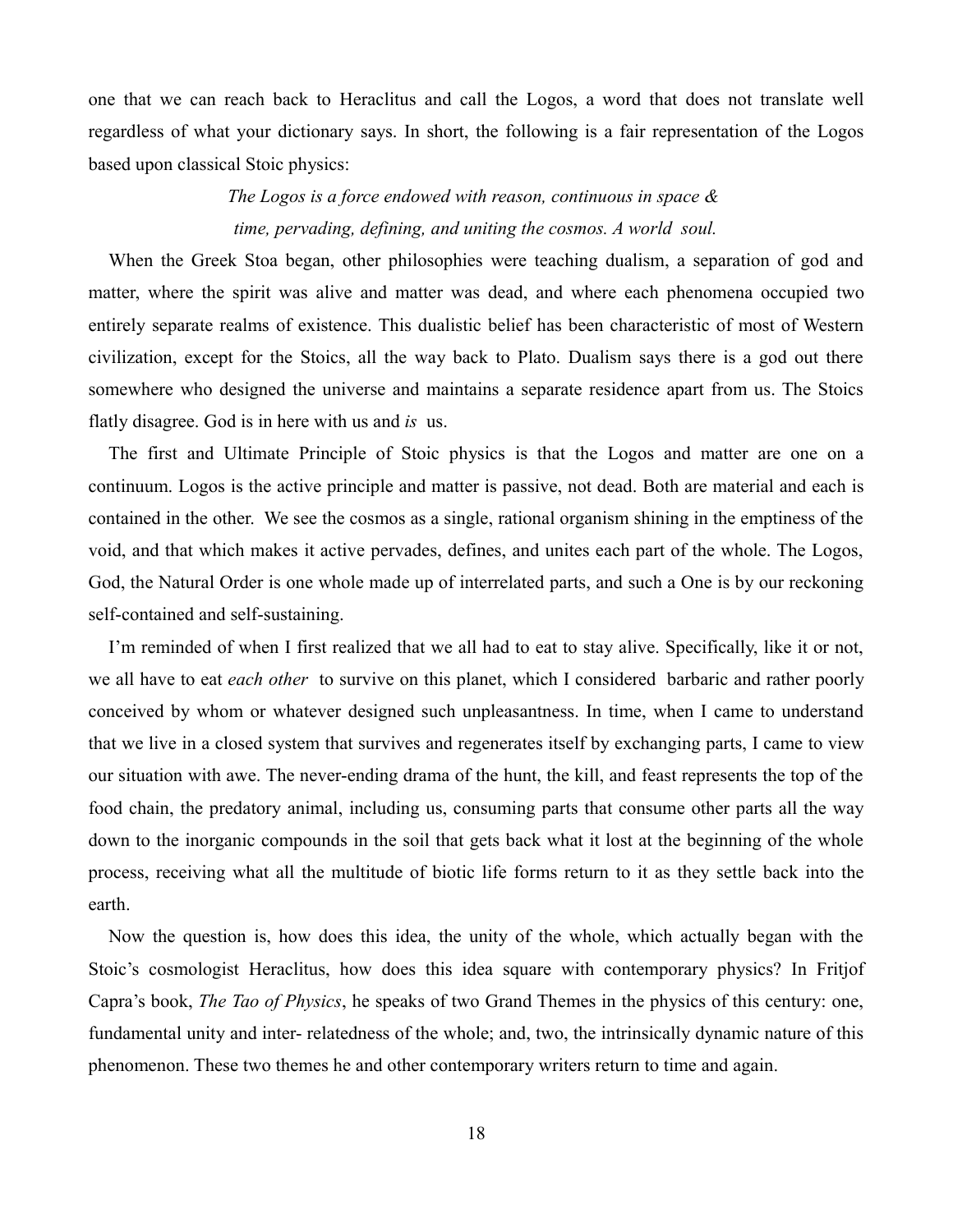Now we know something of the unity and inter relatedness of all parts of the whole; we've seen that the best evidence for the existence of a god comes from the Fundamental Constants in nature where even the smallest change in any one of these interrelated parts drastically alters the conditions of the whole; and, we've seen that the Stoics were virtually alone in Western civilization in their description of the One until the present century and Grand Theme number one. But what is the meaning of Grand Theme number two?

### THE DYNAMIC CONTINUUM: THE SECOND GRAND THEME

*The essential feature of their theory is the dynamic notion of the concept of continuity which makes the Stoic doctrine one of the great original contributions in the history of physical systems.*  Sambursky, *Physics of the Stoics,* p. vii.

First, we need to understand the idea of the continuum before we can discuss what makes a continuum dynamic, and to do that we have to go back once again to Heraclitus. While we're at it, we can go back to China in the same 6th century BCE, and using one concept, one symbol, we can understand both the dynamic continuum and what is sometimes described as the basis of Chinese thought: the *yin/yang*.

Yin/Yang, one of the truly great symbols in history is from the *Tao Te Ching* where all change in nature is seen by the Taoist as created by the dynamics of polar opposites. Heraclitus came to the same conclusion at approximately the same time thousands of miles away in the Mediterranean. Because of the dynamic interplay along a continuum, all opposites are united. Remember the Ultimate Principle: Logos and matter, active and passive are united into one. All polar opposites - hot and cold, black and white, et cetera - are united on a continuum, and the cosmos is the sum of all opposites, unified.

Is this really true? Do physicists and cosmologists agree today? Yes. It is especially apparent at the subatomic level where it can be shown that particles are both destructible and indestructible. At the atomic level matter can appear as both particles and waves. This can be explained by probability waves which lead to a new concept, that atomic particles both exist and are nonexistent. In the fourth dimension of relativity theory, space and time are unified, as are force and matter. And so on. In physics such a unification was examined at length and given the name "complementarity" by Niels Bohr, who, incidentally, has the Yin Yang symbol centered in the coat of arms he designed upon being knighted for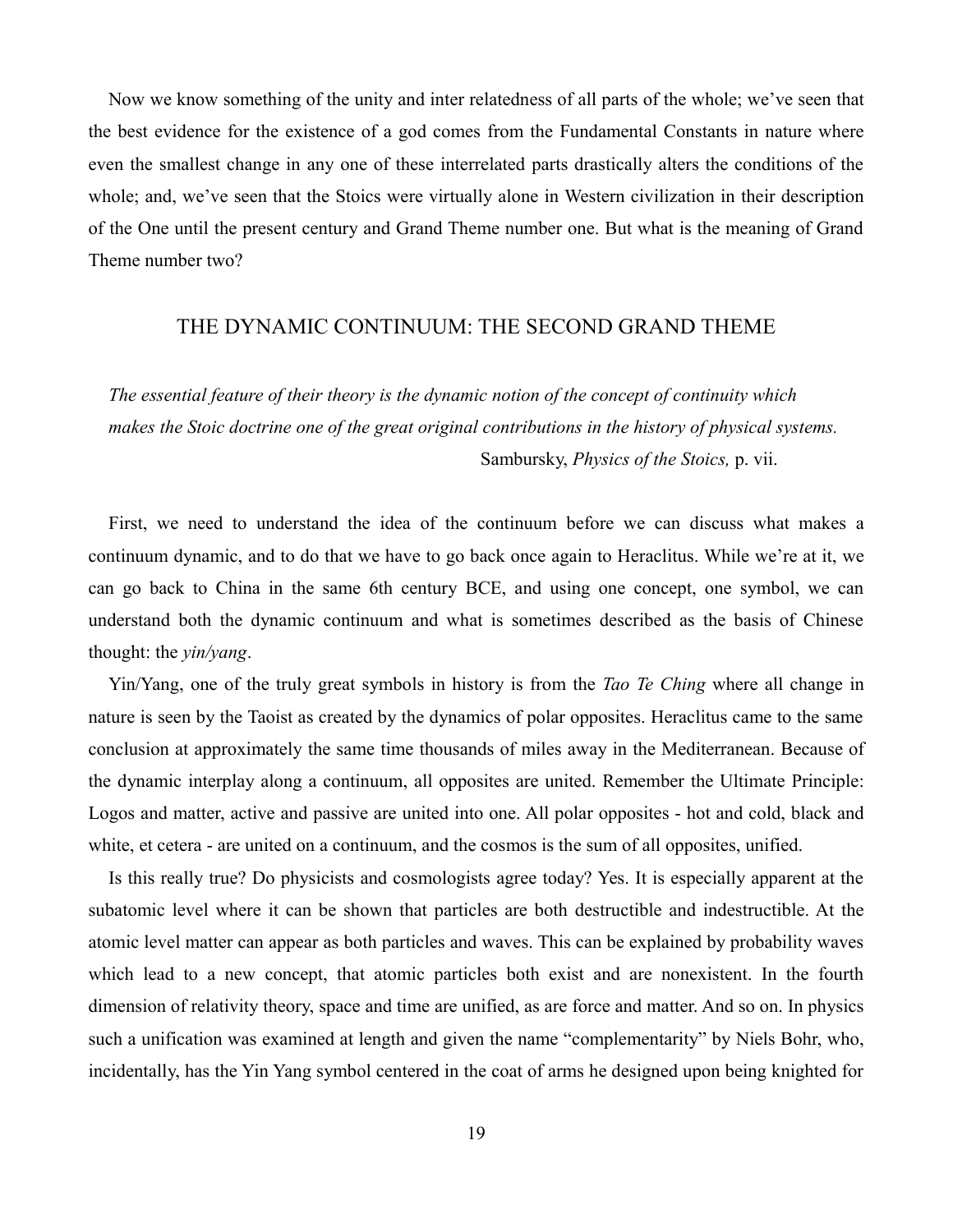his contributions to the science of the twentieth century.

#### The Dynamic Continuum

# *Everything flows and nothing abides; everything gives way and nothing stays fixed. You cannot step twice into the same river, other waters are continually flowing on.* Heraclitus

So now we explore the second of the two Grand Themes of modern physics: the intrinsically dynamic nature of physical phenomena - flux, motion, change, all from the interplay of opposites. What Heraclitus began, Zeno, Chrysippus and Posidonius adopted and developed and modern physics confirms. Chrysippus explains the continuum as something that has neither finite nor infinite parts. It doesn't have parts at all. It's not static but ever incomplete and fluid, "...a dynamic whole which is always in the state of becoming (Sambursky, *Physics of the Stoics,* p. 98."

Quantum theory demonstrates that the most fundamental stuff of existence are particles that are not tiny bits of matter, but are dynamic patterns of energy, interconnected in a world of rhythmic movement and change. We live in a world of change dynamically interrelated, the Dynamic Continuum.

# **CATEGORIES**

We started with God, the Natural Order, described the classical Stoic god, the Logos, and briefly examined the fundamental unity and interrelatedness of the Whole, the First Grand Theme of modern physics. Then we saw how the idea of a continuum unifying polar opposites went as far back as 2500 years to Heraclitus in Western Civilization and the *Tao Te Ching* in China. Physicists have discovered the unity of opposites from the subatomic level to the fourth dimension of relativity, which they call complementarity. All of this is in a constant state of change, and the fundamental matter underlying the phenomenon of existence is a dynamic pattern of particles of energy in rhythmic movement, the Second Grand Theme.

Perhaps this seems like esoteric information - nice for general knowledge of the world in which we live - but how does it relate to living according to nature? Well, I'm not going to answer that question just yet, and I only brought it up to ask for your patience a little longer. It will become clear. For now, we're going to take the next step closer to where you and I are - on this planet and inside our own skins.

# The Four Categories

Remember the dynamic continuum? The Stoics worked out a physical continuum from the whole to the individual parts of the cosmos, which includes us. This they called "the Four Categories," an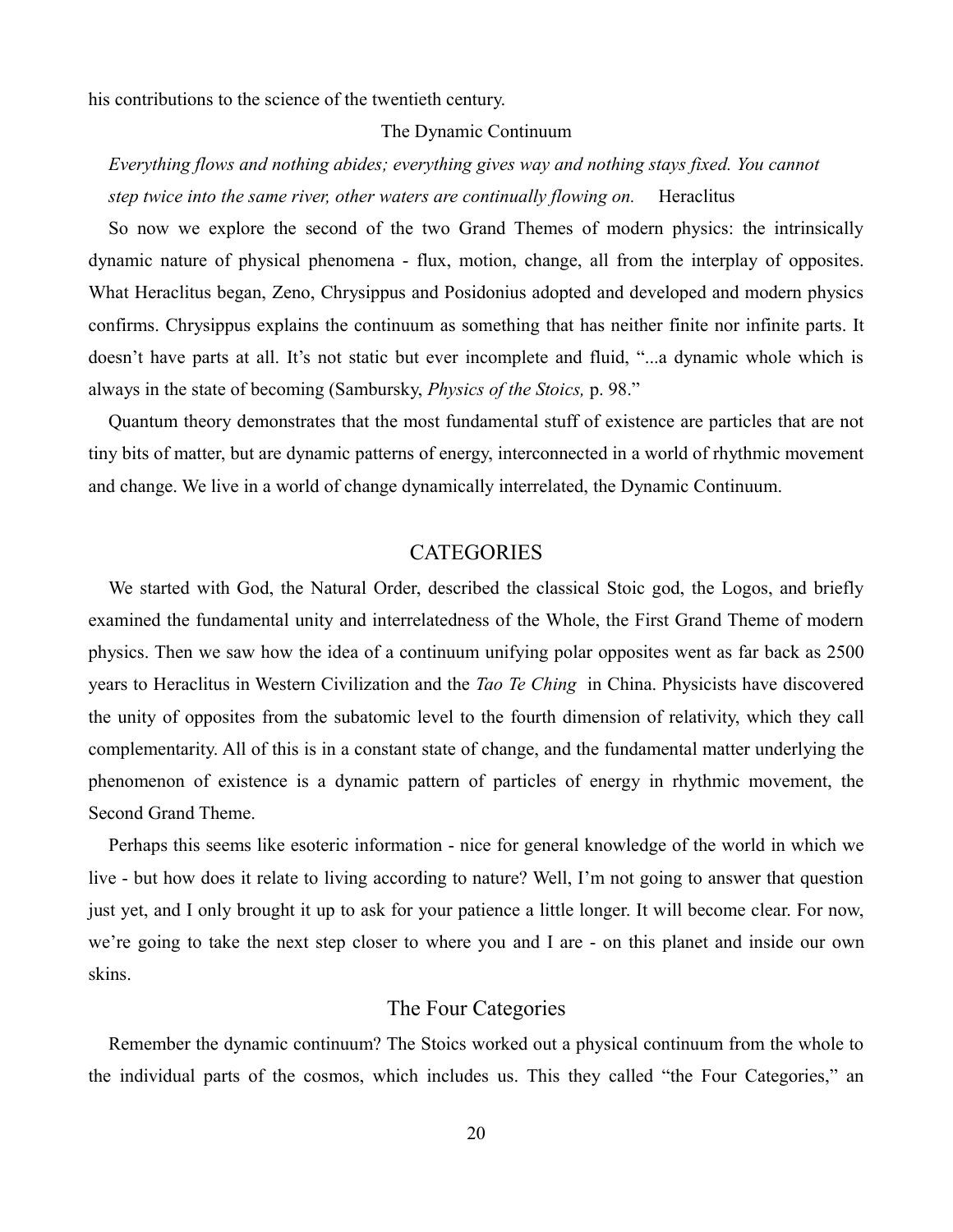important construct analogous to the conceptual structure of continuum existence that Professor Sambursky discusses exhaustively in *Physics of the Stoics.* It is to his work that I am largely indebted for the following.

There were those in the past who dismissed the Stoic categories as nothing more than a cruder version of Aristotle's Ten Categories he proposed not long before. They are fundamentally different, however, in a very important way. Aristotle tried to fit every kind of being (substance, quantity, quality, relation, place, time, position, state, action, affection) horizontally into ten different categories or groupings without regard to ranking or hierarchy.

The Stoics, in only four categories, identified every kind of being *vertically*. That is, each kind of existence belongs to four successive steps, which are increasingly specific, with each category including all of the category that preceded it. This will be more comprehensible as we go along. The Four Categories are:

- 1. Substratum
- 2. Quality
- 3. State
- 4. Relative State
	- a. external (extrinsic)
	- b. internal (intrinsic).

The Substratum is shapeless and passive matter, the passive principle at the other side of the continuum with Logos, the active principle. The active and passive principles are united, as we know by what we've just been through with continuum, and this we call a Quality, because the two combined now take up a certain amount of space with their mass which is now in motion. When we analyze the quality, we see that each has a unique mixture of the active and passive principles which shows up as a rhythmic pattern, which is its State.

Now we come to an understanding of the interrelatedness of the parts to the whole when we look at the two kinds of Relative states, external and internal. In one, we are going to define the state by what is outside and next to it. For example, when someone is defined as a father, they are being defined by what's outside of the father, namely a son and/or daughter. Every state or part of existence can be defined by its relationship to what is outside of it, not just personal relations, but any relation that tells you more about a state's location and/or action, such as the man leaning against the tree.

The internal kind is that which is defined by change that takes place internally. For example, the man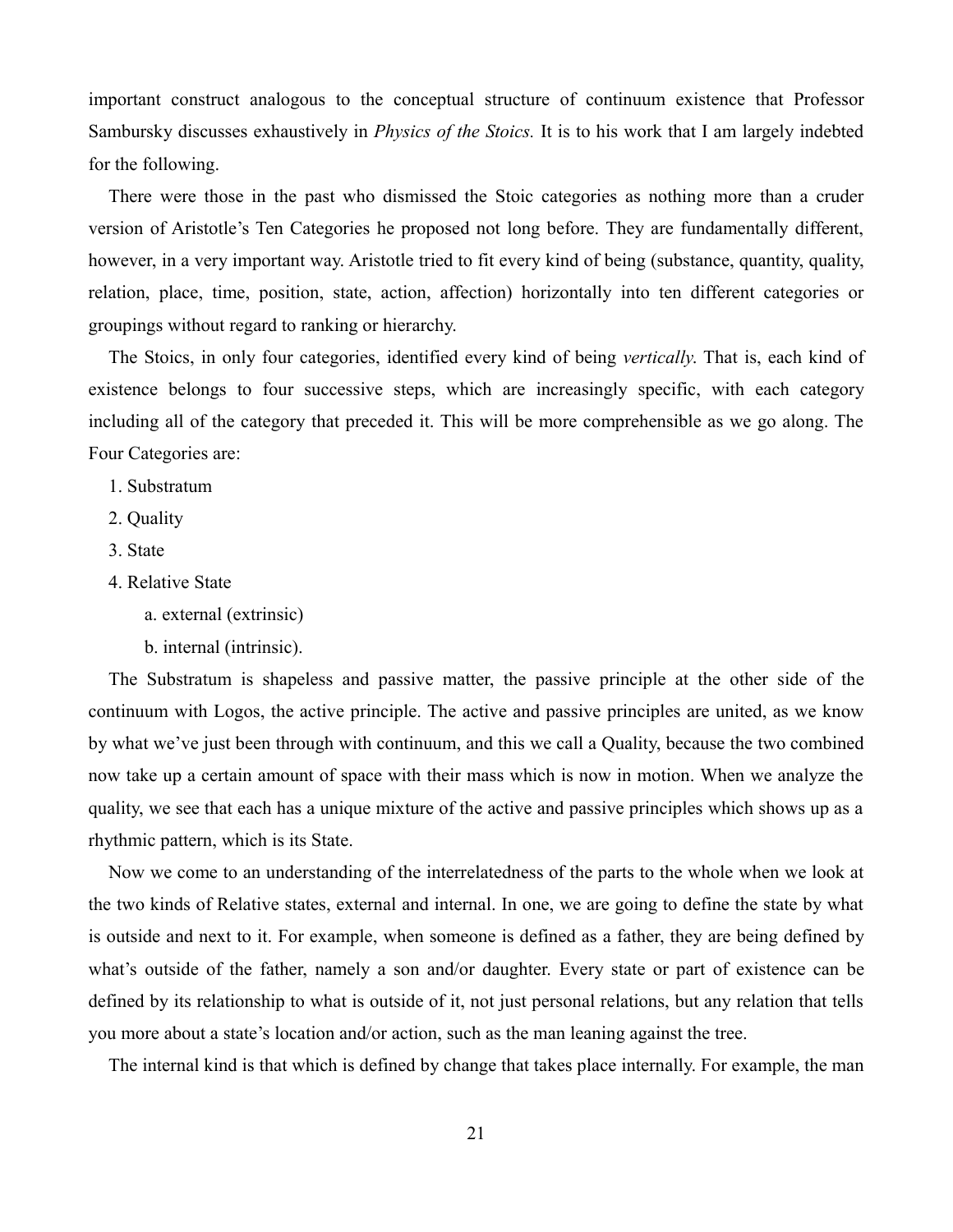leaning against the tree may be in a perfect state of health, he may be dead, or he may just be tired and need a rest. The fact that he is leaning against a tree doesn't tell us anything about his internal health. Let's say he is just tired. After resting awhile, he may become reinvigorated and be ready to stand erect and move on. All change took place internally. (It did, at least, until he was strong enough to walk away. Then, his relationship to the tree, the external object changed).

Another example: take an apple and bite in to it. Was it sour? Was it sweet? It's sweetness may depend upon the length of time it was exposed to sunshine while attached to the tree, but the degree of sweetness was an internal matter defining its relationship to the two extremes of a continuum between sweet and sour. Because we know that all continua are in a constant state of flux, we know that the degree of sweetness is capable of change, and will.

When the internal relationship changes, according to any number of possible continuum, the external relationships will also undergo change. If the man leaning against the tree is having a fatal heart attack, he will eventually topple over and the relation between the tree and the man changes. If the man is allowed to remain dead at the foot of the tree for any length of time, various creatures will have a snack or a feast depending on the relationship they have to the dominance of the other creatures feeding, and pretty soon all that will be left are the bones. In time, these will settle into the earth and the calcium will be absorbed by the soil, a new relationship again, and the roots of the tree will feed on the new supply of nutrients, and the man who was leaning against the tree is now feeding it, a whole new relation.

All things are capable of change, will change, and will bring about a change in the relation between the physical states of the two bodies. When we consider that the new relation just created will undergo yet another change with the other body on a new continuum of states, we ultimately have all the kinds of physical changes that are possible going on all the time in this cosmos of dynamic and interrelated parts. This relationship of all physical bodies in the universe is the Stoic's single, unified Whole.

Here is the most important point. We can now see how the continuum concept out there in the cosmos is brought down to earth right up to who and what we are here and now. Each one of these categories is increasingly specific and complex, and includes the category before it. That means, category four builds upon category three which builds upon category two, and so on, which also means that category four has all categories before it within it, a physical continuum. This defines our relationship to nature.

Let's move on to Chrysippus' use of this kind of categorizing in yet another conceptual bridge from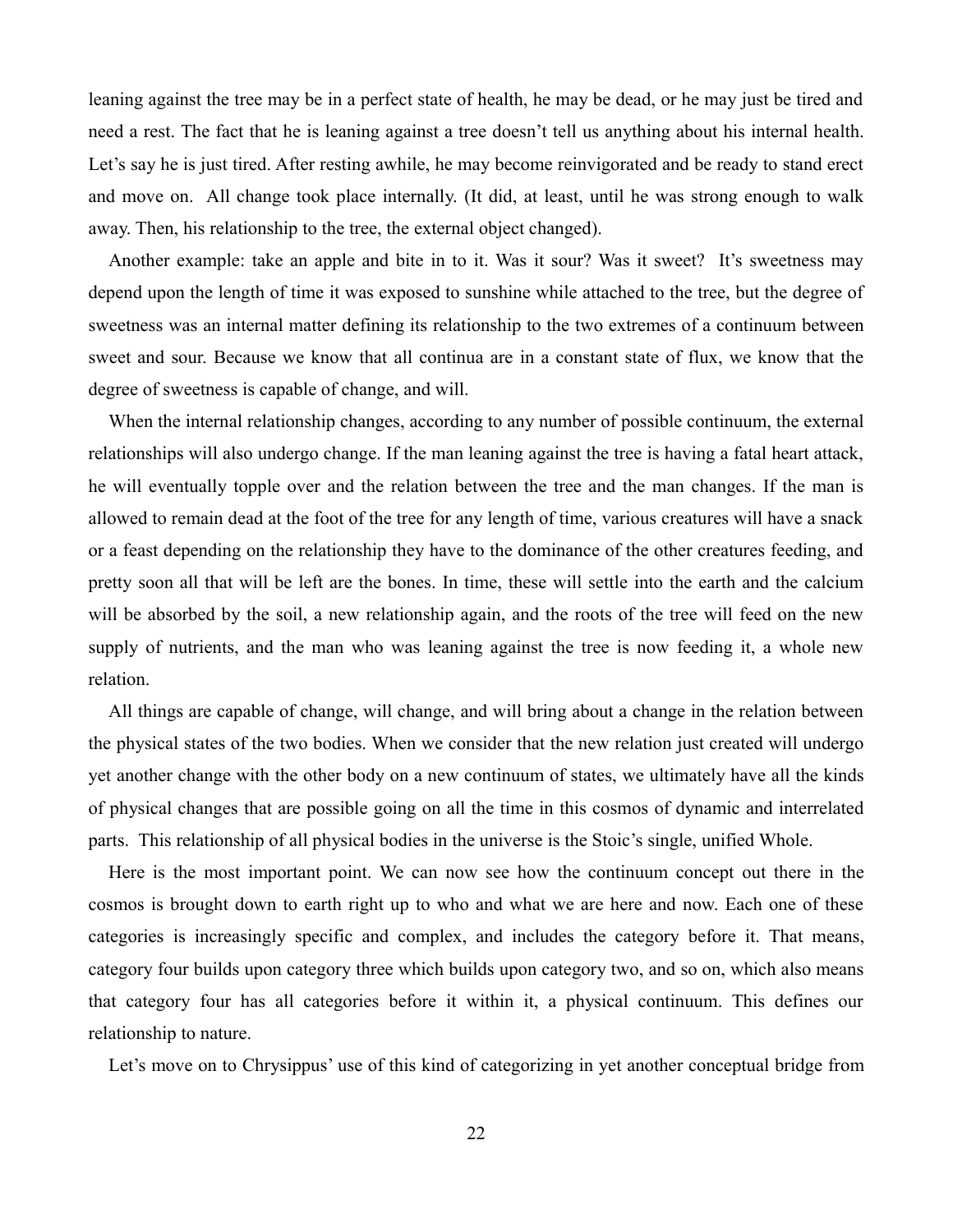nature, Even though the following was probably adopted from Aristotle, such matters should not deter us any more than it did him. If it works, use it. The Chrysippus' account can be found in Diogenes Laertius' chapter on Zeno, book seven of his *Lives of Eminent Philosophers,* and this one involves the relationship of what we call biotic life. First Chrysippus points out that nature made self-preservation possible by endearing each thing to itself, by causing it to seek to avoid anything that is injurious, and by approaching anything that is useful. Then he goes on to describe these categories:

- 1. Plant life
- 2. Animal life
- 3. Rational life

This is, once again, a continuum where category three, human beings, contains that which precedes us, category two and one.

Plutarch quotes Chrysippus as saying, "Man does not consist of more parts than his finger, nor the cosmos of more parts than man" Chrysippus discusses our relationship to the preceding categories, then identifies the difference. From plant life to animals, impulse and greater mobility is added, allowing animals to follow impulse in order to seek whatever may be useful for its self-preservation. From animal life to rational creatures, the reasoning faculty has been added to regulate and direct the animal impulse. Reason, Chrysippus said, was located between sensory impression and impulse, allowing us, unlike the less rational animals, to check impulse, making choices on whether or not to act, and how.

Before we proceed on this bridge, let's compare these categories with contemporary thought as examined by the philosopher, Errol Harris, in *Cosmos and Anthropos*, what he calls the World Concept, a world continuous and indivisible, a continuum. These are his categories:

- 1. Physical
- 2. Chemical
- 3. Biotic
- 4. Sentient
- 5. Noetic

In these categories we begin with particles before the formation of specific inorganic compounds, the Chemical. From these chemicals are built Biotic life, for Chrysippus, plant life. With Sentient life we have animals with their own unique sense of consciousness or awareness. Finally, there are humans, the Noetic stage, a special category with all the categories preceding it within it plus the additional dimension of the human consciousness we know as reflective awareness, reason.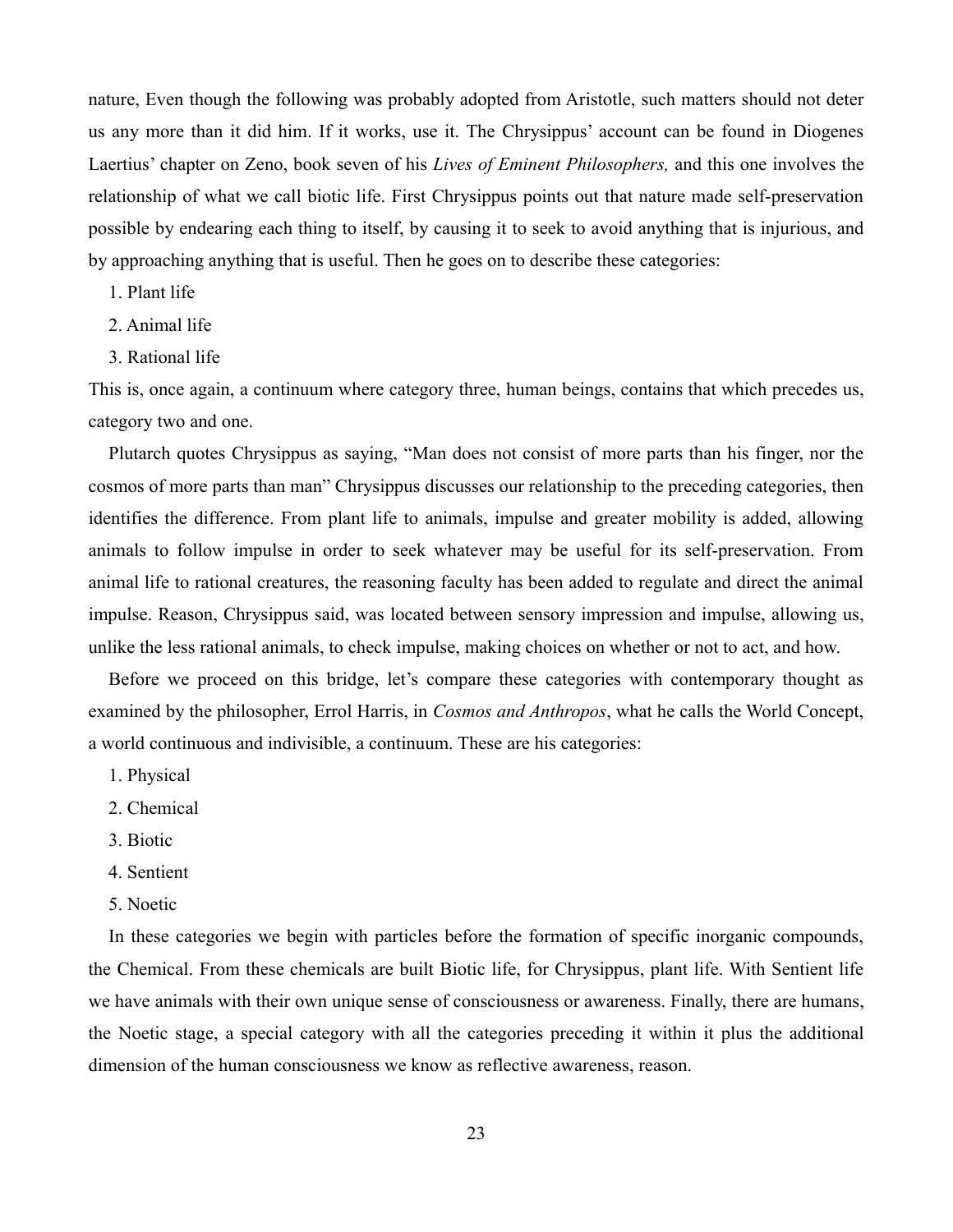#### REASON

*The ability to recognize order seems to be an essential aspect of the rational mind; every perception of a pattern is, in a sense, a perception of order.*

F. Capra, *The Tao of Physics,* 3rd ed., p. 318.

As Stoic writers are always fond of pointing out, we have a unique relationship to the Logos. We can observe, appreciate, calculate, and build with the intelligence of reasoning because we are living manifestations of this god. Christians worship Jesus Christ as the Son of God, but we Stoics believe we are *all* sons and daughters of God. Our consciousness, our reflective awareness, our reason that we use is our evidence for this relationship.

The Tree and the Stoic Doctrine of Seminal Reasons

In brief, this doctrine states that everything is present in potential at the beginning of creation - just as a seed becomes a tree. All the characteristics of any tree we view in the present were in the seed from which this tree grew. This tree was a favorite metaphor of St. Augustine, the teacher of the Middle Ages, who borrowed it from the Stoics to explain the six-day creation of the Old Testament. That short period of time he knew could not account for all that there was in the present, but that the seed of creation, containing all that has subsequently transpired, was already there in potential from the beginning.

Today, one of the most interesting developments to arise from quantum physics is the theory philosophers call the Anthropic Principle. This is really an updated version of the Stoic Doctrine of Seminal Reasons which states that the universe as created would necessarily allow for the development of humanoid types, the Noetic category in the World Concept, with their self-reflecting awareness coming into being at some time in the process of evolution. In other words, even if the creation of the universe were an accident, human evolution was not an accident, but would necessarily follow from the conditions of the beginning.

Reflect for a moment on the growth of a tree. Let's use an apple tree, because I like apple trees, and consider what information is stored in the seed of that tree. A small, dark brown seed the size of a petite pea falls to the ground with its seed pod, the apple. If all conditions are appropriate - temperature, soil, and moisture - the seed knows from the beginning just how and when it can grow. A tiny root digs down into the earth to find food and water, while a green tendril pushes up in the other direction to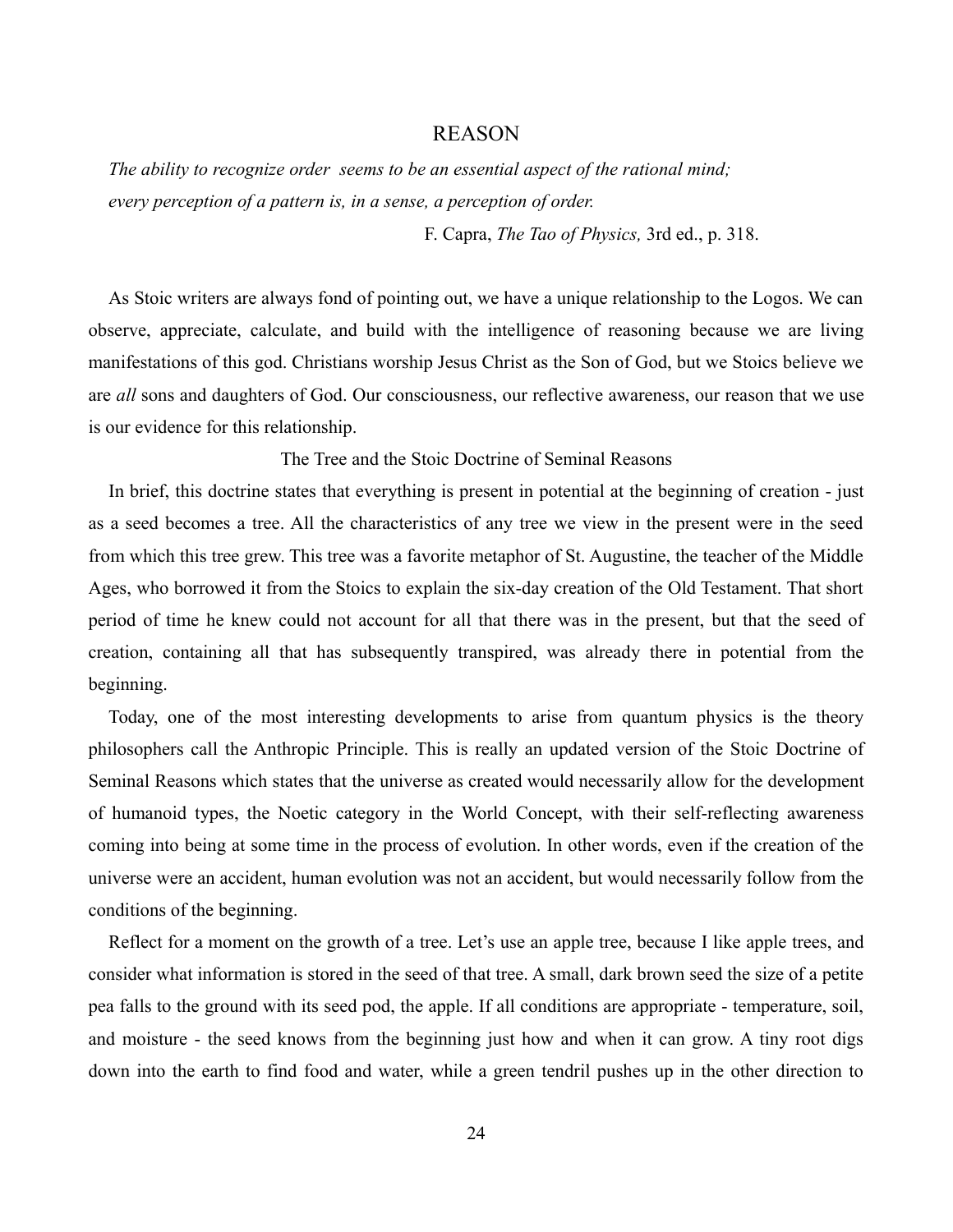absorb the energy of the sun.

Now if the seed didn't do anything more, it should still be considered a most amazing, complex, and sophisticated form of intelligence, far beyond anything we can create. We can't even create life in its crudest forms of algae. But that's just the beginning of the seed's potential. It goes on to become a sapling with little branches that grow and grow and pretty soon it's hundreds, thousands of times bigger than it was. And still it's not even an apple tree.

If we continue with the apple tree as metaphor for the universe, the Big Bang is the explosive growth of the seed reaching out into the space/time manifold (thank you, Professor Campbell). If it's spring time in the life of the cosmos, then from every twig on every branch a little bud grows. If we look at the flowering of the apple tree as the flowering of consciousness in the universe, then Seminal Reasons and the Anthropic Principle say it was inevitable that such an occurrence would eventually take place from the cosmic seed that was born.

With our Logos-given reason, then, let us now consider the two apparent kinds of orientation that we can have to the universe. Either the great intelligence was always there and we are just now realizing it, the Doctrine of Seminal Reasons, or *we* are the great intelligence of the universe recently evolving our rational faculty. I said "apparent kinds of orientation," because it is important that we clear up this matter with a little more certainty before we go on. If there is any confusion, then it is between our meaning of intelligence and consciousness.

An apple seed has intelligence in its design, its program. It does not, so far as we know, have any form of consciousness. Seminal Reasons and the Anthropic Principle suggest an evolutionary unfolding. The Noetic stage, the one we are in, is the development of self-reflective consciousness, the reasoning "awareness" of the Logos. Thus, the intelligent design we recognize, we are able to recognize *because* of our noetic consciousness. So, then, the question may more accurately be asked: did the cosmos, the Logos, have a self-reflective awareness *before* the development of noetic consciousness here and elsewhere in the universe; or, is its consciousness only now awakening to itself?

Are you still with me? Good. Well, we're not going to answer the question just posed, because what is more important is to be aware of what we've just been through, that confusing muddle we almost got ourselves into while trying to communicate thoughts about intelligence. And that's why the early Stoics gave such emphasis to the study of logic. After death, the next section of the book not the afterlife, we will study logic.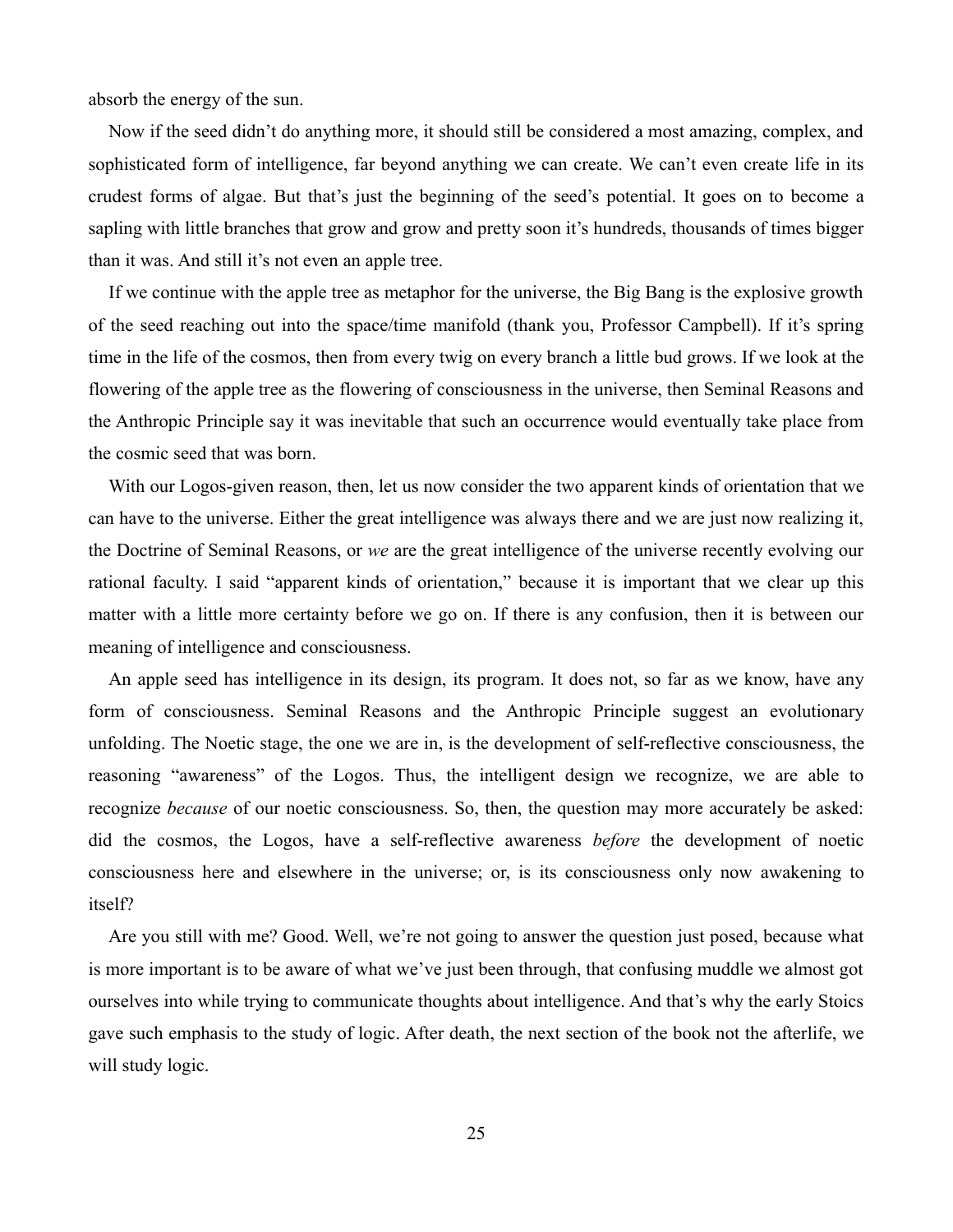### DEATH

#### *There await men after death such things as they neither expect nor have any conception of.*

#### **Heraclitus**

The survival of individual consciousness was and still is a matter of debate in the Stoa. The speculations of the earliest Stoics is best explained by the concept of *Ekpyrosis* and was symbolized by the myth of the phoenix. The later Stoics rejected the cyclical cosmology of the early Stoa and adopted the myth of Hercules to explain their preference. Roman Stoics considered several options without settling on any one of them. What follows are classical Stoic theories of death.

#### *Ekpyrosis*

According to the earliest Stoics, some credit Cleanthes' interpretation of Heraclitus with this theory, the cosmos is created and destroyed over and over. This is accomplished by a divine fire, the creator and destroyer, and the fire is God, the Logos. It was both a real and a symbolic fire, although in its physical reality as the Logos, it was thought to exist in the most rarefied form of all matter, more like a divine light than a burning flame. In cyclical cosmology, the Logos takes the form of the universe in creation and destroys itself in an act of purification in regular cycles, thought by some to be 20,000 years in duration. After destruction and before regeneration, the Logos is Pure Soul before becoming World Soul once again.

In the myth of the phoenix, as you'll recall, approximately every 500 years this remarkably beautiful bird, said to resemble a large eagle, went through its own cycle. This was said to take place in the Middle Eastern desert, the home of the phoenix, where from the ashes of its death it would rise again, renewed in strength and beauty for another 500 years. The first theory of death followed this story. With the cosmic cycle resembling the regenerating cycle of the phoenix, the phoenix myth came to symbolize the life and death of the human soul where the individual soul was thought to survive the body until the end of the cosmic cycle, whereupon it would be assimilated into Pure Soul, the One (without empirical content).

As for the validity of *Ekpyrosis* in contemporary thought, there is an interesting parallel that can be made. One of the leading theories regarding the universe is that it may be cyclical. With the Big Bang the universe is born, expands for some billions of years then contracts back into itself. The astrophysicist Stephen Hawking in *A Brief History of Time* suggests that before creation the universe was of zero size and infinite temperature. We shouldn't be too quick to compare this to what was called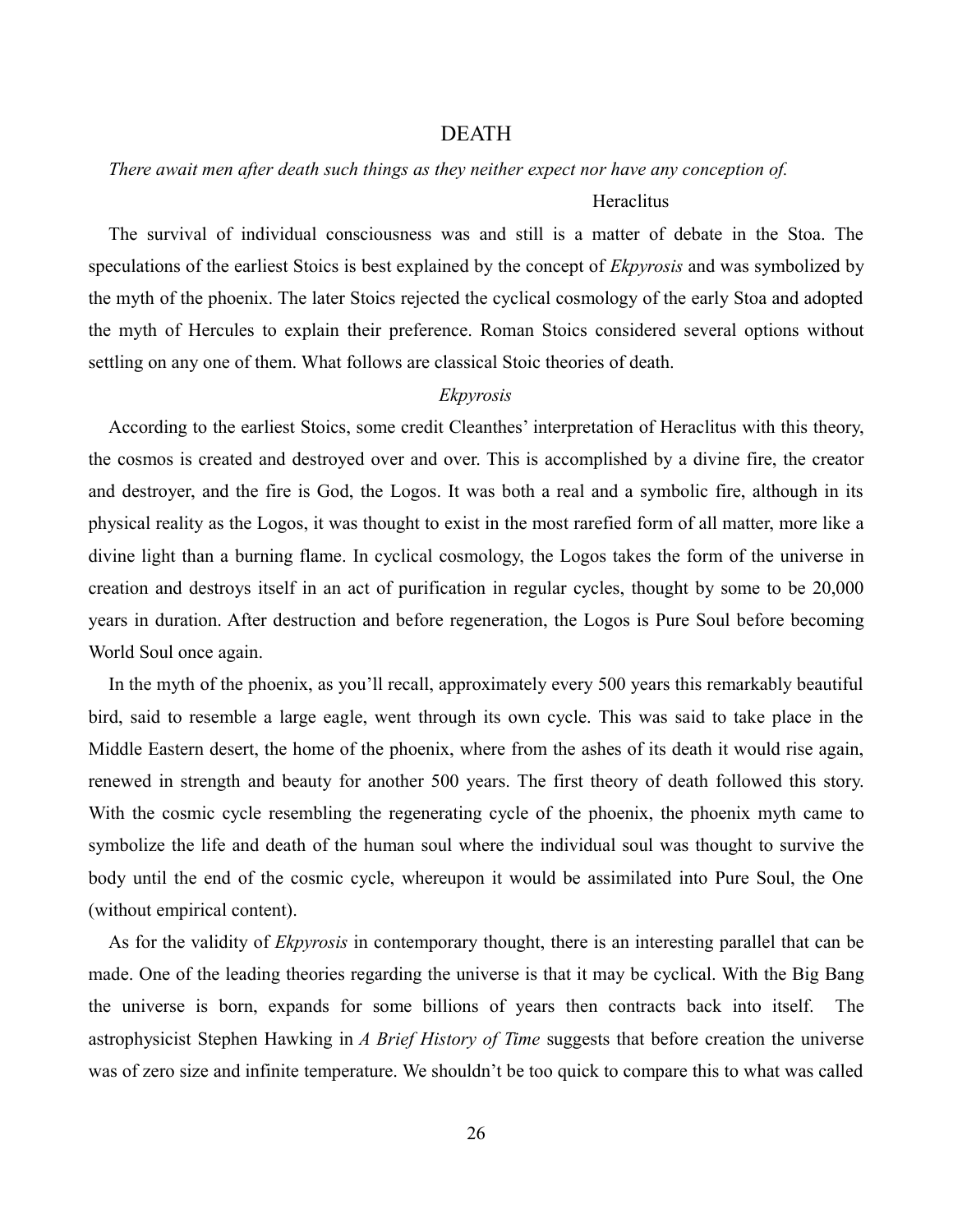Pure Soul, the rarefied and divine fire of the Logos, but there is a rather remarkable similarity. Heraclitus *was* a mystic, and what he knew and what were merely coincidental guesses we will, unfortunately, never know.

In any event, Panaetius and Posidonius rejected *Ekpyrosis* completely, and maintained that the only immortality most of us could ever hope for was in the redistribution of our various chemical parts back into the elements from which they came. In other words, the consciousness of the individual would become extinct. There was one exception, according to Posidonius and others. That is, it was thought that the souls of sages, the most virtuous among us, might achieve immortality to live among the gods. Immortality as reward. This idea followed the myth of Hercules.

#### **Hercules**

The story of Hercules was one of the most popular of the Greek hero myths. Hercules, renowned for strength and courage, was the child of the union of the ever-wayward Zeus and a mortal woman. Hera, Zeus' ever-jealous wife took her frustration out on the young Hercules, who was consigned to perform twelve arduous labors before he could reclaim his rightful place among the immortals. In the end his triumph was duly rewarded and he earned the right to be a god. His arduous labors, of course, symbolize the personal struggles we all face in the conduct of our lives. In the end, our triumph on the path of the sage assures us of a place with the immortals of all time.

This earned reward idea hardly warrants mention in a section on speculative philosophy except that it was widely believed by Stoics long ago. Perhaps it gave them an added incentive to acquire virtue, not unlike the theist notions of heaven and hell, but the idea itself is, of course, pure fantasy.

#### **Uncertainty**

Marcus Aurelius considered a Herculean future on some occasions and extinction of individual consciousness on others. He admits he isn't certain. Seneca isn't either, and according to Professor Marcia Colish, he even considers the possibility of metempsychosis, transmigration of souls, a Western version of reincarnation. Marked as it was by such uncertainty, it's little wonder the Stoa was threatened and eventually overwhelmed by Christianity with its absolute certainty about heaven and hell and a savior, another super hero, who helps the righteous with their lust for immortality.

For those of us content to live with uncertainty, the answer still waits.

**\* \* \* \***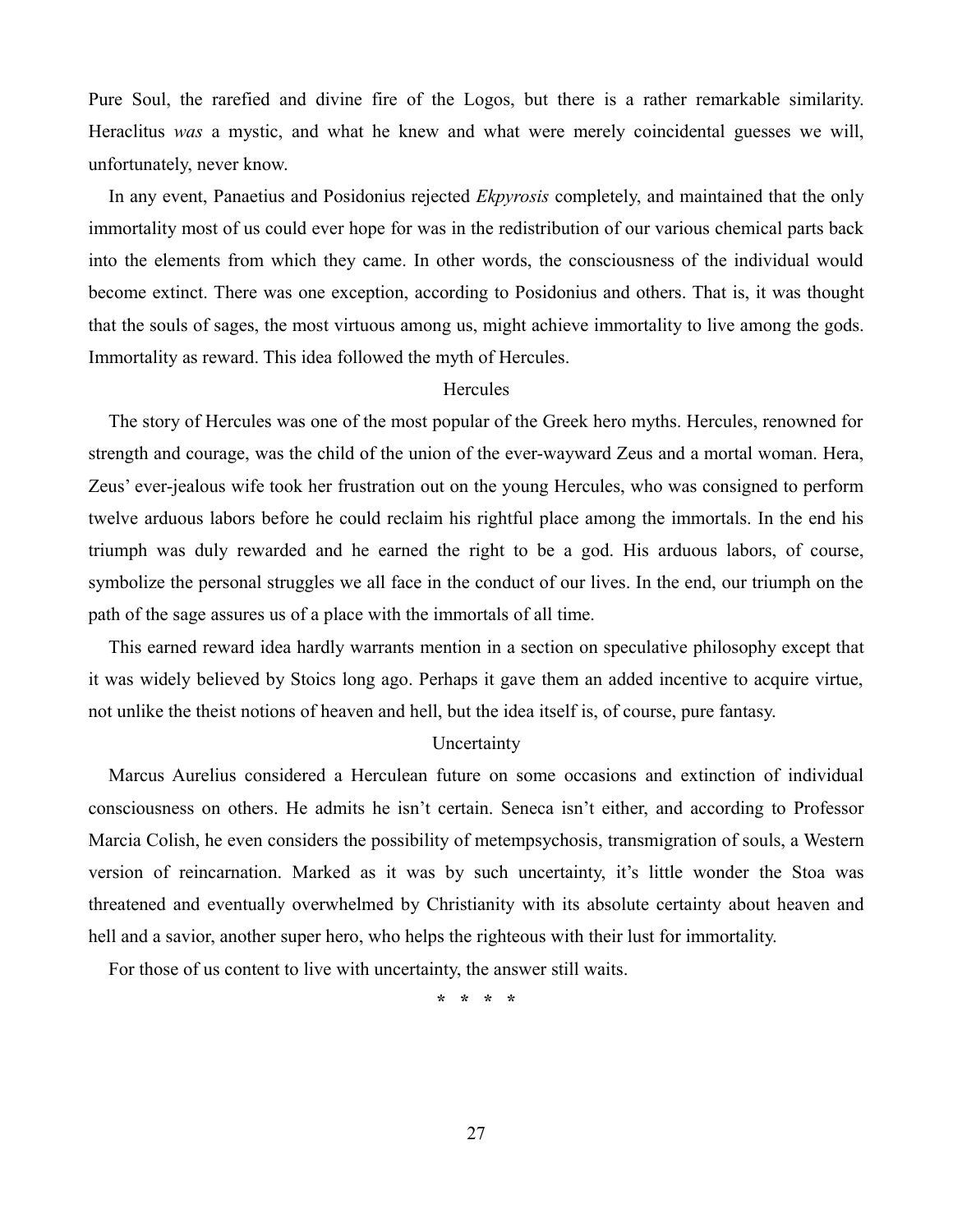# **LOGIC**

*The development of formal logic in antiquity reached its peak in the works of the thinkers belonging to the Megaric and Stoic Schools.*

I. M. Bochinski, *Ancient Formal Logic* (Amsterdam, 1951) 77

 For nearly two thousand years Stoic logic was ignored, disrespected, or forgotten altogether. Aristotle's logic ruled the day. Typical of the attitude of logicians in the mid-nineteenth century was expressed by C. Prantl in the first complete history of Western logic ever written. He called Stoic logic "dull" and "trivial," demonstrating once again how easily and arrogantly we dismiss that which we do not understand. Finally, in 1934 the Polish logician Lukasiewicz comprehended what the Stoics had done and had the courage to publish his opinion in the *History of the Logic of Propositions.* By the middle of the twentieth century Bochinski's statement leading this chapter reflects the current opinion, giving our school the preeminence it deserves.

In the Athens, Stoic logic begun by Zeno but chiefly developed by Chrysippus was considered to be as important as the study of physics and ethics, one of the three classical branches of philosophy. One studied physics to know the operations of nature, logic to be able to organize and communicate thoughts accurately in one's search for truth, and ethics to know the right action to take based upon this accurate understanding. By the time Panaetius was introducing the Stoa to the Romans, the study of formal logic had diminished in importance. In fact, he seldom discussed physics and virtually ignored logic, much to the preference of the practical Romans who were more interested in action. Because this is an introduction to the Stoicism, we won't be examining the development of Stoic formal logic in any detail, only as an outline of the two principle areas of interest.

### DIALECTIC

Logic to the Greeks principally meant two things: formal logic, or dialectic, expressed in the construction of syllogisms as a means of discovering truth; and, rhetoric, the study of the written and spoken word as a means of communicating persuasively. The syllogism (deductive logic with a major and minor premise followed by a conclusion that must be true if the premises are true) was the most popular form used. A syllogism most have heard, and one of the oldest, is as follows:

All men are mortal (major premise).

Socrates is a man (minor premise).

Therefore, Socrates is mortal (conclusion).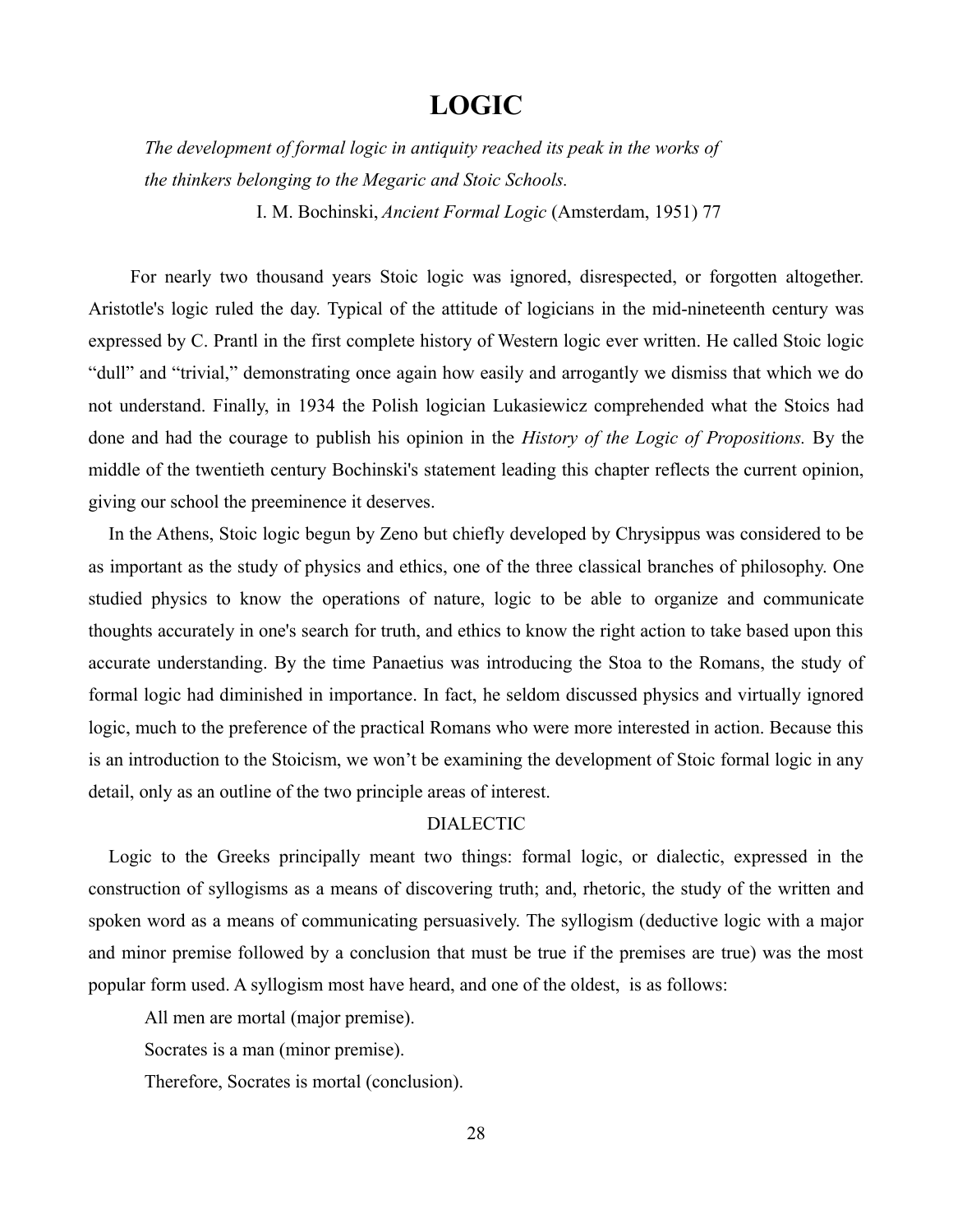It's actually kind of fun to play with syllogisms, and you may want to take a break and try a few before going on. The example *looks like* an Aristotelian form of deductive logic, but isn't. He worked only with universal concepts and categories, not specific instances, such as Socrates, a particular man. Stoics worked with both universal and particular instances and they were the first of formalize such logic, called *modus ponens*, which it would look like this:

If Socrates is a man, then he is mortal.

Socrates is a man.

Therefore, he is mortal.

It looks nearly the same, but it isn't. Stoic logic is what we call a propositional logic, which just means that it emphasized the study of statements, their truth value and connections to each other, in the construction of arguments. If this, then that.

Why did the Stoics even bother with this abstract kind of information when there is so much practice in our day-to-day world that needs to be done? The short answer is that in order to live well we must follow the natural world as it is given, living according to Nature, and how we understand the world with our reason tells us how to practice. Stoic ethical philosophy is based upon the natural philosophy of the world as it is and the logic processes of the rational mind, which is our part in that world. For example, you are feeling anger because your boss just ridiculed your performance. Why are you angry? Have you examined the truth value of the premises you've assumed? You made certain assumptions in order to come to the conclusion you are experiencing right now, anger. Let's see the rational process of the angry employee:

If I am [verbally] attacked, I have a reason to be angry;

The boss has just [verbally] attacked me;

Therefore, I have a reason to be angry.

Stoics use ordinal numbers to express their operations in formal logic instead of the (if p then q) system used in logic today. The syllogism above as written by a Stoic would look like this:

If the first, the second;

The first;

Therefore, the second.

All well and good, but take a look at the premises leading to the conclusion giving you permission to be angry. In fact, most people in the world today would say that this premise (called a compound sayable) of the first line, is correct. When attacked you have a right to be angry. Would a Stoic agree?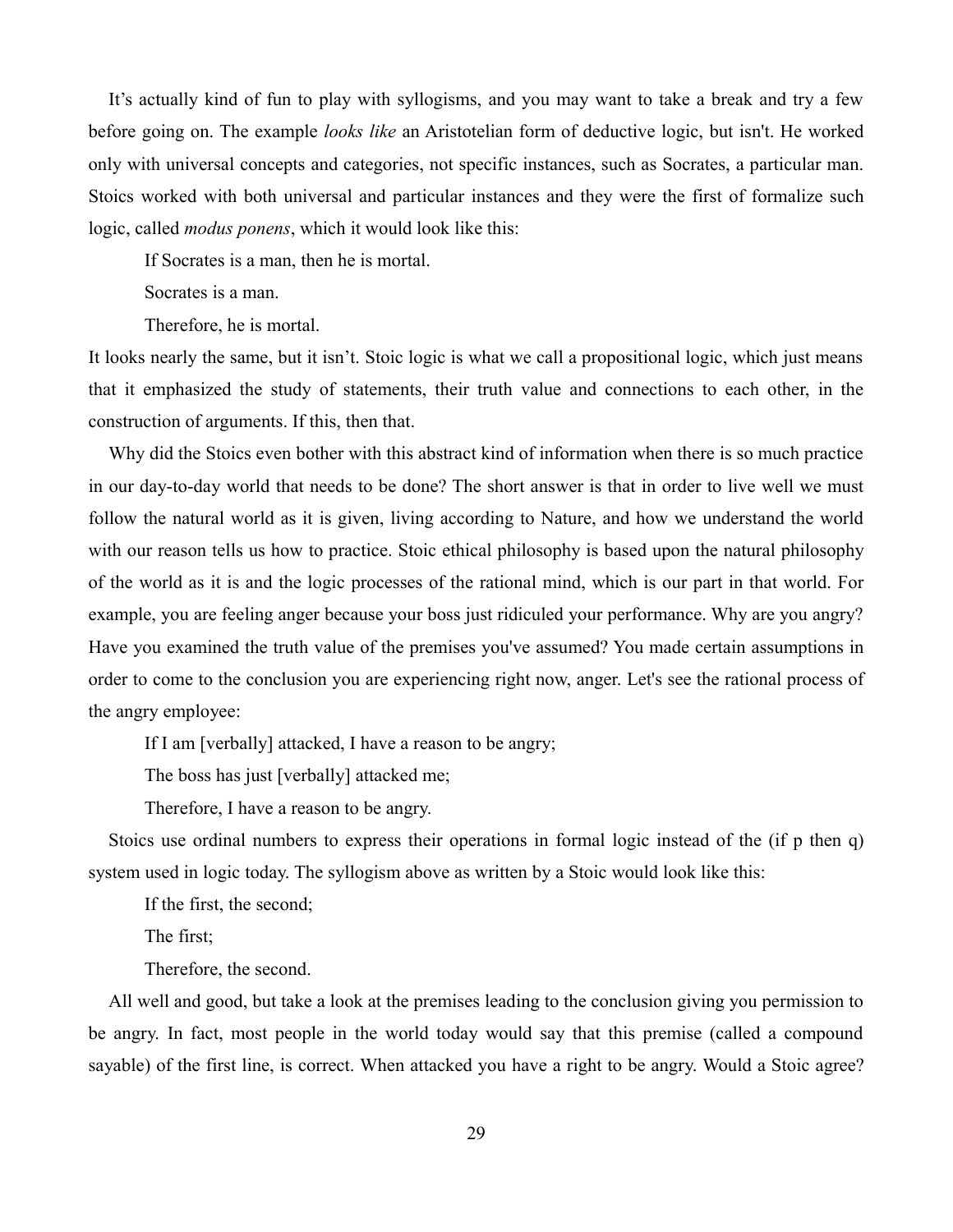We will have to wait for the ethics chapter to know for sure, but the point is that by examining the process of our reasoning, by actually thinking our way through a negative feeling, we can find out a great deal about how we have arrived at certain attitudes and conclusions we live with habitually every day. Some may be the result of correct reasoning, and some may not.

#### RHETORIC

Rhetoric, the written and spoken language side of Stoic logic, is thought to be our direct link to the Logos, defined among numerous definitions, as *word*. With their profound appreciation of the word, perhaps it's not surprising that the Stoics are credited for some of the earliest formulations of the parts of speech: nouns, verbs, adverbs, the tenses, et cetera. Unlike other schools, notably the grammarians of Alexandria, they did not think that these rules were fixed. Language, like nature, is in a constant state of change, and the Logos of the word is the same Logos of the physical world.

Today, as is the case with so many fields of study, logic has been taken over by specialists. Beyond the most elementary work in deductive and inductive methods, very few of us are knowledgeable in formal logic. Language, on the other hand, has received a much more extensive emphasis at all levels of education. For most of us, such an education is adequate providing we always remember our responsibility to communicate plainly and clearly. We need not be overly impressed or intimidated by the esoteric sparring matches of professional semanticists.

These verbal contests are older than you might think. In letter CVIII of *Letters from a Stoic*, Seneca is writing about the enthusiasm of beginning students of philosophy and how it can turn to disillusionment. "Things tend, in fact to go wrong; part of the blame lies on the teachers of philosophy, who today teach us how to argue instead of how to live, part on their students, who come to the teachers in the first place with a view to developing not their character but their intellect. The result has been the transformation of philosophy, the study of wisdom, into philology, the study of words."

\* \* \* \*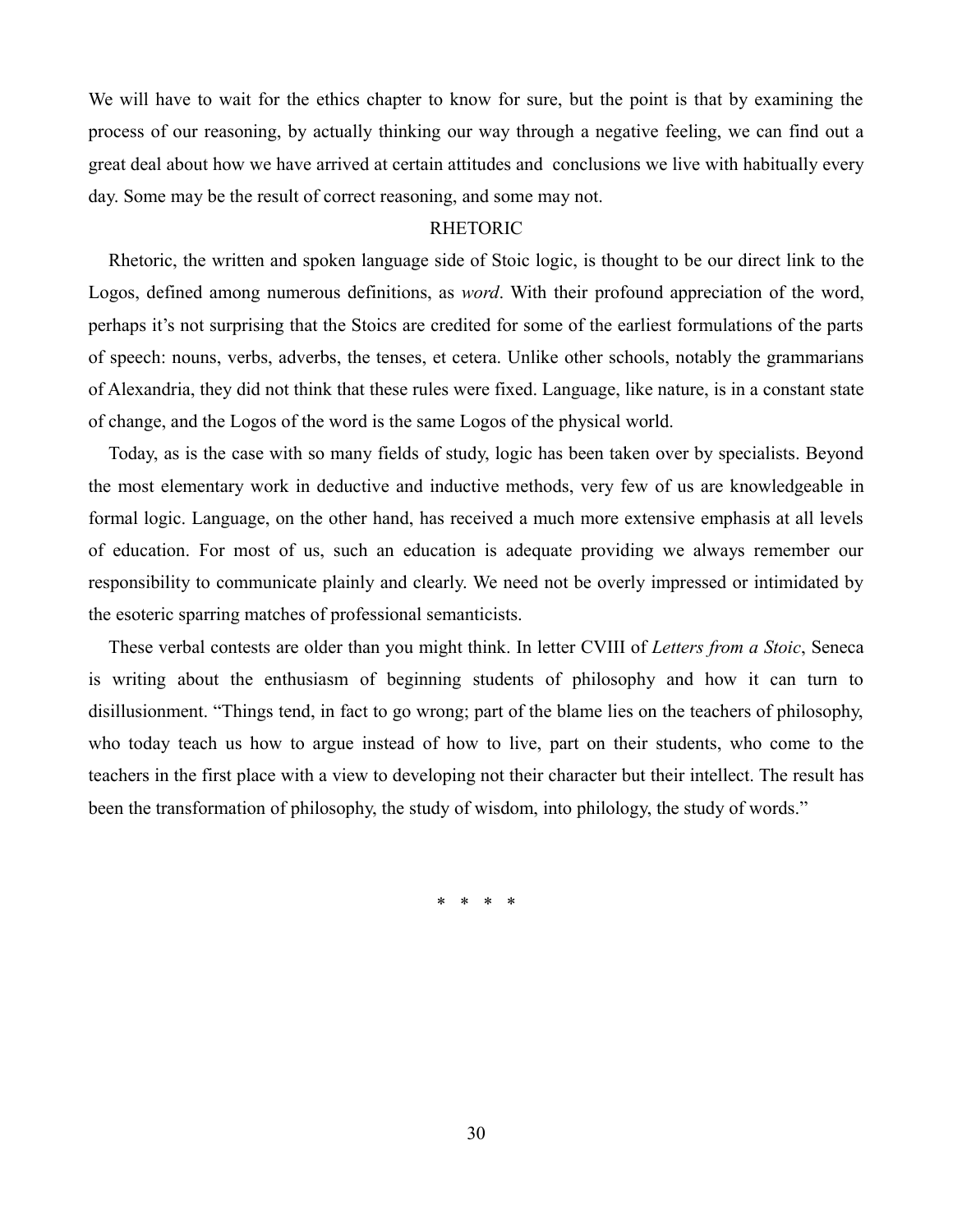# **ETHICS**

*Ethical behavior? Doing what you know is right. . . . even when no one is looking.* Detective Sergeant Robb Hurt, San Diego Police Department

At last we are able to focus directly on living according to nature. For the Stoic, that is the meaning and purpose of philosophy. While the Christian has hope of happiness in the future by way of salvation, the Stoic believes it is possible to achieve happiness in this life by his own efforts. In this section we will begin with the Treasures and how they give rise to the Four Cardinal Virtues. We won't discuss all possible virtues and how they relate to the four cardinal ones, because that's a book in itself. For those who want a good book, a more detailed and contemporary ethical philosophy based on the Stoa, I highly recommend *A Stoic Philosophy of Life*, by Professor Keith Campbell.

After the virtues, we will jump right in to the middle of an ancient argument about fate versus free will and see how this matter is related to the whole and its interrelated parts. We will learn how to identify what we know to be good, bad, and indifferent, and how they relate to both the cosmic whole and the continuum. Finally, we're going to lay to rest the incorrect idea that the Stoic feels no emotion, and how that misunderstanding comes from classical ideas of passion and evil.

# THE CARDINAL VIRTUES

The Treasures. Over time, special human traits have evolved, traits that are in and of themselves our greatest treasures: Beauty, Truth, and Love. How they were born is a matter of continuing debate, one we will take up later. For now, we will consider these treasures briefly before we go on to see how they come to inspire the virtues. Panaetius was the first to identify them and their special relationship to virtue over 2000 years ago. Why do we call them "treasures"? Imagine, if you can, a life without them.

The Treasures are a feeling, an instinct, an inherent part of our program as human beings, if you will, just as the apple tree is programmed to bear fruit. What does it feel like and how does it work? That's a little like trying to describe the color blue, but not quite as difficult. It's an attraction. We are attracted to beauty, truth, and love. We idealize it, romanticize it, and pursue it. As a feeling, it is local and specific in its scope. In other words, our appreciation of these treasures operates in our immediate environment. That may be easier to understand if we compare feeling with reason.

Feeling is local; reason is universal. I wish to thank the late Walter Stace, the Princeton philosopher, for this insight. Panaetius must have also understood the difference, but we can only infer that he did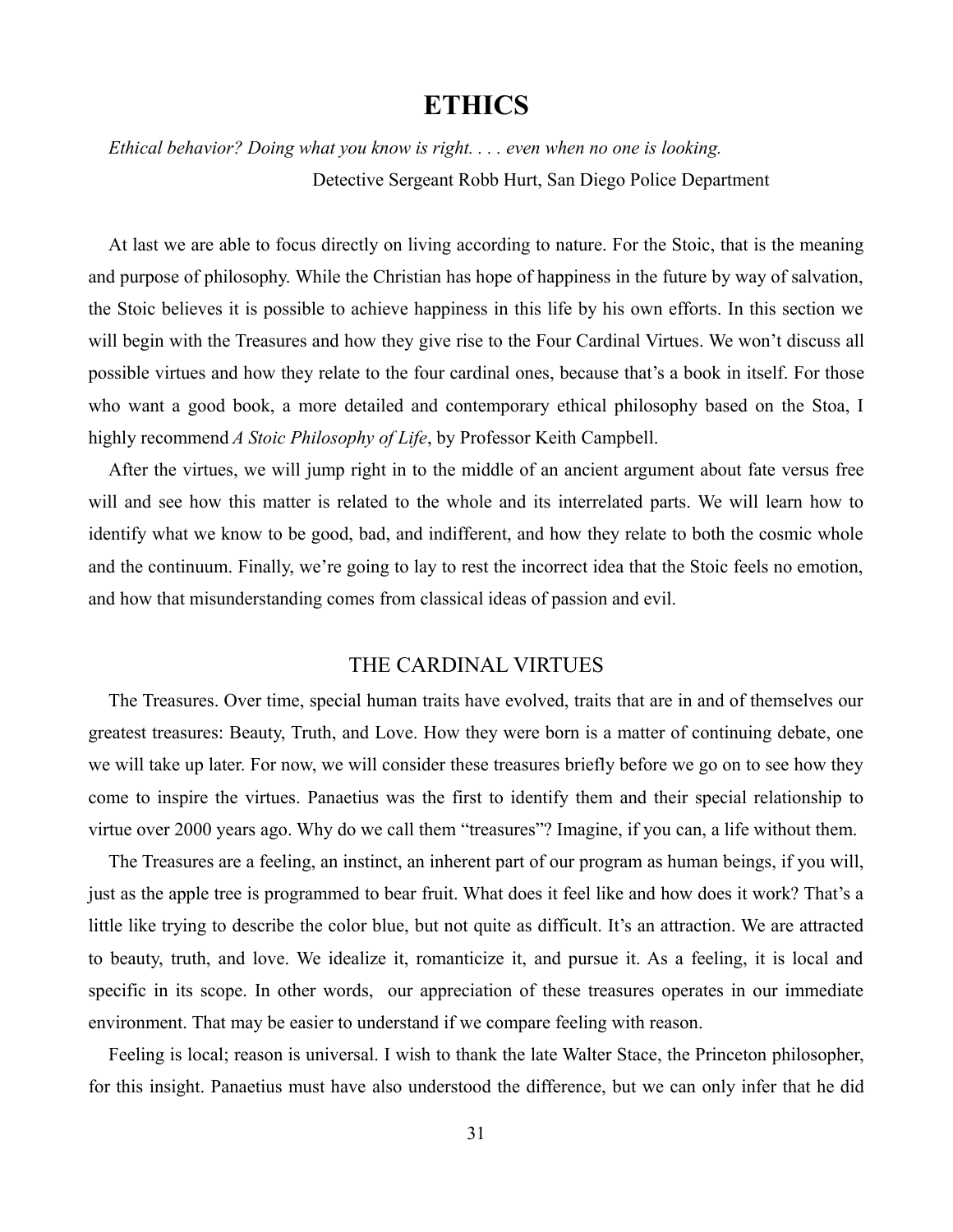from a similar conclusion.

Let's consider love. We first feel love for the self. This happens at an early age and is quite natural. As Chrysippus said, each creature, not just humans, was created to naturally hold its own life dear. That's why we and all other living beings struggle to survive. The survival instinct. From self love most of us eventually include love for others, a small circle of family, then friends, then the community in which we live. To actually feel anything for all of the human race requires the use of the mind, reason, that faculty that tells me that if I as a father love my son and daughter and wish them well, then fathers everywhere love their sons and daughters and wish them well.

The expanded version of this feeling of love is brought about by a reason which, true to its universal nature, analyzes and classifies its meaning to include an ever-larger circle until the whole of humanity is embraced. It is from human reason applied to the Treasures that the virtues are born. From our attraction to beauty, truth and love in our personal world comes duty to the world at large.

**1. Wisdom**. Stoics traditionally define wisdom as knowledge of things human and divine. It comes from our instinct to seek and honor truth, and is acquired through study and practical experience, which is then deliberately applied to the decisions and directions we take in life. Zeno and the early Stoics were certain that truth was an absolute and could be known. That may be, but since their time we've seen that our truths are really approximations of truth. Science and scientists have held certain ideas sacred for centuries only to have them overturned by new discoveries. Perhaps some day we will know absolute truth in all things, which would produce a terrible case of intellectual ennui, but for now we fortunately have much more to explore and many refinements to make.

We've discovered, for example, that classical physics, Newtonian physics, is an accurate way of seeing the world of the senses, but that it breaks down at both extremes of the very large and very small. Einstein's relativity theory, exploring the fourth dimension of the space time continuum, shows that what time it is depends upon where you are and that it's not flat, but curved by the distribution of mass and energy in it. In quantum physics, on the other hand, the invisible world of the very small, Heisenberg's Uncertainty Principle, and the experimental work that verifies this principle, has shown us that the sub-atomic world is a web of relations unifying the whole. When we try to explain the position or momentum of a given entity, we find that these concepts pair up into a continuum that cannot be precisely located or defined.

What all this has to do with our instinct to seek truth is that as we progress in our search we acquire a clearer vision of reality as it is. Knowing our world, its seasons and cycles and laws, is how we can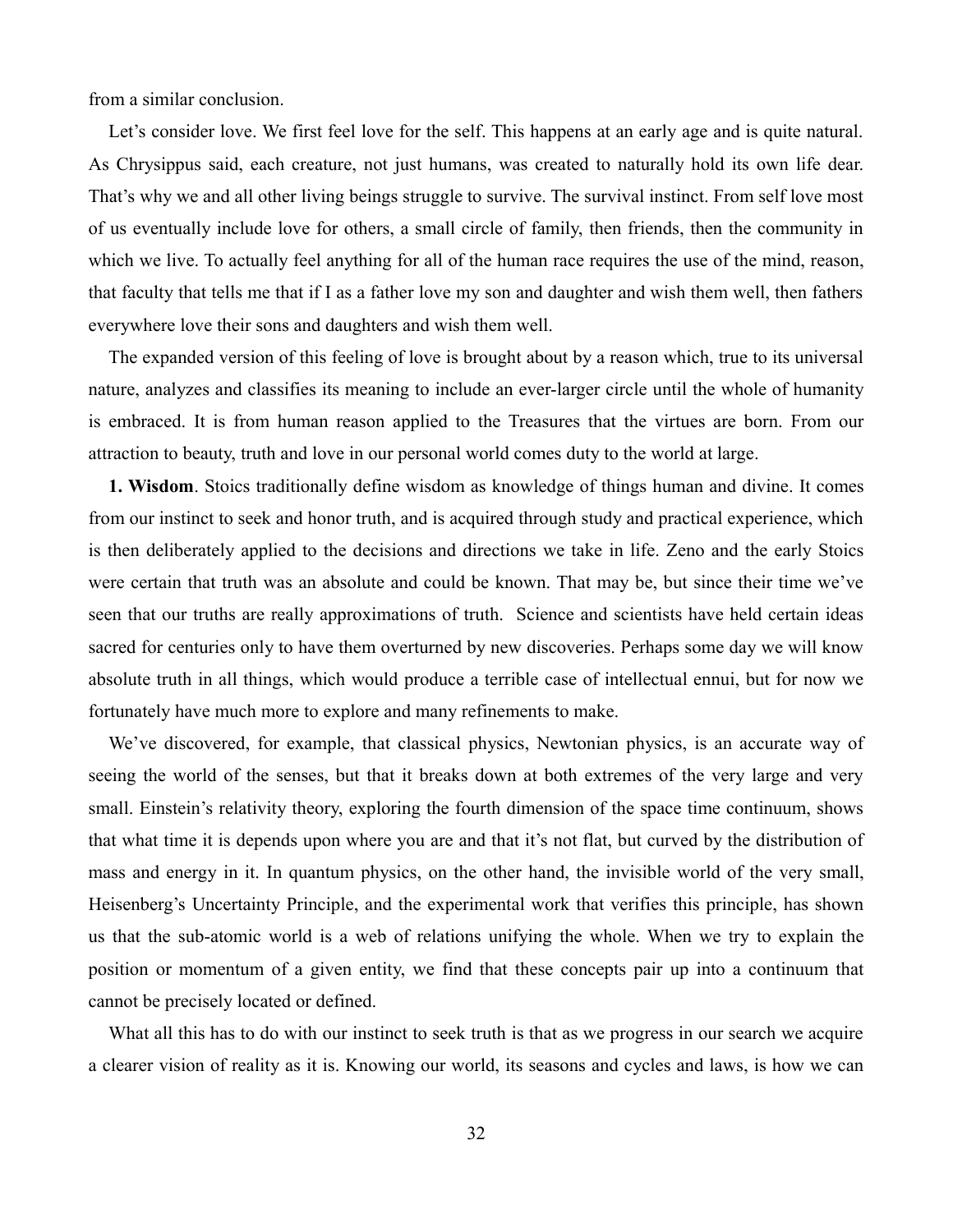best determine our actions and expectations. We are not exempt from natural law. We are in it, and it is in us.

The danger or negative side of wisdom happens when we become obsessed with thought and remain fixed in the realm of ideas, never getting around to living what we know. This may be acceptable for an Epicurean or Platonist, but not a Stoic. For us, there is a two-part process in our philosophy: theory, then practice, the *akesis* stage of the Stoic education.

**2. Justice**. Justice is a practical virtue that arises from the instinct of love for one's other self, the social instinct. It is our conduct towards others. We are undeniably a social animal and the love we feel for family and friends is extended to all humanity in the form of justice. When we act justly and promote this virtue, we strengthen the bonds of society, and through justice, acts of benevolence and cooperation with one another, create a society in which each has a greater opportunity to live well. Justice can also include the legal and legislative dispensation of justice in an equitable fashion. Equal justice under law is a Stoic principle which eventually became the cornerstone of Roman law.

The negative potential of this virtue occurs when we encourage the weakness of an individual or class of individuals through dependency that results from over-protectiveness or indulgence. Another danger stems from our love of a race, country, or social group turning to fanaticism and a potentially violent hatred of ideas and people "not like us" From its earliest days Stoics have always promoted natural law as higher than local law, which makes it imperative that a Stoic treat the enemies of his people humanely with equal justice for all.

**3. Courage**. Bravery: freedom from fear and the will to act despite fear. Courage comes from not just our instinct to survive, but also from our desire for preeminence, for greatness, for mastery. Courage arises from the instinct for self love, which is a powerful and primary drive for both protection and promotion. But it's important to note that one who is naturally fearless cannot claim courage as a virtue. Doing what you know needs to be done despite your fear is the virtue of courage, and when that is done you conquer fear.

The positive aspect of such a virtue is that one acquires the strength of character necessary to actively take part in the drama of the market, the chambers of power, the battlefield, or any chosen enterprise. That also includes the endurance and stamina demanded of those who nurture and educate the young.

Courage and a brave heart can become arrogance and disdain on the negative side of this ideal. The desire for greatness or preeminence can push some to become excessively competitive, uncooperative,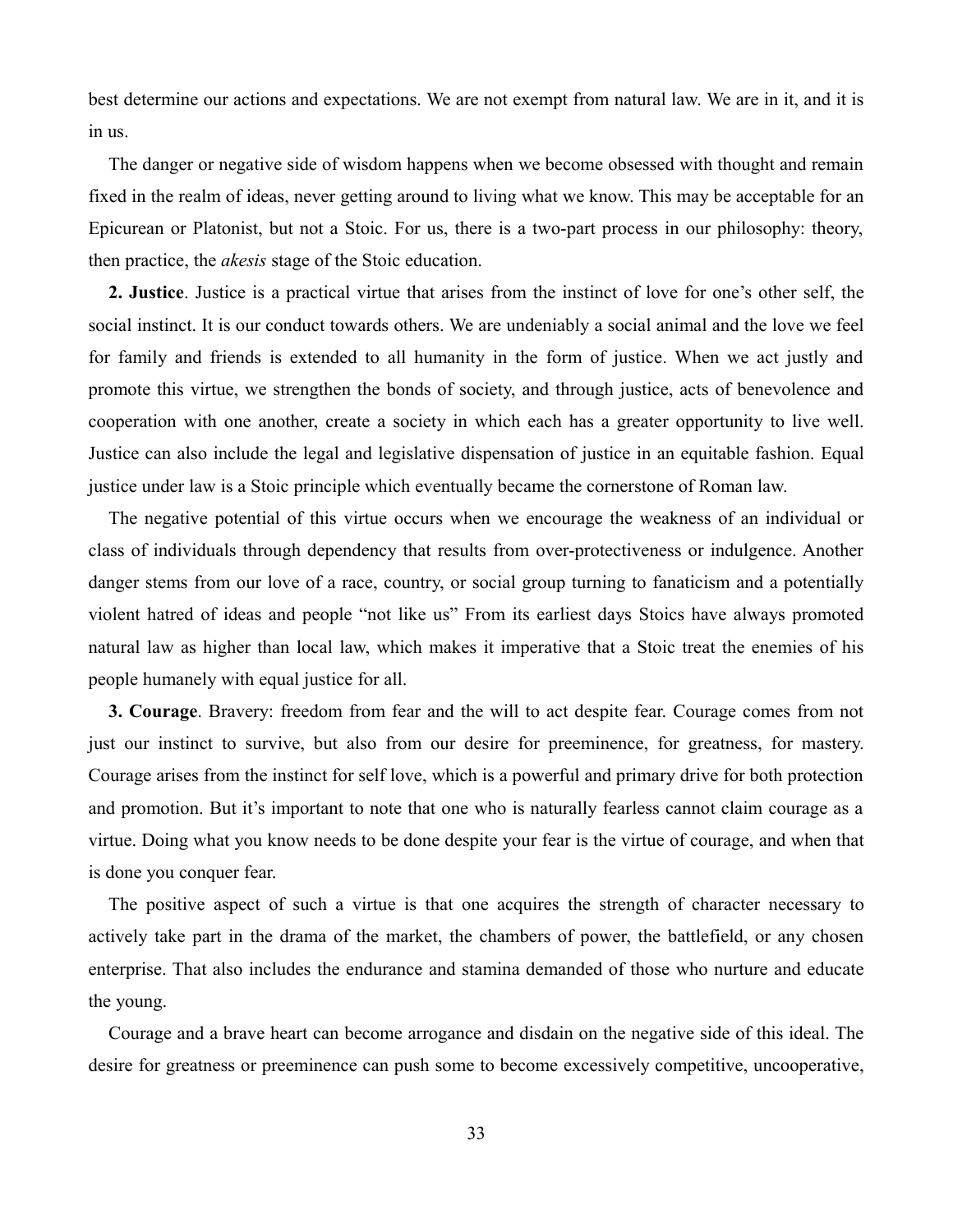and demanding. It can also make them a slave to anyone or anything that holds the key to fame and fortune if the internal striving for greatness is distorted into an external focus.

**4. Decorum**. Graciousness, propriety, decorum arises from our instinctive appreciation of beauty and the order and elegance that follow. This virtue assumes many names and titles, including civility, proportion, nobility of character, even temperance, a good word that has acquired unpleasant connotations ranging from prissiness to health fascism. This is unfortunate, because temperance really means the moderation of desire, but that's not what we think of when we hear the word. So, let's use the word moderation.

Regarding moderation, one who shows propriety, proportion or decorum, doesn't get blind drunk and oafish or vicious or sloppy with false sentiment. It doesn't mean that Stoics can't drink or enjoy festivities and celebrations. To paraphrase Seneca, a wise man manages his desires while a fool is managed by them. It's not enough to be wise, just, and courageous if one is also hard, gruff, crude, and drunk. Decorum is the beauty we feel inside that is inevitably made manifest in our manner and bearing on all occasions.

One who becomes excessively preoccupied with this virtue risks the danger of becoming obsessively fastidious, self-righteous, hypercritical, affected and prudish. As with all continua, the ugly side of beauty through decorum is thoroughly unpleasant for those of us who have to see and hear it in our midst.

Note: the original Greek name for the fourth cardinal virtue was *sophrosyne,* which has no equivalent in English. It had none in Latin either, and the Greeks always had difficulty discussing it. Panaetius suggested that the Latin word *decorum*, the origin of our word, was similar. Today, the most common and misleading translation of this virtue is temperance. But temperance doesn't mean what it once did. Moderation is closer to the Stoic ideal, not abstinence and denial. In any case, even moderation, a more acceptable translation is still only a part of the original translation, decorum.

### FATE AND FREE WILL

*And yet God has not only granted us these faculties by which we may bear every event without being broken by it, but...has placed their exercise above restraint...and wholly within our control.* 

*Discourses of Epictetus*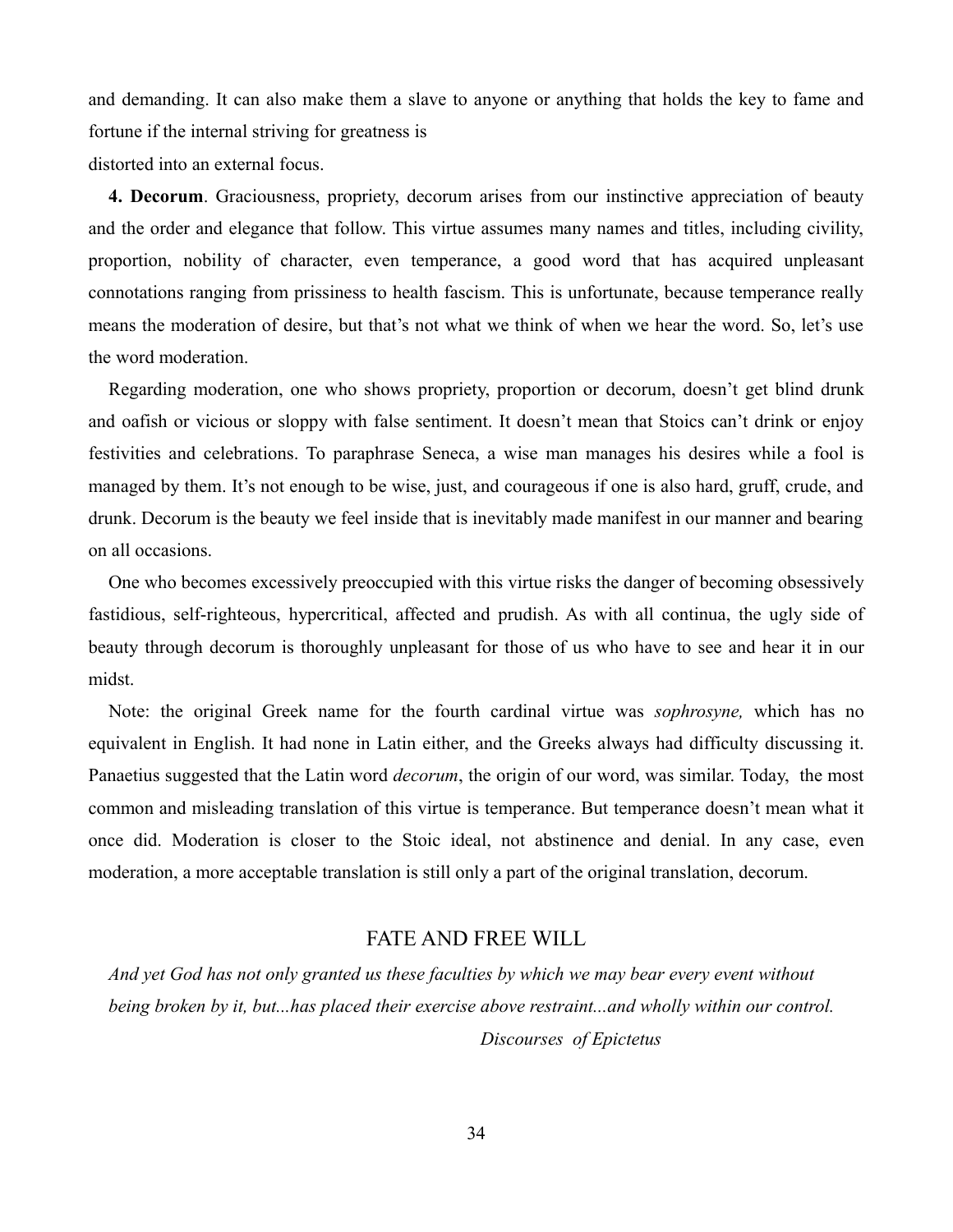We are about to embark upon a two thousand year old argument, one that we are no closer to resolving to everyone's satisfaction than we were when it began. Do we have free will? I'm not going to present an ultimate intellectual conclusion to this debate. Rather, I'm going to examine the Stoic position and leave it there for you to adapt and adopt as you will. In addition, I'm going to present a kind of solution, a way to become more comfortable with this uncertainty, and then you can stop or continue on your own.

In attempting to resolve this question, I've discovered that beyond a certain point I lose my way. I have a book in my library right now devoted entirely to this question. Attempting to understand this collection of essays reminds me of Socrates' comment when Euripides asked him what he thought of the writings of Heraclitus. He said he thought it would be most excellent if he could understand it.

This is not the Stoa most of us need. We need to know how we may meet and overcome the difficulties that are thrust upon us every day. We need to know how to deal with grief, a wayward child, a brutal neighbor, a sadistic employer, with economic catastrophe, illness and death, with critical decisions that form the foundation of a life we try to live with dignity and grace. We need a philosophy that knows the world and how to negotiate through the turbulence and how to rise above fatigue and despair.

*No philosophy, and no religion either, can protect you from the devastating misfortunes which destroy health, freedom, or companionship. The best they can do is to provide means for coping with both prosperity and adversity: the Stoic philosophy does this better than any other.* K. Campbell, *A Stoic Philosophy of Life*, pp. 80-1.

Before the Stoics, fate was a concept used mainly to describe human fate. From the teachings of the Greek Stoa, gradually it came to be accepted by other philosophies that fate represented the whole causal nexus of the cosmos. That is, the working of fate could then be seen as the cause and effect relationship of all these interrelated parts in motion, acting upon each other as the natural law and order in the universe. Even the currently popular study of chaos has shown that beneath the apparent disorder in such phenomena as weather patterns, et cetera, there is still order at work. As Errol Harris says in *Cosmos and Anthropos,* disorder is a parasite on order.

So what we have is an order in the universe where one thing causes another, and the effect that is produced is the cause of something else. This is called determinism. To put it more succinctly, determinism means that the present is the effect of the past and the cause of the future. The question then becomes: if all parts are interrelated and all the actions of the past have created the present, how is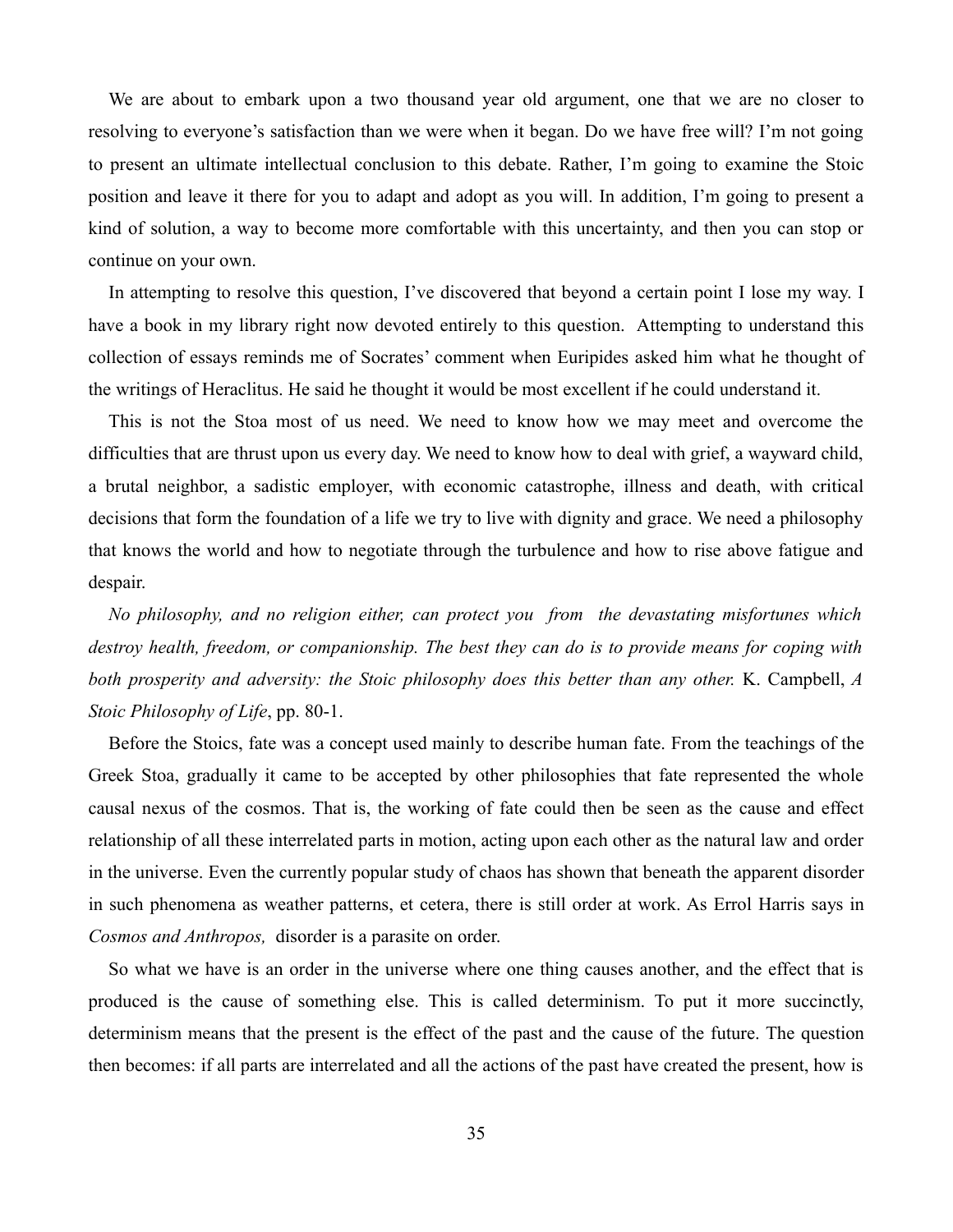free will even possible? Is it possible, or are we all just infinitesimal parts of a gigantic organism, some would call it a machine, that goes its own way with a precision that doesn't allow for the meddling of free will by such insignificant creatures as us?

To the strict determinist, the materialist, et cetera, free will is nonexistent. Everything that happens today, including the decision you made to have tea instead of coffee, can be predicted on the basis of a great number of factors that occurred before you made what you thought was a free choice. The culture you live in may favor one over the other, your family's preference when you were growing up, the price of one may be much higher, availability, a doctor's recommendation, even the taste buds you were born with may all be causal factors. Personally, it has taken me years to appreciate the taste of green tea, which I drink it nearly every day. I've found it's easier on my nervous system than coffee which has a flavor and aroma I always preferred. Taste bud preference. Not a free choice. Nervous system preference. Not a free choice.

There are even those who can be called super determinist. To the mystical philosophies of the East, free will is meaningless and entirely an illusion. If all is unified as an interrelated whole and we are inseparable from that whole, then to speak of free will is illogical and impossible. What the whole does, we do. What the whole is, we are. The fate of all is our fate, and the appearance of separate individuals is an illusion of the ego, part of the game nature plays with itself.

Actually, the Stoa isn't that far away from the mystical position. We are the Logos. Remember, our cosmologist was Heraclitus, sometimes called the Greek Taoist, who was and still is called a mystical genius. Chrysippus described our relationship to fate as a dog tied to a wagon rumbling down the road. It can either struggle and pull one way or the other as hard as it will or it can walk contentedly along. Either way, it goes where the wagon goes. For you free will enthusiasts, don't despair. There is a solution, a way of viewing the situation that may make you more comfortable. This solution can be summed up in a single word, an idea that was reformulated from the Stoa by the Christian scholar monk, John Cassian. But we're not ready for that idea just yet.

#### Determinism

Remember, determinism says the present is the effect of the past and the cause of the future. Are all causes in this chain of causes, the causal nexus, interrelating with everything in the same way? No. For our purposes there are two primary types of causes: antecedent and operating, also known as external and internal cause. The antecedent or external cause is the chain of events leading to the present. The operating or internal cause is the character or nature of a person, place or thing in this present we've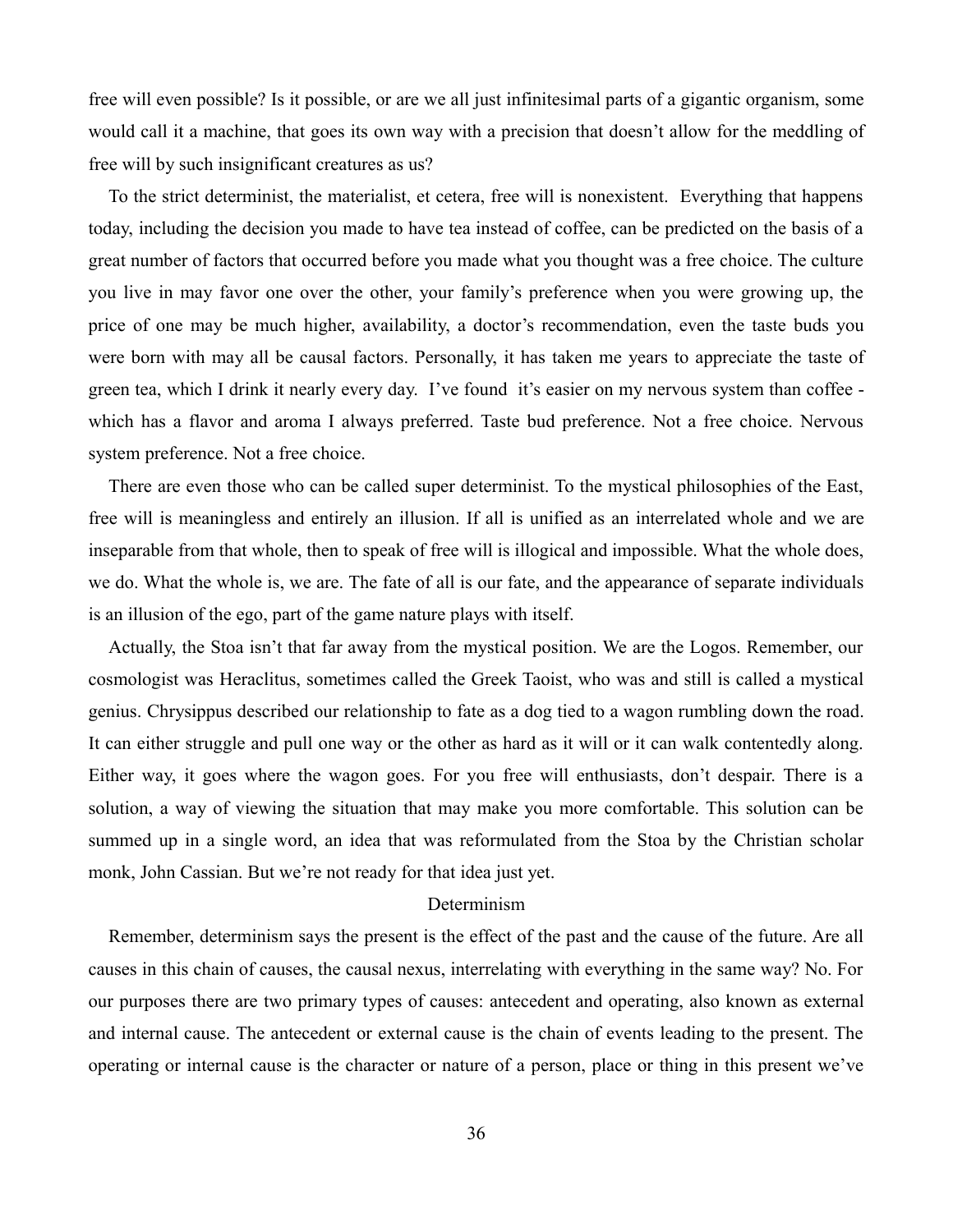been led up to.

An example frequently used in ancient times discusses the character or nature of a stick of wood which, among other things, has a propensity to burn. Whether or not it does burn will depend on antecedent causes, such as whether it's wet or dry, floating in the ocean or in a fireplace next to another stick already burning.

These same causes, external and internal, also apply to animals, including people. Animals with limited rational faculties are directed primarily by instinct. When they receive a sensory impression from the external world, antecedent cause, they are impelled to act by impulse, not by reasoned choice. Humans, on the other hand, can judge and reflect upon the same sensory information from the external world and overrule impulse with reason. Such a reasoning creature as ourselves, then, would have free choice and moral responsibility with regard to the operating or internal cause. In Stoic determinism, the operative or internal causes are within our power; the antecedent or external ones are not. And because these external matters are not within our control, they are deemed matters of indifference.

Stoics concede that the nature of one's character is largely determined in the present by heredity and early environment - which is why we have always placed such emphasis on education. By training our faculty of reason, our character, our natural inclination, our instinctive idealization of beauty, truth, and love will be guided to virtue. Antecedent causes and operative causes may define our fate, but when we choose a noble character, this choice appears to our consciousness as participation in the direction of fate, what we can call free will.

#### Free Will in a Word

If this examination of determinism versus free will made you bored and restless, then read the following and forget the above. John Cassian, the fifth century Christian monk and scholar, examined the Stoic concept of free will and adapted it to his writings with a clarity and simplicity that I doubt has ever been rivaled. He taught that all virtues and all vices arise from one source: our inner attitude directing the choices we make. Therefore, all virtues are one and all vices are one because they all come from one source: *ATTITUDE*.

So far we've just been using words to talk about words. How does this translate to the real world? What about those who have difficult and unfortunate experiences that are real. I've never seen a better illustration for the teachings of the Stoa in action than I found in a passage that was written by a Jewish physician, the late Victor Frankl, who was incarcerated in Auschwitz and other death camps in Nazi Germany where he experienced first-hand one of the hardest fates of any people in the twentieth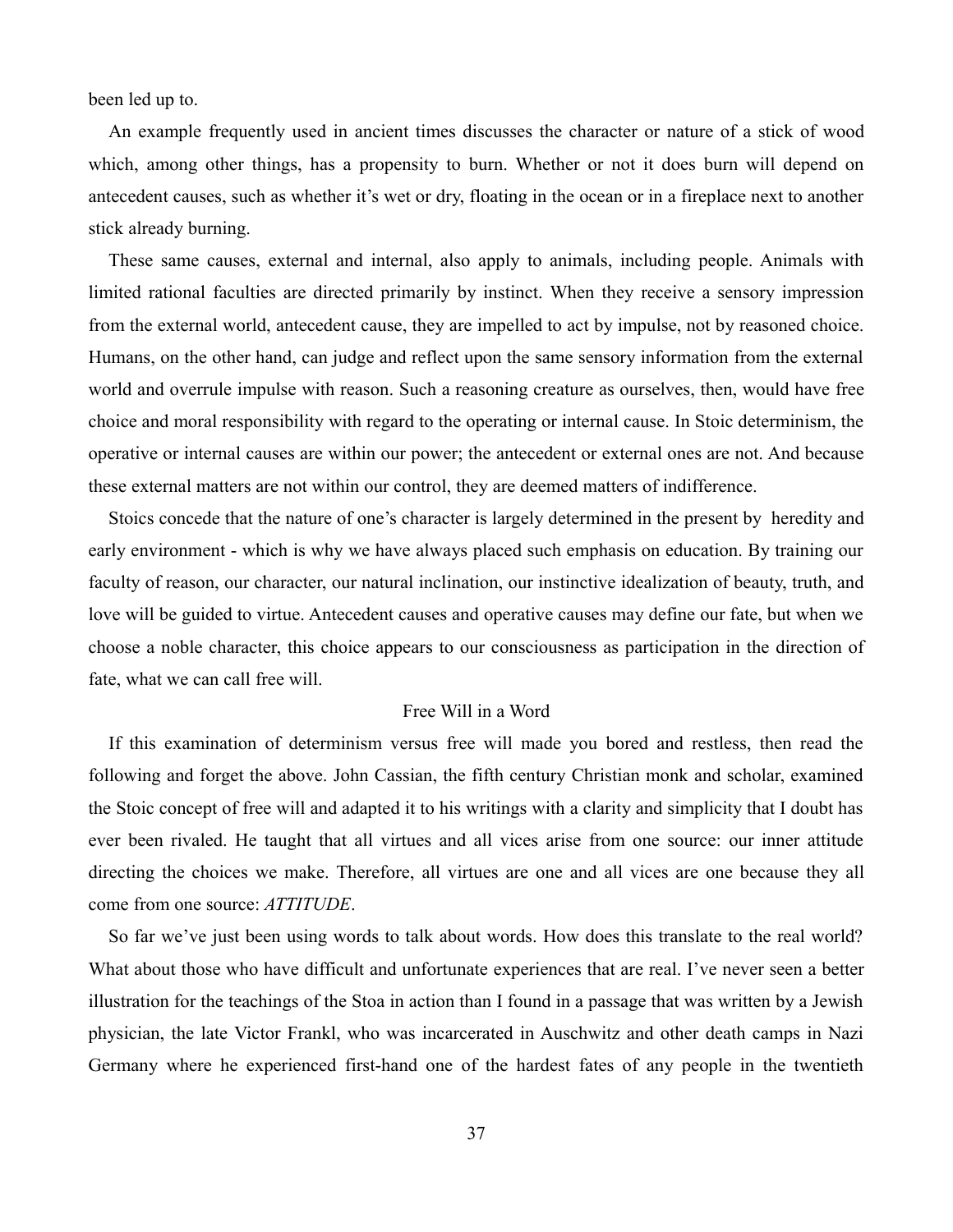century.

"We who lived in concentration camps can remember the men who walked through the huts comforting others, giving away their last piece of bread. They may have been few in number, but they offer proof that everything can be taken away from a man but one thing: the last of the human freedoms - to choose one's attitude in any given set of circumstances, to choose one's own way....in the final analysis it becomes clear that the sort of person the prisoner became was the result of an inner decision and not the result of camp influence alone....It is this spiritual freedom - which cannot be taken away that makes life meaningful and purposeful (Frankl, *Man's Search for Meaning*, pp. 104-6)."

# GOOD, BAD, AND INDIFFERENT

#### *There are many obstacles and impediments for partial entities and movements, but none*

#### *for the whole.* Chrysippus

From a very early age we quickly learn what things we consider good, what things we consider bad, and what things we don't care about, what the Stoics call indifferent. As a child we associate these with a continuum between pleasure and pain, with things we don't care about somewhere in between, but as we get older we gradually learn that this is a limited view. Some things that are pleasurable turn out to be not so good, such as the third piece of birthday cake that gave us a stomach ache. On the other hand, the pain of the stomach ache experience ended well if we learned something from it. Many people never progress beyond this point, living their lives with only a dim awareness that things aren't always what they seem. The Stoic, ever in pursuit of truth, takes another step and looks to nature to find out why this is so.

What we discover is that, whereas the whole in space and time may be perfect, and Stoics say that it is, we parts are not. We are in a state of becoming. And as a part, as is the case with all partial systems, we are open to influences from other parts that sometimes appear as obstacles.

*Did any obstacle oppose you in your effort towards an object? If indeed you were making this effort without any reservation, this obstacle is at once injurious to you as a reasonable being. But if you take into consideration the common lot, you are not hurt nor hindered.* Marcus Aurelius

What did he say? In a phrase, we must take the larger view. When Marcus Aurelius says we are not hurt or hindered when we consider the *common lot*, he is asking us to see ourselves from the perspective of all humanity. If we do this, then those things we formerly thought of as good, bad, or indifferent will take on a different meaning.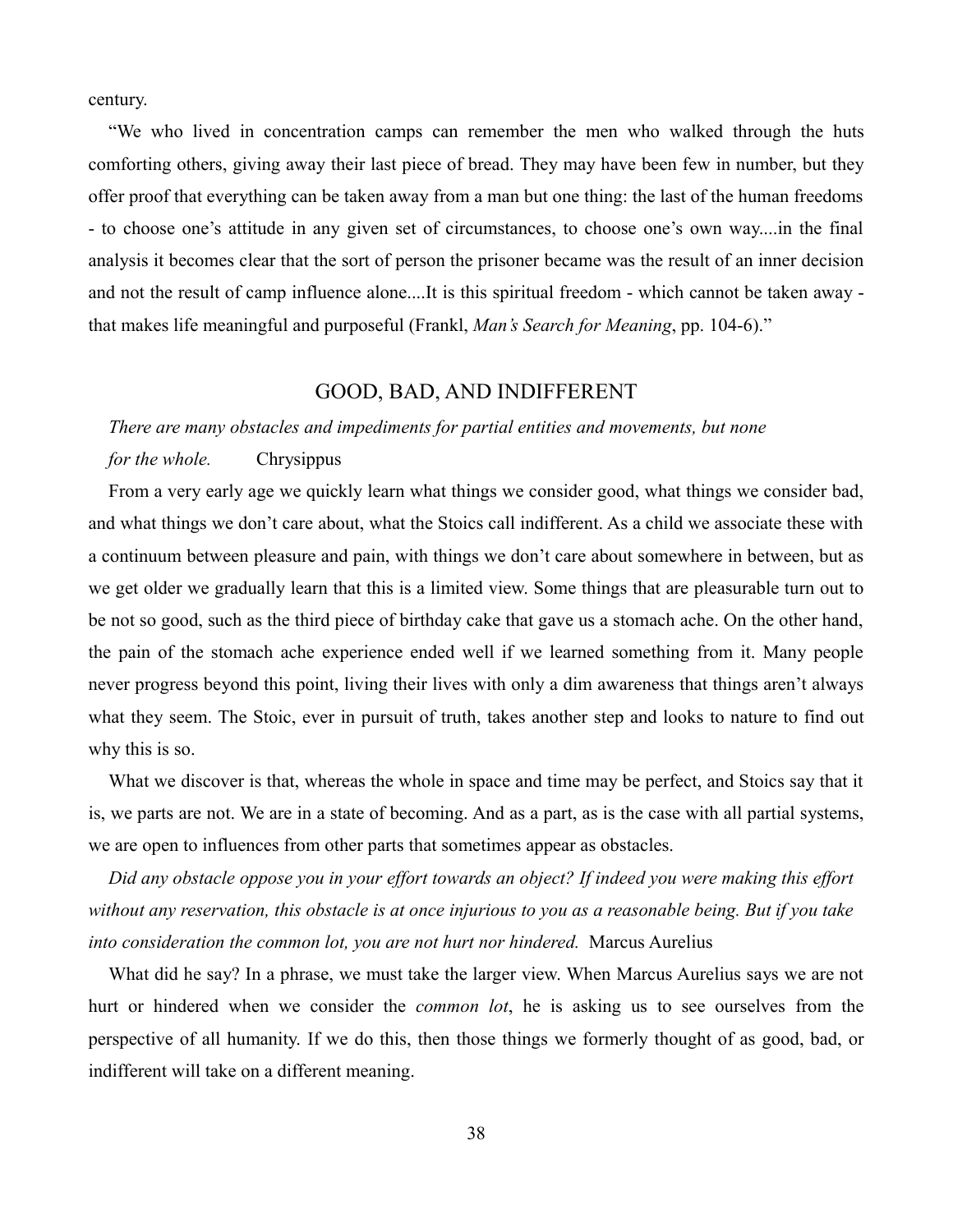Remember determinism? What did John Cassian say? Dr. Frankl? Epictetus? It's what we make of a situation, our internal *attitude* that is capable of change. And it is this attitude that we Stoics deem good or bad, that which we control. The rest, the externals which we do not control are matters of indifference. But here we need to stop a moment and reflect on what we mean. Externals, even while they are indifferent, can still have value.

#### Zeno and the Cynics

If you recall our outline of the history of the Greek Stoa, you may remember that Zeno began his philosophical studies with the Cynics. Their position on this same matter represented the typical, disunified contrast between opposites with everything either good or bad, black or white, and anything that wasn't either good or bad was nothing. Sounds almost the same, doesn't it. It's not. They left out shades of gray.

For the Cynics, only the practice of virtue was good, the neglect of virtue was bad, and the rest was of no consequence. Their ideas of virtue were not the same as what the Stoa defined, either. To them, whatever was natural was good. In the area of no consequence were matters of health and prosperity, and also decorum which was not considered natural because it could easily be mistaken for civility or civilization, which they considered unnatural and a degenerate condition into which human beings had fallen from their natural state of grace. Politically, they could be called anarchists. Socially, they were street people who approved of nakedness, public defecation, and copulation with whomever, whenever the urge arose. Cynic means shameless dog, which they considered honorific.

Eventually Zeno left the Cynics because socially he was uncomfortable with their lack of decorum and philosophically he disagreed with their definition of good. He saw good and bad as a unified continuum. He went on to accept a reality between good and bad and felt it would be disingenuous to pretend that all matters of indifference are the same, as they could still be preferred or not preferred.

The Stoa never encourages indifference. Being healthy and having the means to provide food, clothing, and shelter for your family and yourself were preferable to being sick and destitute, and therefore they have value. Value, incidentally, is a term the Stoics invented to describe those things preferred but not in and of themselves a good. Values are neither good nor bad because a Stoic rises above both prosperity and adversity. He knows that in the larger view, when considering the common lot, these external things happen, they come and go, and that the only certain refuge is inside, in the attitude he has taken toward them.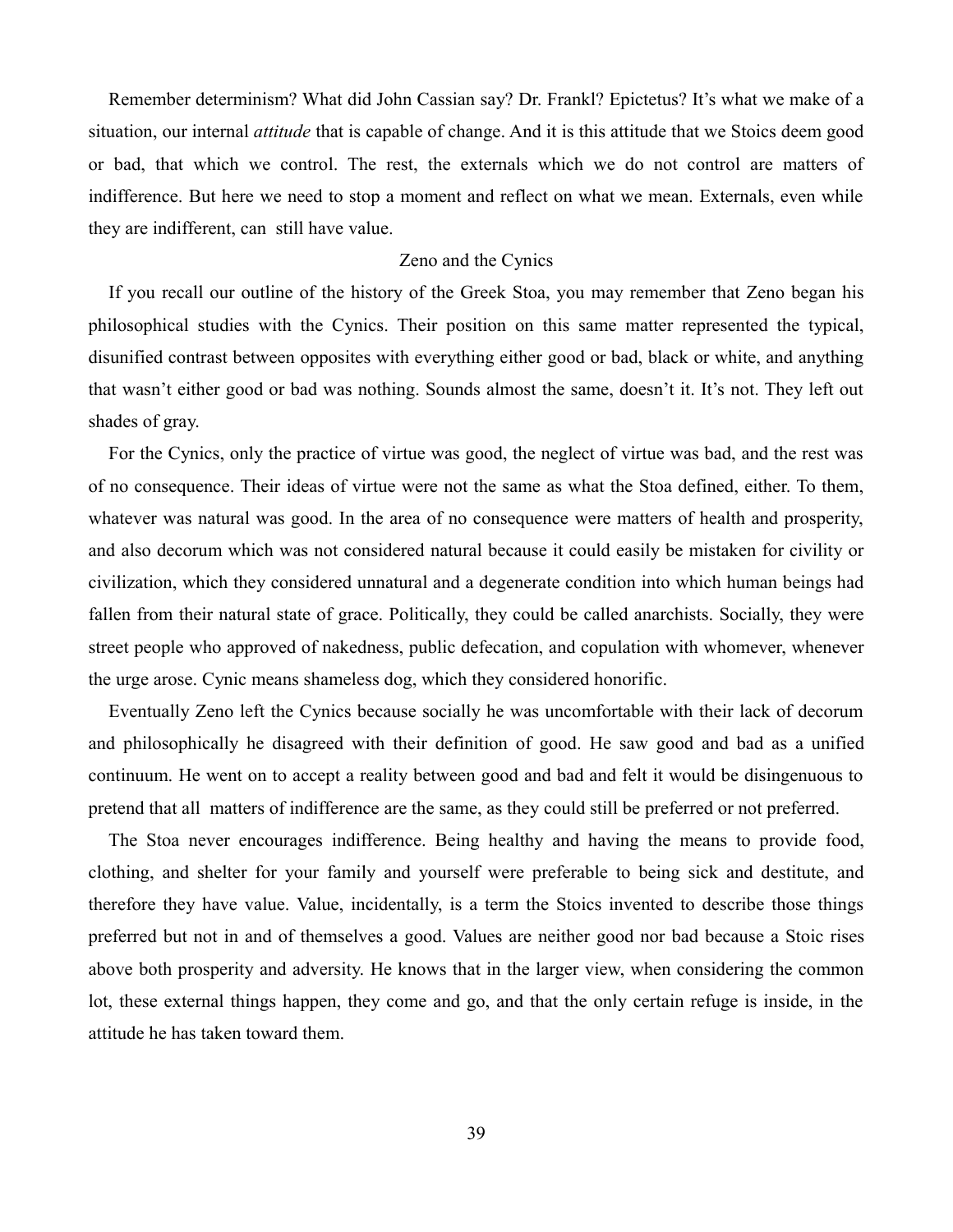### EMOTIONS AND EVIL

*Stoic: 1. one who suffers silently and without complaining. Stoic or stoical: 2. not affected by passion or feeling; esp: showing indifference to pain....*

The Merriam-Webster Dictionary, 1974.

One of the most common responses I get when I tell people I'm a Stoic goes something like, "Oh, you guys don't believe in emotions," or, "You don't think people should show emotion." The dictionary is the source of this gross generalization. If this were the true definition of a Stoic, I don't know about you, but I wouldn't be one. This caricature of our philosophy is an old one and stems from a misunderstanding of what the Stoics idealize as a state of *apatheia*. But let's start at the beginning to make this matter clear.

Because we believe there is no evil in nature, that evil is limited to human vice, it then follows that we must examine vice where it comes from and how we avoid it. Where does it come from? The Judeo-Christian story of a fallen angel that becomes Satan and devotes himself and his demonic assistants to making humans misbehave is just that, a story. In contrast to this interesting but fanciful idea, the Stoics have always had a reasoned, common sense answer. Specifically, it can be summarized as follows:

*There is no evil in nature; evil only comes from human vice; vice comes from only one source, the passions; the passions we identify as pleasure, pain, fear, and desire.*

Does that mean we are not allowed these things? No. What it means is we must work to avoid, what Epictetus cautions over and over, to avoid becoming slaves to these passions. What about pleasure? What if some activity brings us pleasure, must we avoid it? Only if we find we can't regulate it, moderate it to our own benefit. Pleasure in and of itself is not bad.

When Seneca and Epictetus launch into diatribes against pleasure it's important to put them into perspective. These men lived in a society that was rife with debauchery and excess in every form. This was an age when sex and violence in the theater meant bestiality and slaughter in the coliseum. It was an age when special wheelbarrows were invented to hold obese men's distended stomachs. It is this hedonistic creed of living for pleasure that is as foolish and ultimately unsatisfying as a diet exclusively of dessert.

#### Substance abuse

Let's consider drinking, an old and hotly contested example. When does drinking become a vice? Do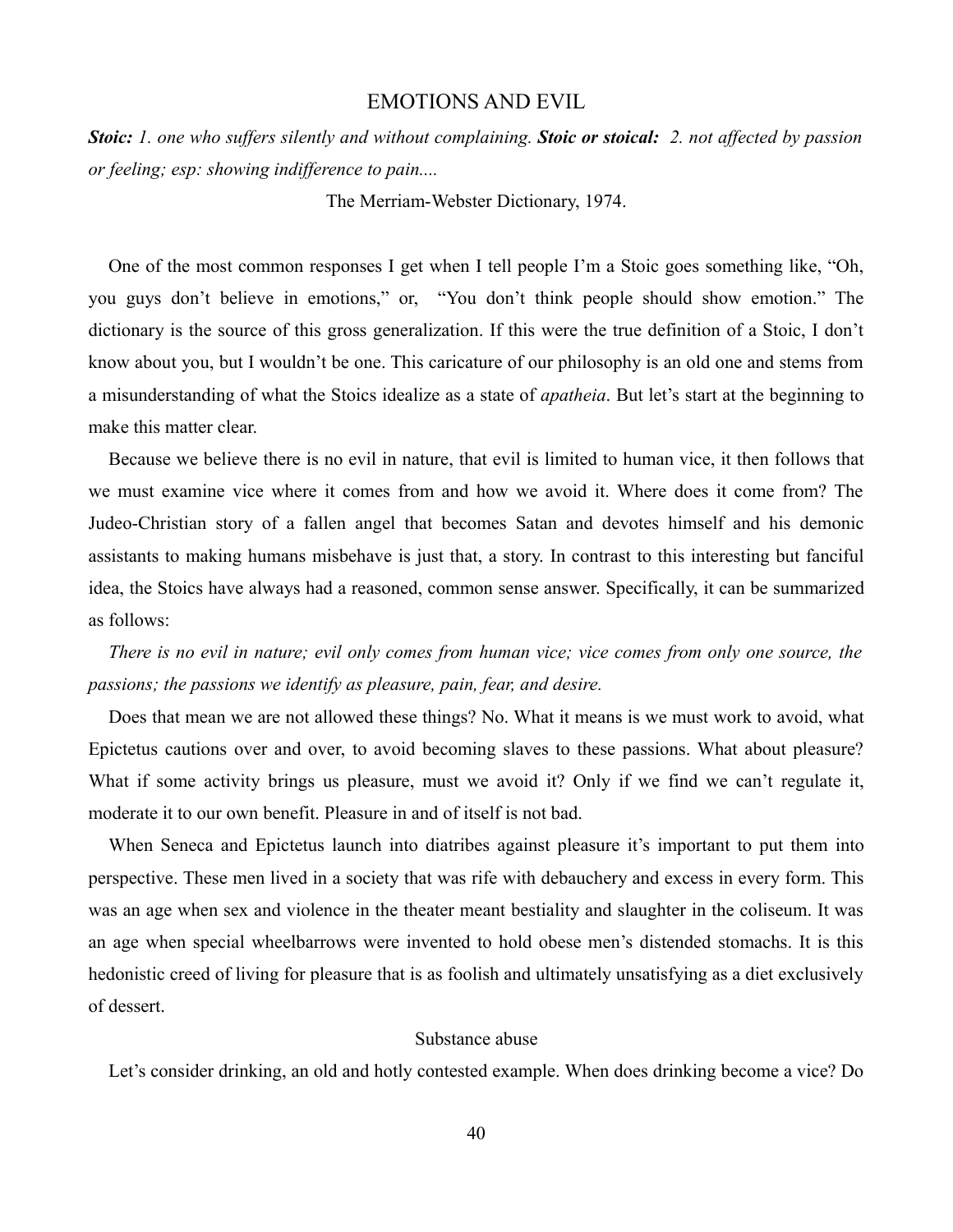you control your desire to drink, or does it control you? Has it become an obstacle to reason and subsequently to the practice of virtue? If yes, then it's a vice and a source of evil in the world. Stoics traditionally encourage drinking in moderation and shun drunkenness. In chapter 12 of the *Discourses*, Epictetus says, "Train yourself to make but a moderate use of wine - not to drink a great deal, to which some are so foolish.."

Can those who drink a great deal be living conformably with nature? No. Why not? Let's examine what alcohol does: it distorts reality. When a person is drunk, the natural states of emotion are transformed. Irritation escalates into anger, anger to rage, disappointment descends into depression, sadness begets weeping, courage becomes recklessness, friendliness gushes maudlin sentiment, and joy expands to giddy euphoria.

When a person is drunk, emotions are exaggerated beyond what nature has given, And, thus, they have become false. How can a Stoic live according to nature and subject himself and others to the foolishness of false emotion? The same is true for all substance abuse.

In a study conducted in a jail in the Southwest, each person arrested and booked was subject to drug testing. More than 85 per cent were legally drunk or under the influence of some other drug. Another study by the National Center on Addiction and Substance Abuse at Columbia University placed the figure at 80 per cent and showed that alcohol was related to violent crime more often than illegal drugs. The study also outlined what this costs the United States. By 1997, more than 1.7 million adults were behind bars, costing \$3 billion for federal prisons and \$35 billion for state prisons. The annual cost of drug treatment, education, job training, and health care costs an average of \$6500 for each inmate, which does not include all other expenses such as housing, food, clothes, and supervision.

The problem with any discussion of vice arising from the passions is that it's so easy to say that all pleasure, pain, fear, and desire in any amount applied to anything is evil. This clearly is not the case. Do we even have a choice about feeling pain, for example? Sometimes. Usually we don't. If I cut off a Stoic's hand without the use of an anesthetic, is he going to feel pain? Of course. Is he going to feel the psychological pain of grief for the missing hand? Probably for a time. Certainly he's going to miss its usefulness.

What kind of grief are we talking about here? Is he complaining and feeling sorry for himself? Is he shaking his remaining fist in anger at some god for having been so mistreated? Not if he's a Stoic. It's true, Stoics don't see themselves as victims and whiners, and maybe that's the source of the dictionary's generalization. So be it. Perhaps it's just that we know better than to endlessly wallow in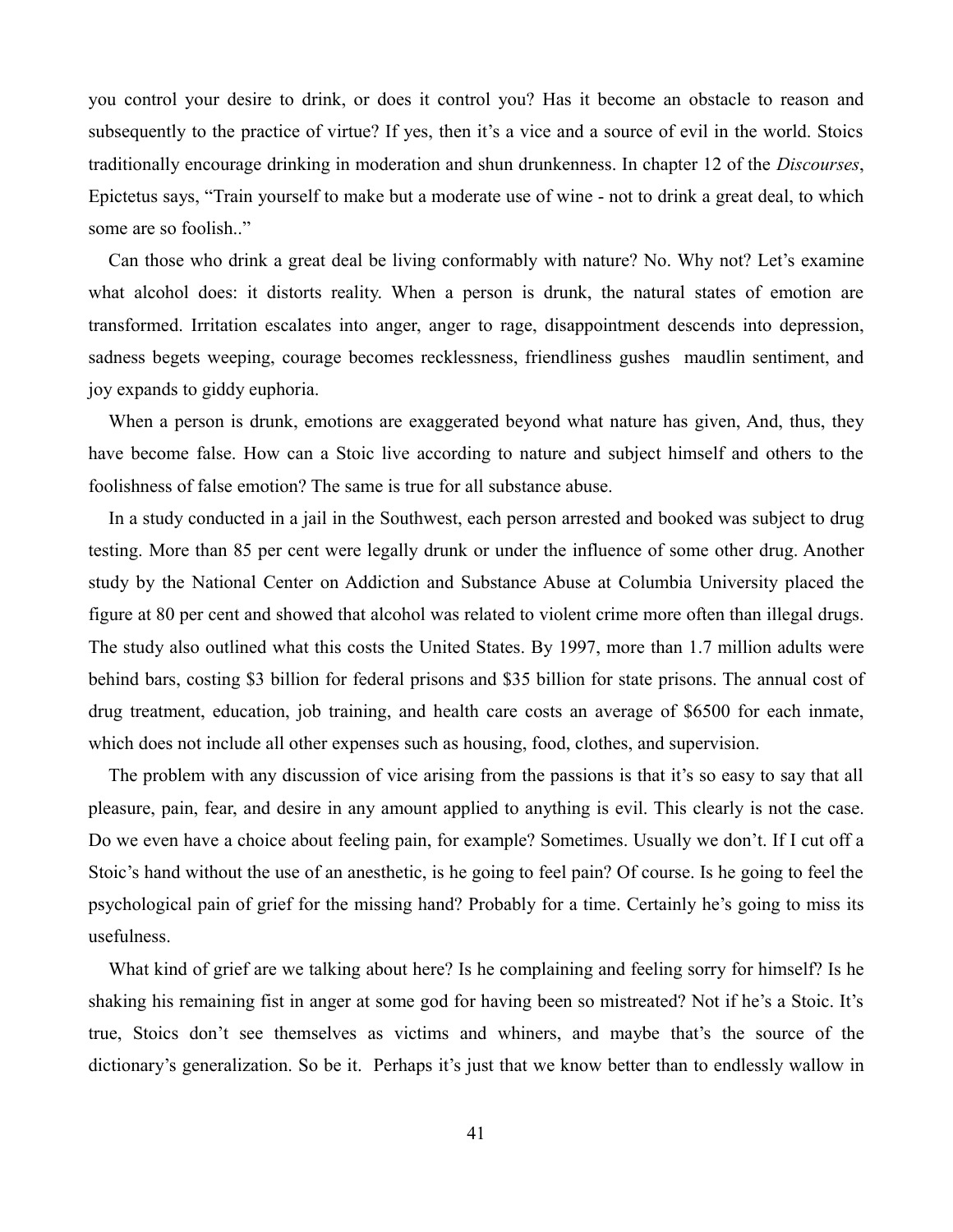self pity. As Epictetus said, "I must die; must I die groaning too? I must be exiled; does anyone keep me from going smiling and cheerful and serene?"

Let's return to the Stoic's idealization of *apatheia*. This is not to be translated as being without feeling or anesthetized. The Stoa is first and foremost a reasonable philosophy. Don't forget our motto: live according to nature - which includes the obvious fact that we have feelings, given to us by nature, and to deny them is like asking a human being to be a tree or a machine. We are not plants, and we are not androids.

Of course we have emotions, we feel, but we make a distinction between the positive and negative among them. It is in a state of *apatheia* that one is freed from enslavement to the passions allowing the Stoic to follow his reason, to focus and cultivate positive emotions, feelings of benevolence, prudence, friendship, sympathy, and everyone's favorite, joy. These are what we call rational passions and are highly respected and encouraged. And when these positive passions replace the negative and enslaving passions, good finally triumphs over evil.

#### Are you a Stoic?

A young man wrote to the Stoic Registry a while ago and said he was not sure whether or not he was a Stoic. Those of us who have considered ourselves to be Stoics for a long time may have forgotten that period of uncertainty, not unlike what this fellow honestly expressed, when we felt that either we did not have enough information or the conviction necessary to admit to ourselves or others that we were Stoics.

After all, it's not such an easy thing to do, especially in light of the fact that most of us who made that decision some years back probably thought we were entirely alone, the only Stoics in the world. It's hard to make a commitment to Stoicism without the support of family, friends, or community, and it would be perfectly reasonable to wonder if maybe we were becoming too weird for our own good.

For some of us, it was even more difficult when we finally got up the courage to speak of our philosophical convictions and found that our listener didn't have the faintest idea what we were talking about. When we tried to explain, we usually got into even more trouble. It feels awkward trying to explain the Stoa in the quick and easy sound bites to which contemporary and restless minds have grown accustomed. This is the answer that was offered.

#### **Do you believe that:**

- 1. All existence in the universe is an interrelated Whole, and that it is all essentially good?
- 2. Human beings, regardless of race, gender, or social status are equal members of one great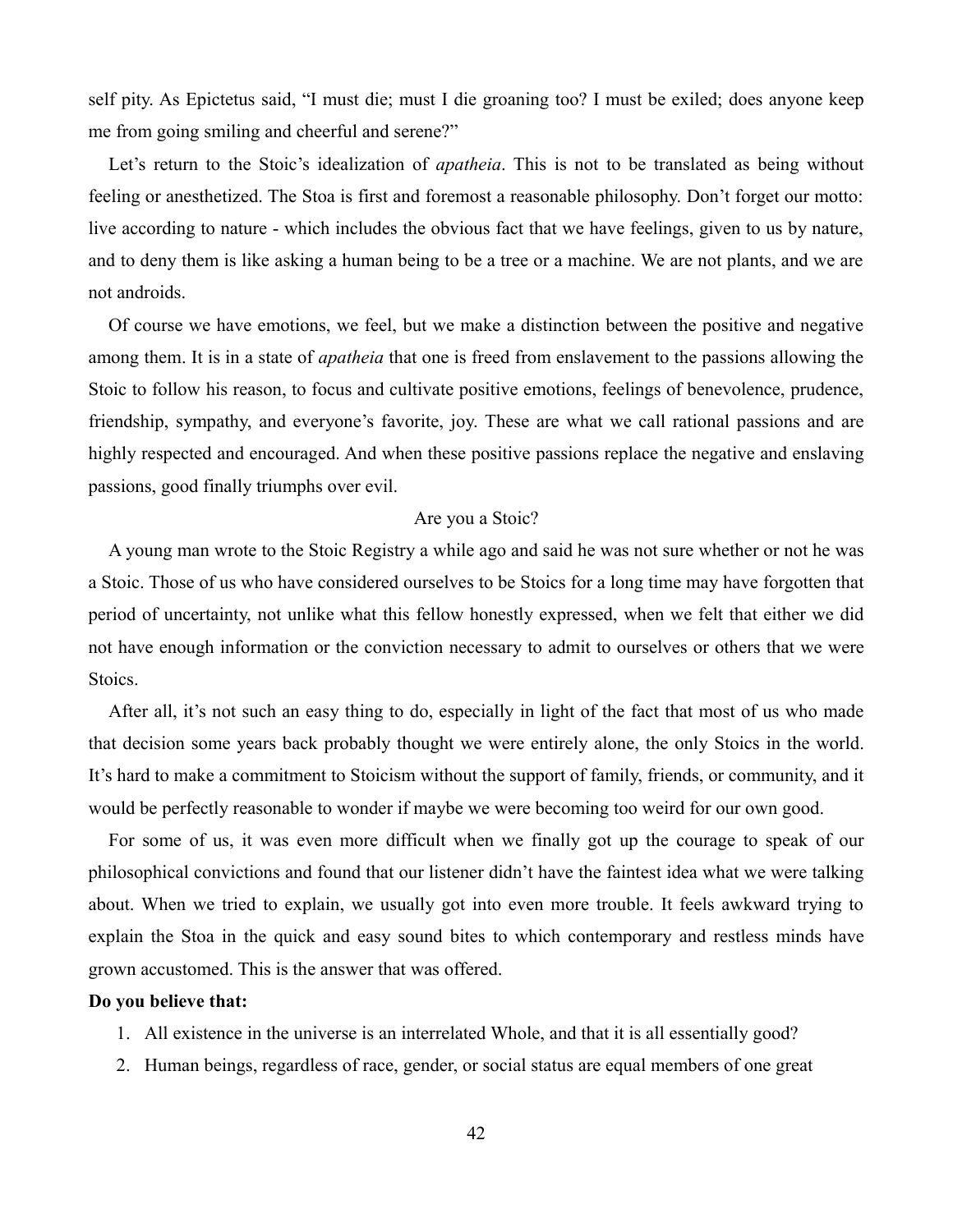family?

- 3. All existence is in a state of flux, and that fame and fortune, sickness and health, family, friends, and all our possessions are fleeting and transitory by nature, and that the only thing over which you have control is the nobility of you own character?
- 4. Living in harmony with nature is your most reliable guide in your search for meaning and happiness in this life?

The young man was told that if he could answer all four questions in the affirmative, then he was very likely a Stoic. He wrote back and said he could answer the first three without any difficulty, but had trouble understanding the fourth.

### Living according to nature

And he was right. It's a catchy phrase coined by Zeno, the founder of our school, referred to by Seneca as the motto of our school, and called the rule of life by Epictetus, but what does it mean? How can this high minded generalization be applied to a real situation as a "rule of life?"

Diogenes Laertius in *Lives of eminent Philosophers*, Book VII, credits Zeno as the first to use that phrase, then goes on to say that what he meant was that this was the same as living a virtuous life inasmuch as virtue is "the goal towards which nature guides us." If Diogenes is correct, then, what Zeno meant by the phrase he created is that we should pursue virtue above all, and that it is nature itself that has so constituted us to seek and find our greatest happiness in that pursuit.

Diogenes also states that Cleanthes' description of virtue was as a harmonious disposition, an end in itself without other motive, and the source of our happiness. He said virtue was "the state of mind which tends to make the whole of life harmonious."

Cleanthes thought that living according to nature applied only to universal nature while Chrysippus added the nature of the individual to that injunction. According to Diogenes Laertius, Chrysippus said that the nature of each individual was also a part of the nature of the whole universe, so that life in accordance with nature meant we were to avoid anything that ran counter to reason, "...the right reason which pervades all things."

It's important to note that when we say we live comformably with nature, according to nature, or in harmony with nature we mean the same thing. Different authors, now and in antiquity, favor different forms of the same expression. Next, we must emphasize that living in harmony with nature does not mean we turn our backs on civilization and live as Cynics or dogs in the street. Stoics left this notion behind 2300 years ago.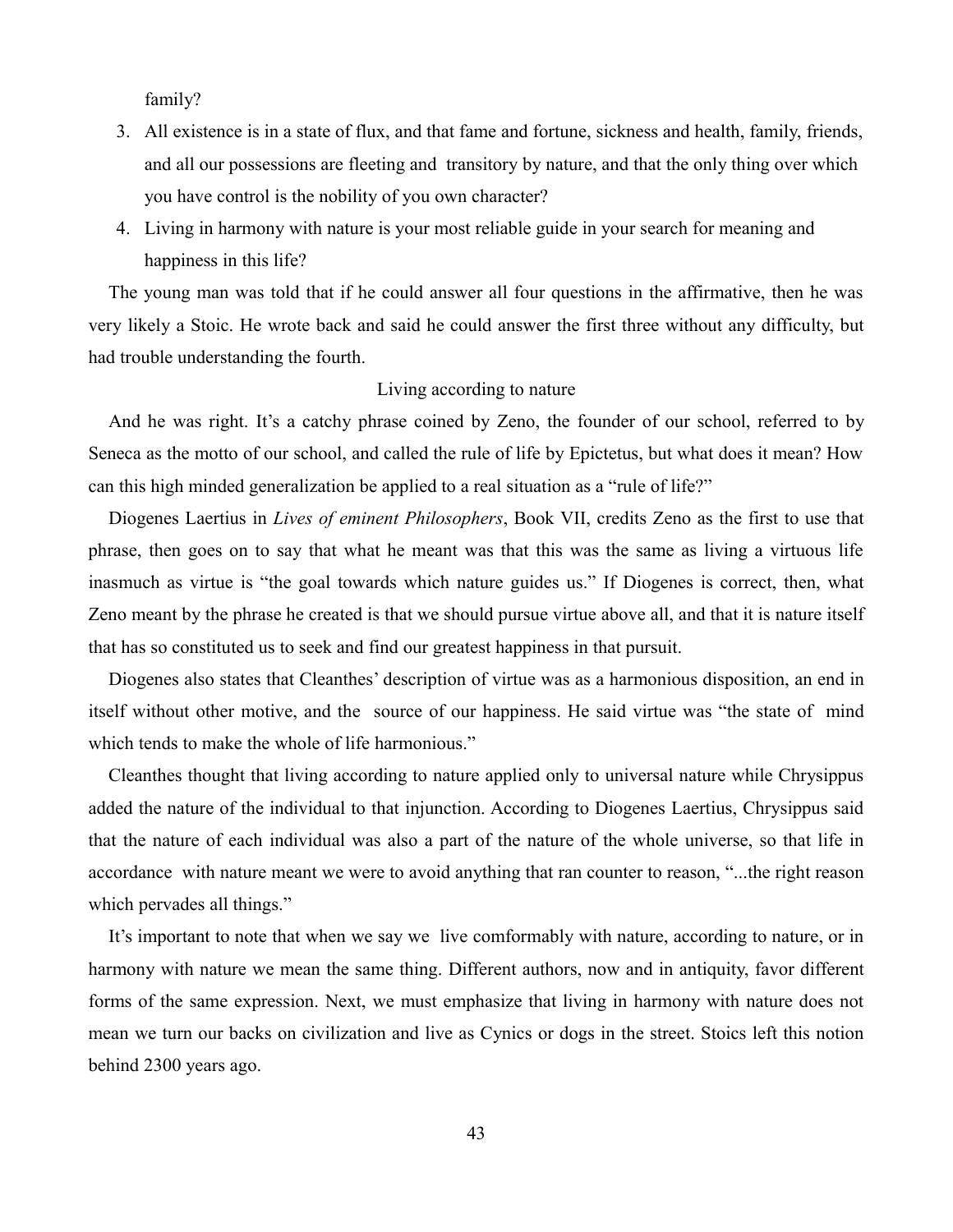What we do mean is that Stoicism is a philosophy that follows reason in nature, the reason we perceive in the natural world and all we can learn from it. The divine revelations of a Stoic are made in the laboratory and planetarium and botanical garden and ocean floor. Our god, the Logos, speaks to us, not in disembodied voices and burning bushes, but in the voices of reason, wisdom, and rational thought. This is how we find the harmonious in life.

Sometimes that rational thought can be applied even to matters of personal appearance. A Stoic, if a man, may prefer to let his beard grow as a traditional symbol of his commitment to appearing to the world as a man and not as a pre-pubescent boy. Such a man would probably not wear a toupee or spend money on cosmetic surgery for the express purpose of masking the wrinkles of old age.

But these are matters that can quickly become petty preoccupations if we become obsessed with details. Epictetus said that a beardless man was as unnatural as a male lion without a mane. Seneca, on the other hand, didn't bother with a beard. Regardless of the side we take in these arguments we must always remember that living according to nature also means there are times to strive for virtue, and there are times to immerse ourselves in joy.

\* \* \* \*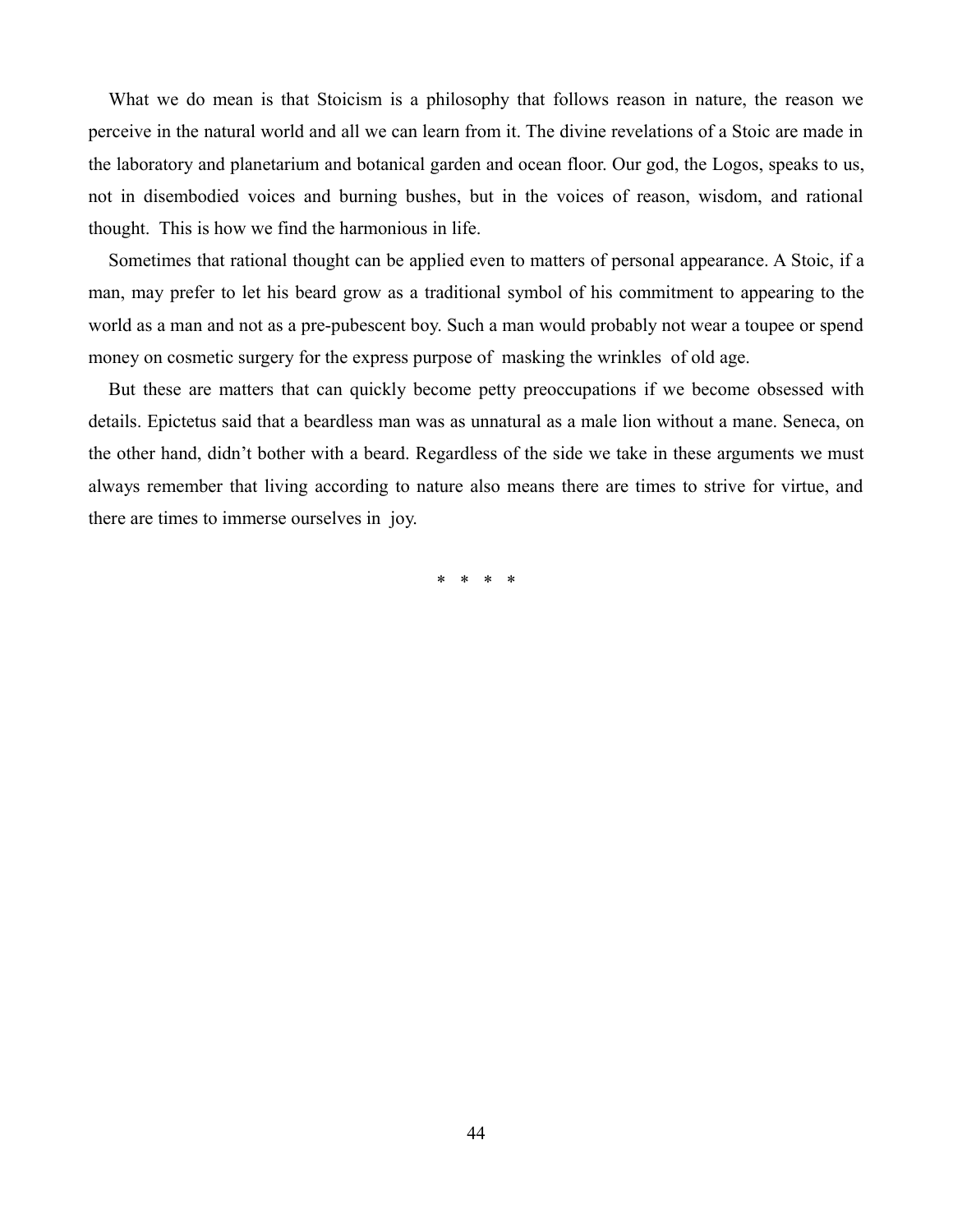# **THE SAGE**

*The things within my power [God] has made incapable of hindrance or restraint. But how could he make a body of clay incapable of hindrance? Therefore he has subjected possessions, furniture, house, children, wife to the revolutions of the universe....Look everywhere around you, and be able to detach yourself from these things.*

Epictetus

Not long ago I was watching a television program on happiness, what it was and how to get it. In his concluding remarks, the host said: whether you became a paraplegic or a multimillionaire lottery winner one year ago says nothing about your happiness today.

A well respected mathematics professor at a prominent American university inadvertently omitted a small step in a calculation included in a scholarly publication. Before the book was released the editors were notified of the error and printed corrections for book reviewers, but the professor, a perfectionist, became obsessed with his mistake. He lost weight, became withdrawn and paranoid and killed his wife, a woman he was devoted to for many years, by smashing her skull with a claw hammer thirty times.

Recently, the top admiral in the US Navy committed suicide, because it was discovered he had worn a commendation ribbon which he was not entitled to wear. He acted as his own judge, jury, and executioner for this mistake .

#### Zeno's caution

The Stoics have always taught that there are sages, and that these are men and women of exceptional understanding and virtue. To be a sage is to live in a state of enlightenment where, on all occasions and under every circumstance, what others may consider good or bad, the sage, this one who has mastered the art of living according to nature, can remain calm, serene, and detached from the perturbations and vexations of ordinary mortals. The figure of the sage is an ideal, what a human can and should become, a standard by which the rest of us can measure our progress.

The sage lives in a world that is a unified whole made up of interrelated parts, a dynamic continuum of ceaseless change and flux. Therefore, the sage knows there is nothing to hold on to, that he *can* hold on to, and so he remains detached from externals. He knows that the only good comes from himself, within himself, and that the only true good in life can never be restrained or taken away. A sage feels emotions, understands emotions, but he is not possessed by them; they come and go, leaving him joyful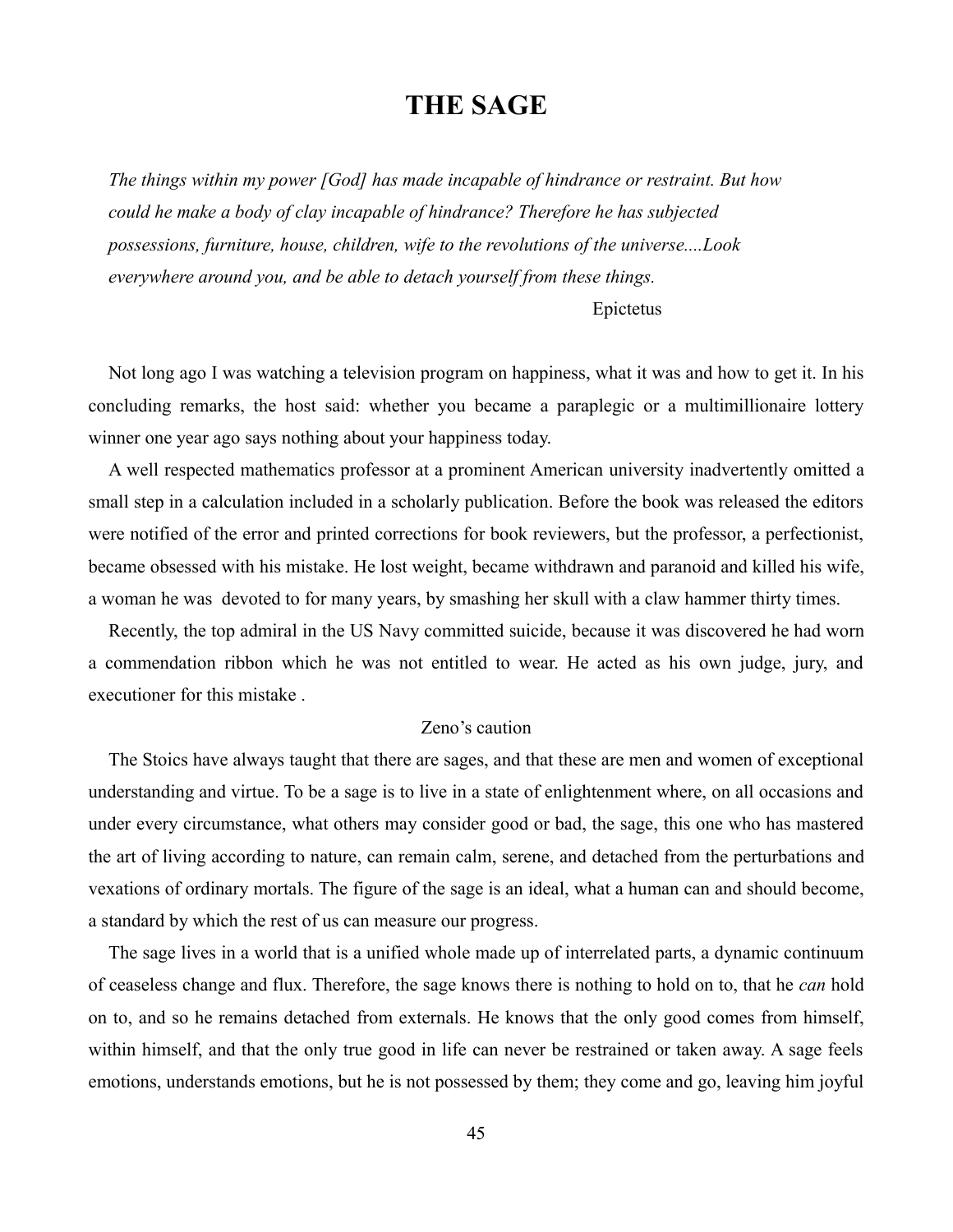and serene as before.

This is the state of enlightenment of the classical Stoic sage which no Stoic has ever claimed himself to be. This is a heroic ideal. When asked he always points to another. Who is a sage today, and how do we begin to walk the path of the sage? This is what we, you and I, are in the process of defining now in the real world, in real time, and we begin by simply beginning. You can't expect to immediately become a sage, but you can immediately begin to live as one seeking to be a sage. If you've read this far, you've already begun. You can turn back and quit any time, or you can go on.

Do not confuse the sage with one who is a bitter, cold, stern, and rigid perfectionist. Zeno was concerned that his philosophy might be interpreted that way, and many times it has, but that's not what it's meant to be. The Stoics have always spoken of life as art, the art of living, living as an art the artist as craftsman has mastered.

Sometimes the Stoic refers to the drama of life as if it were a play. As Shakespeare said, "All the World's a stage...," and that has been misinterpreted by those who wish to do so as indicating the Stoic sage is merely playing at life, that when he shows sympathy or joy he doesn't really mean it. Such a thing is impossible. The sympathy and joy the sage feels and demonstrates is genuine, because one who honors truth cannot lie or pretend to be feeling something he does not.

Sometimes the Stoic refers to the competition of life as if it were a sport, an athletic contest. But win or lose, he always plays the game cheerfully and with good sportsmanship. That's because a sage is never defeated by defeat. This doesn't mean he perseveres to the point of unreasonable obsession. It does mean that he can accept defeat with grace and good humor. It does mean that he can let go of his family, fortune, and fame, even to life itself when it is his time to go.

A Stoic doesn't have possessions. This ancient idea was not based upon some early communist ideal. It was based on living according to nature. Wife, husband, children, goods, even money cannot be a possession if all life is in a state of flux. These are matters of trust and stewardship and wealth of the human family and the cycles of nature, not the sole possession of one man. Even in the days when wives and slaves were widely regarded as chattels, the Stoic held and taught the revolutionary idea that a wife was a man's partner, his equal, and a slave was his employee - with all the rights and privileges pertaining thereto.

Throughout history, the Stoic has been a revolutionary because he followed a natural law that was higher than man made law, a concept the Stoics invented. What we know of nature teaches us how to live well. The Stoa is a philosophy of liberation, liberation from the foolishness of those who are slaves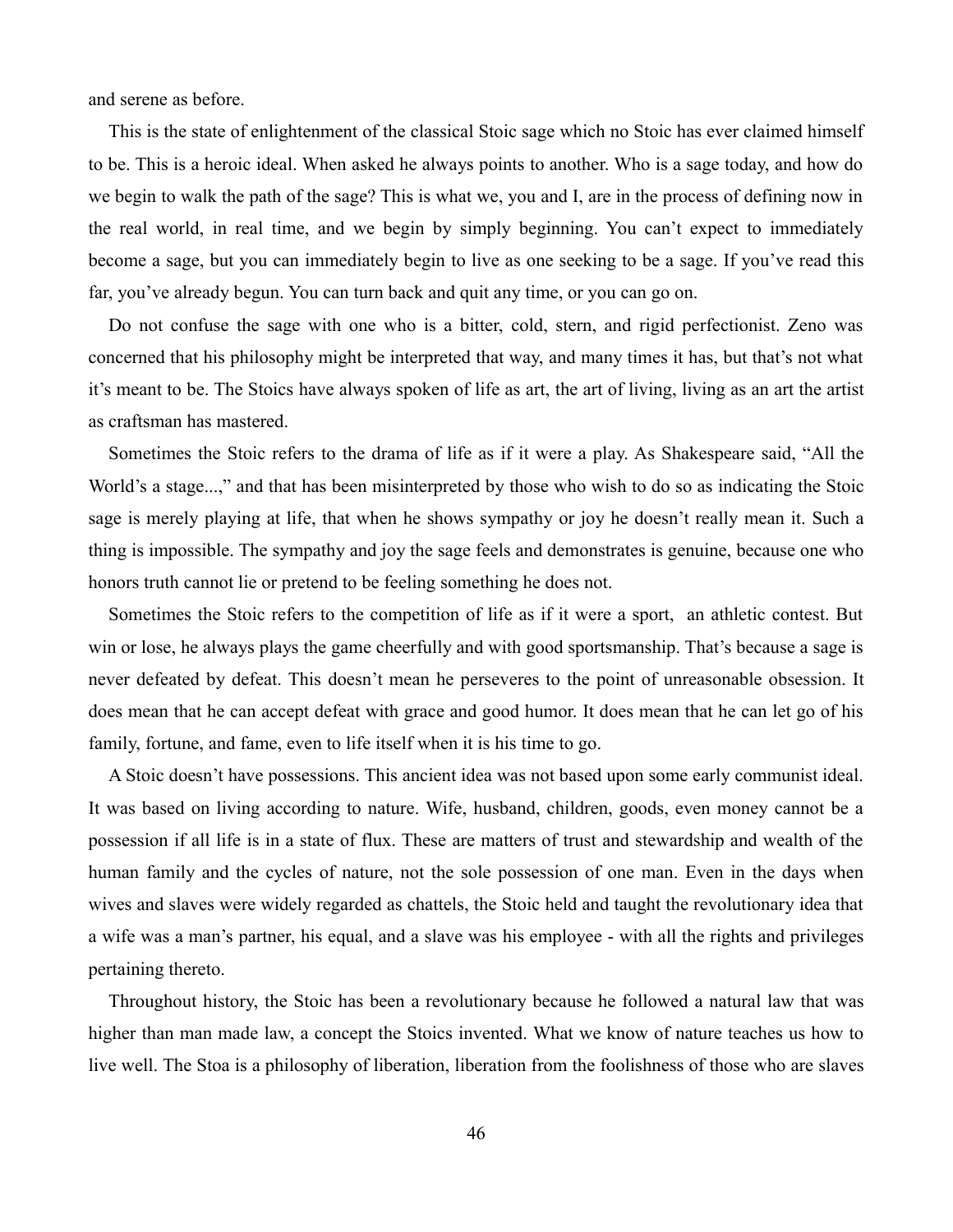to externals: money, power, fame, and debilitating pleasures. Throughout history, the Stoic has been a revolutionary because he declared himself to be a citizen of the world. Love, as he understands it, encompasses the whole human family regardless of race, creed, sex, or national origin. Throughout history, the Stoic has been a revolutionary because he knew that the path to happiness was the path of reason, the reason that transforms beauty, truth, and love into virtue, and that the virtue in a man or woman's character was the only true possession, the only true wealth that could never be taken away.

In conclusion, I would like to quote Professor Margaret Graver, Dartmouth College, in her great book, *Stoicism and Emotion*. "Central to Stoic thought is the claim that a rational creature must follow nature, that 'nature leads us toward virtue.' *This foundational assertion implies that the best philosophical understanding of how a person should live will be grounded in observation of the way nature has created us; that is, in the corporeal and psychological characteristics of our species* [my emphasis]. Nature does not pass our characteristics at random: if members of a species regularly exhibit some significant structural or behavioral feature, then there must be some way that feature promotes the interests of those species members or of their biological community. Birds have feathers because they have a use for feathers; foxes hunt because hunting enables them to survive. The same is true in human beings."

This is the meaning of living according to nature. This is who we are and why we do what we do.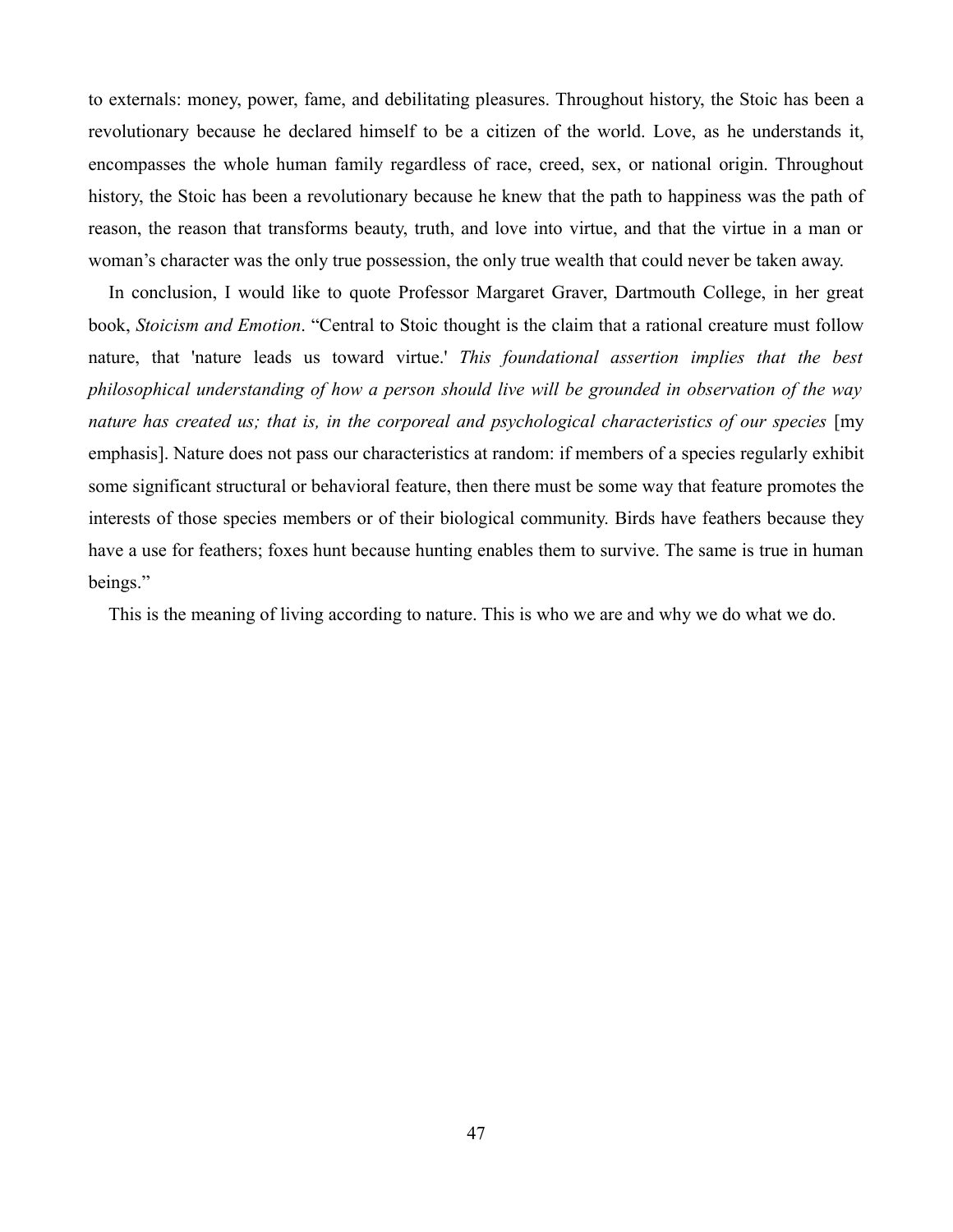# Bibliography

Adler, M., 1. *Ten Philosophical Mistakes,* New York: Macmillan, 1985.

Arrian, *Discourses of Epictetus,* trans. T. Higgenson, Roslyn, Walter J. Black, Inc., N.Y., 1944.

Aurelius, Marcus, *Meditations,* trans. M. Staniforth, Penguin Books, London, 1964.

Baltzly, D., *Stoicism*, Stanford Encyclopedia of Philosophy, 2005.

Becker, L., *A New Stoicism*, Princeton University Press, Princeton, New Jersey, 1998.

Blakemore, C., *Mechanics of the Mind,* Cambridge: Cambridge University Press, 1977.

Bonhoffer, A., *The Ethics of the Stoic Epictetus*, trans. W. Stephens, Peter Lang Publishing, Inc., New York, 1996.

Campbell, K., *A Stoic Philosophy of Life*, Lanham, University Press of America, MD,1986.

Capra, F., *The Tao of Physics,* Boston: Shambala, 1991.

Colish, M., "The Stoic Tradition from Antiquity to the Early Middle Ages," I. and II., from *Studies in the History of Christian Thought,* vols. XXXIV and XXXV, H. Oberman (Ed.), E.J. Brill, Leiden, 1985.

Coplestone, F., *A History of Philosophy*, Vol. 1, Image Books, Doubleday Dell Publishing Group, Inc., New York, 1962-63.

Davies, P., *God & the New Physics,* New York: Simon & Schuster, 1983.

Diogenes Laertius, *Lives of Eminent Philosophers,* trans. R. Hicks, Loeb Classical Library, Harvard University Press, Cambridge, MA, 1991.

Dudley, D., *A History of Cynicism,* Hildesheim: Georg Olms Verlagsbuchhandlung, 1967.

Edelstein, L., *The Meaning of Stoicism,* Harvard University Press, Cambridge, MA, 1966. Epictetus, see Arrian.

Frankl, V., *Man's Search for Meaning,* Pocket Books, New York, 1963.

Gaca, K., "Early Stoic Eros," Apeiron Journal for Ancient Philosophy 2000, Vol. 33, No. 3, pp. 207-38.

Gould, J., *The Philosophy of Chrysippus*, SUNY Press, New York, 1970.

Graver, M., *Stoicism and Emotion*, University of Chicago Press, 2007.

Haisch, B. *The God Theory*, Weiser Books, 2006.

Harris, E., *Cosmos and Anthropos,* New Jersey, London: Humanities Press International, Inc., 1991.

Hawking, S., *A Brief History of Time,* New York: Bantam Books, 1988.

Inwood, B., and Gerson, L., *Hellenistic Philosophy*, 2nd ed., Indianapolis, 1997.

Kimpel, B., *Stoic Moral Philosophies*, Philosophical Library, New York, 1985.

Lao Tzu, *Tao Te Ching,* trans. Kwok, Palmer, & Ramsey. Dorset: Element Books Limited, 1993.

Long, A., *Hellentistic Philosophy*, 2<sup>nd</sup> ed., University of California Press, Berkeley, 1986.

Mates, B., *Stoic Logic*, University of California Press, Berkeley, 1961.

Margenau, H., *The Miracle of Existence,* Boston & London: ShambalaPublications, Inc., 1984.

Papy, J., *Justus Lipsius*, Stanford Encyclopedia of Philosophy, 2004.

Rubarth, S., *Stoic Philosophy of Mind*, The Internet Encyclopedia of Philosophy, 2005.

Sabom, M., *Recollections of Death*, New York: Harper & Row, Publishers, 1982.

Sambursky, S., *Physics of the Stoics,* Princeton University Press, Princeton, NJ, 1987.

Sellars, J., *Stoicism*, University of California Press, 2006.

Sandbach, F., *The Stoics,* W. W. Norton & Company, New York, 1975.

Seneca, L., *Letters from a Stoic,* trans. R. Campbell, Penguin Books, Middlesex, 1977.

Seneca, L., *Dialogues and Essays*, trans. J. Davies, Oxford University Press, 2007.